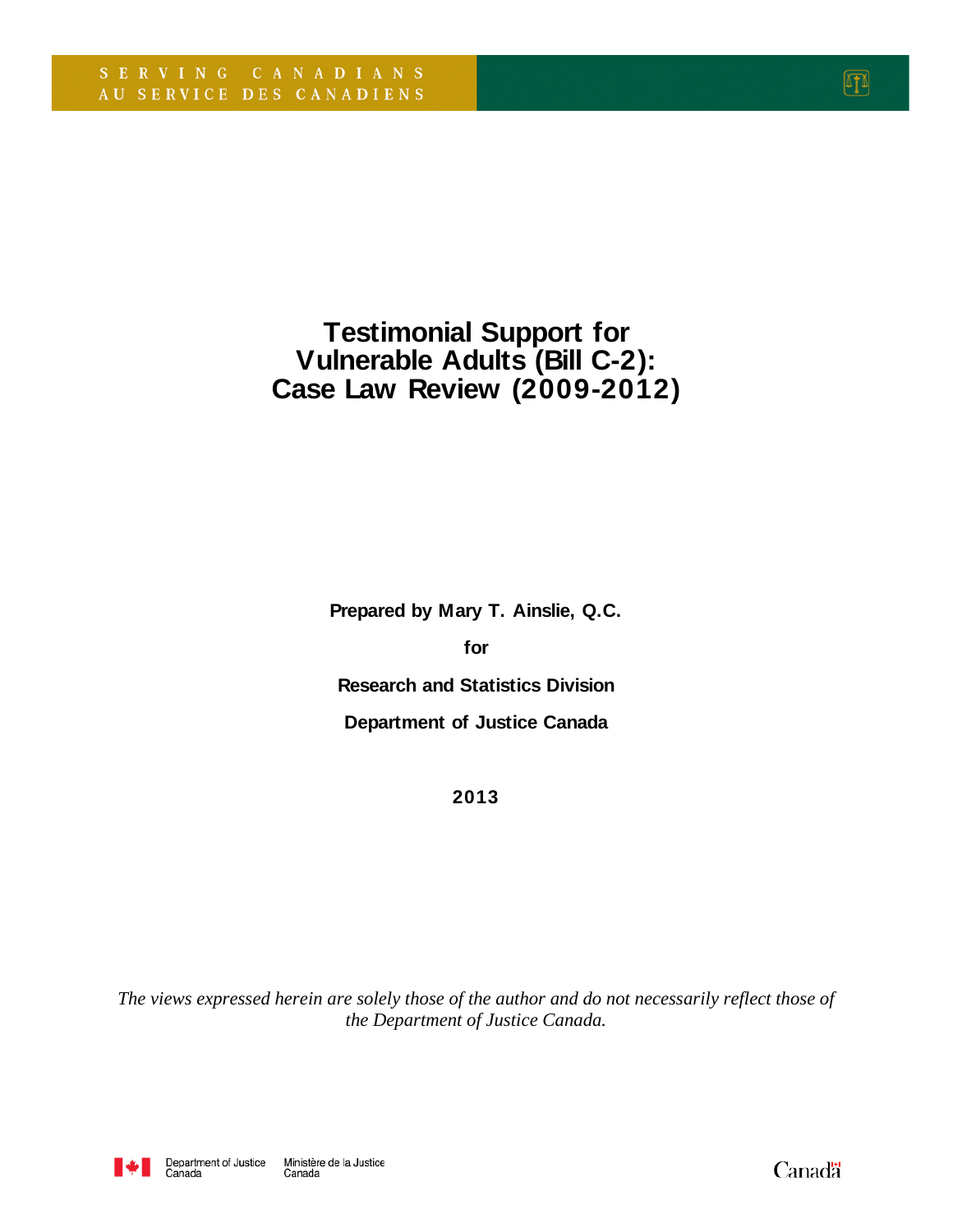©Her Majesty the Queen in Right of Canada, represented by the Minister of Justice and Attorney General of Canada, 2013

ISBN 978-1-100-22655-2

Cat. No J4-19/2013E-PDF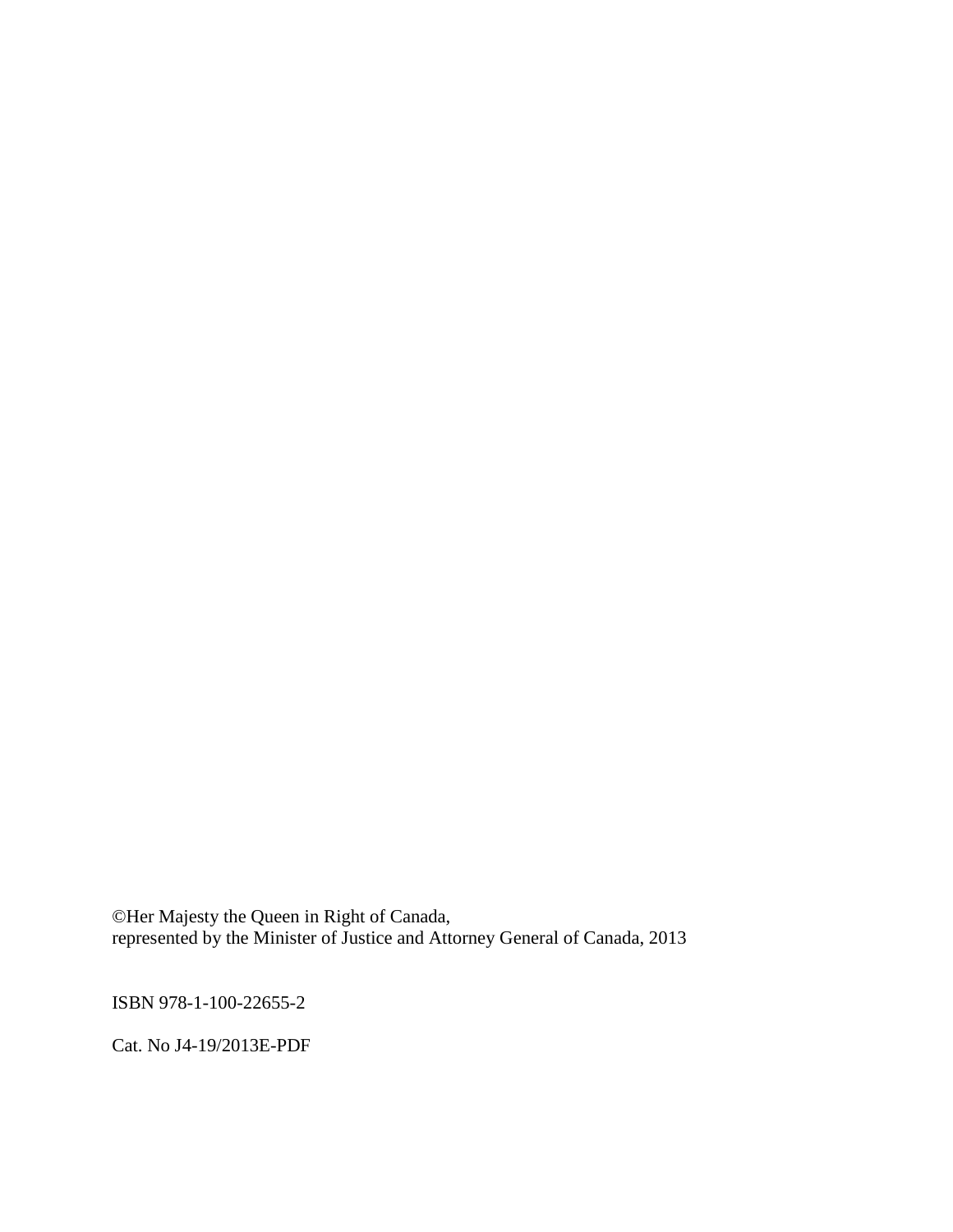#### **Acknowledgements**

This case law review benefitted greatly from the work done in the *2010 Bill C-2 Case Review* (Bala et al. 2010), as well as the contribution by Andrew Guaglio, Articled Student; consideration of an unpublished paper by Meghan Butler, Articled Student for the Ministry of Justice 2008; and consideration of the text Joan Barrett, *Balancing Charter Interests – Victims' Rights and Third Party Remedies* (Toronto: Thomson Carswell, 2008 – looseleaf, Release #4), Chapter 3.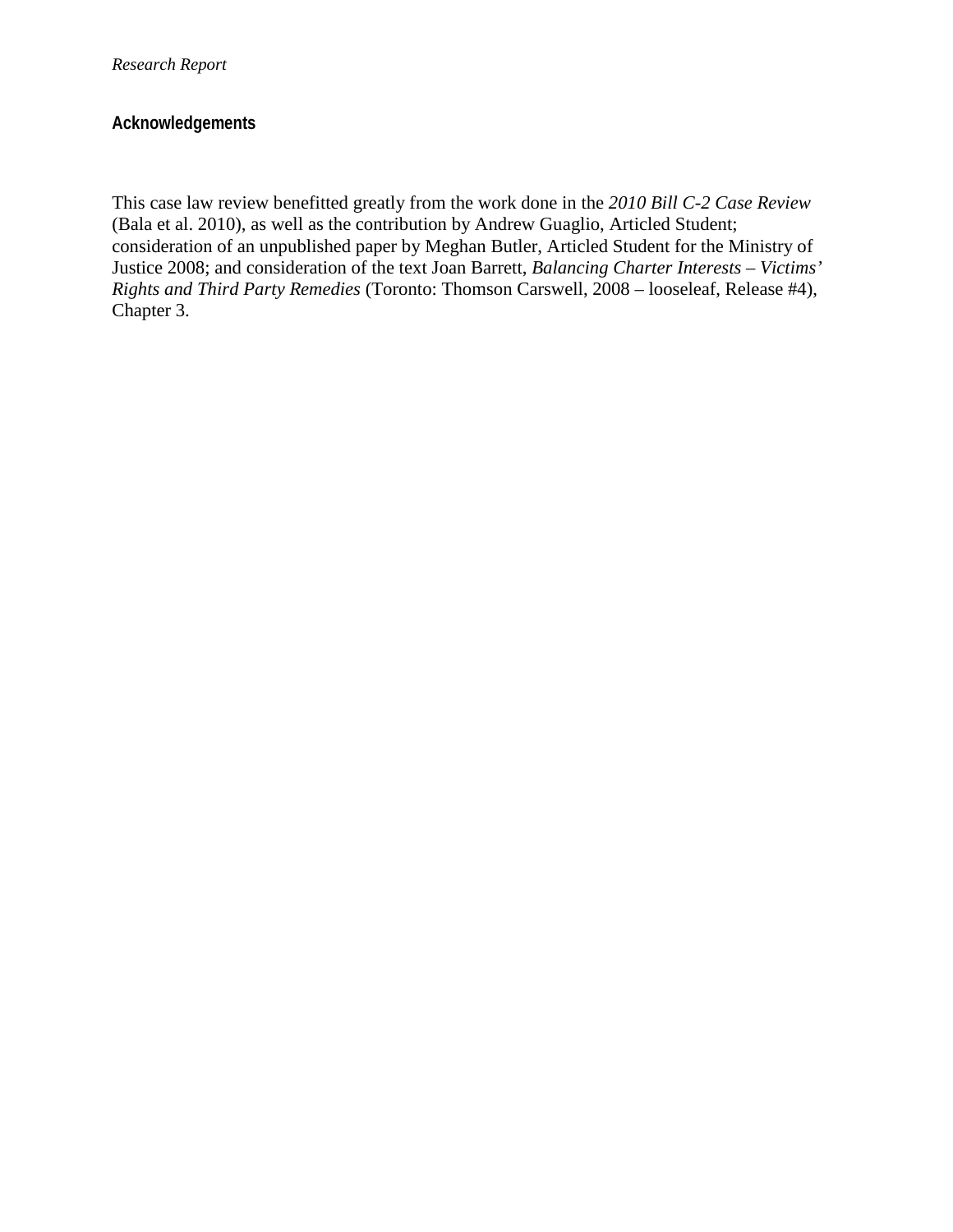## **Table of Contents**

| 1.0            |                                                                                        |  |
|----------------|----------------------------------------------------------------------------------------|--|
| 2.0            |                                                                                        |  |
| 3.0            |                                                                                        |  |
| 3.1            | THE LEGISLATIVE SCHEME FOR SUPPORT PERSONS AND TESTIMONY BEHIND A SCREEN OR OUTSIDE OF |  |
| 3.1.1<br>3.1.2 |                                                                                        |  |
| 4.0            |                                                                                        |  |
| 5.0            |                                                                                        |  |
| 6.0            |                                                                                        |  |
| 7.0            |                                                                                        |  |
| 8.0            |                                                                                        |  |
|                |                                                                                        |  |
|                |                                                                                        |  |
|                | Appendix B: CASE SUMMARIES: SUPPORT PERSONS AND TESTIMONY OUTSIDE THE                  |  |
|                | Appendix C: CASES ON SECTION 486.3: APPOINTMENT OF COUNSEL FOR CROSS-EXAMINATION45     |  |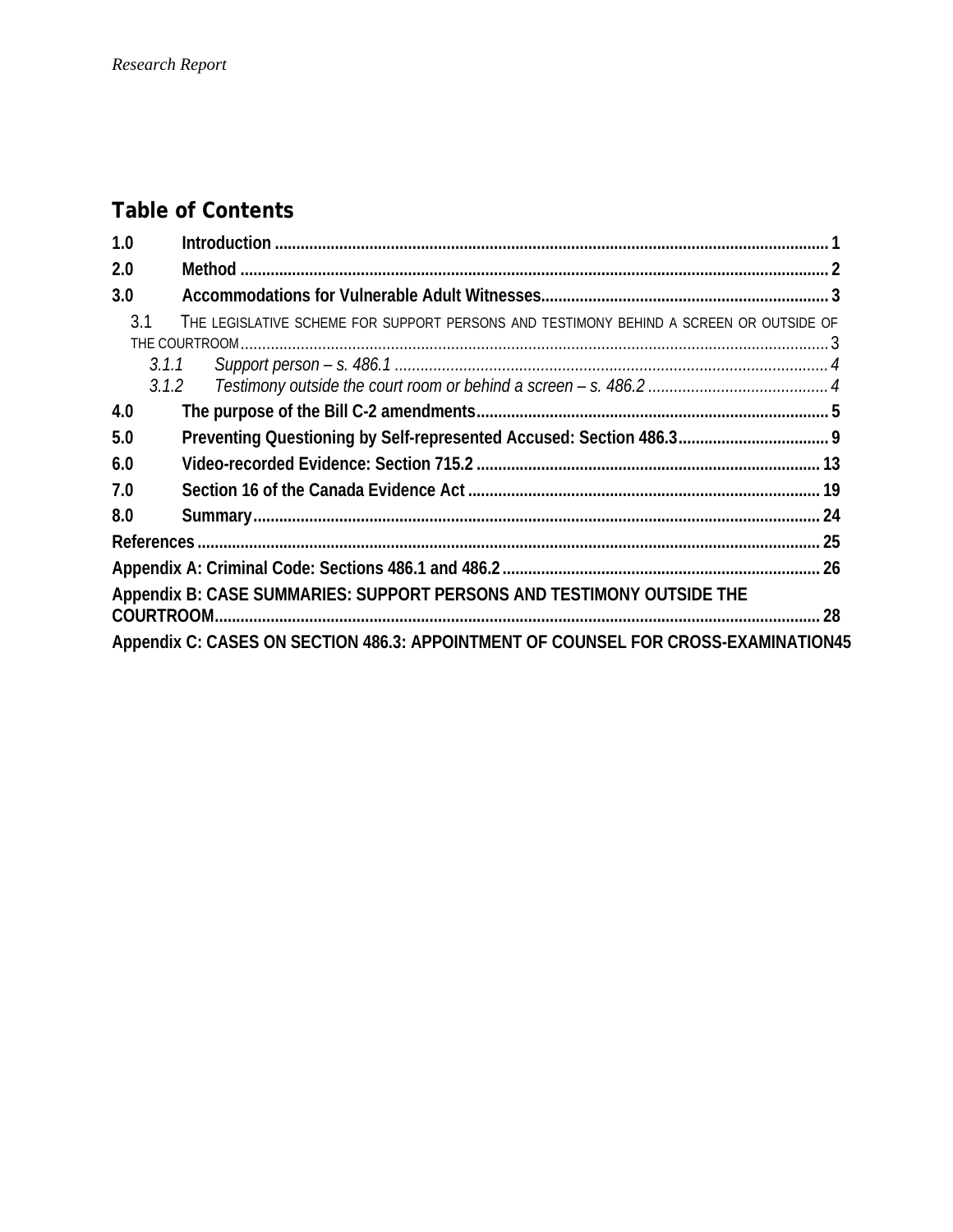#### <span id="page-4-0"></span>**1.0 Introduction**

Bill C-2, *An Act to Amend the Criminal Code (Protection of Children and Other Vulnerable Persons) and the Canada Evidence Act* received Royal Assent on July 21, 2005. The bill included amendments to facilitate witness testimony, which came into force on January 2, 2006. These amendments were intended to provide greater clarity and consistency for the use of testimonial aids and other measures for victims and witnesses under the age of eighteen years, and also made testimonial aids and other measures available to vulnerable adult witnesses for the first time. Testimonial aids include allowing a witness to testify behind a screen, outside the courtroom by closed-circuit television, and to be accompanied by a support person during their testimony.

The 2006 amendments made testimonial aids available for all victims and witnesses under the age of eighteen years and adult witnesses with a mental or physical disability upon application unless they would interfere with the proper administration of justice ("presumptive" orders). The 2006 amendments also made these testimonial aids available to other vulnerable adult witnesses on a discretionary basis if the judge believes they are necessary to obtain a full and candid account from the witness. When deciding whether to order a testimonial aid for an adult witness, the judge will take into account factors such as the nature of the offence, and the nature of the relationship between the witness and the accused.

The 2006 amendments also expanded the court's ability to appoint a lawyer to conduct the crossexamination of a victim when the accused is self-represented. In cases involving witnesses under the age of eighteen and adult victims of criminal harassment, an order appointing a lawyer to conduct the cross-examination will be granted upon application unless it would interfere with the proper administration of justice. The judge also has the discretion to appoint a lawyer to crossexamine any adult witness in any proceedings where the judge believes it is necessary to obtain a full and candid account from the witness.

In 2010, the Department of Justice Canada released a report, *Testimonial Support Provisions for Children and Vulnerable Adults (Bill C-2): Case Law Review and Perceptions of the Judiciary* (Bala et al. 2010) referred herein as the *2010 Bill C-2 Case Law Review*. This report included an analysis and summary of the reported Canadian case law decided since the enactment of Bill C-2 (January 2, 2006) up to June 30, 2009 and considered the question: Since Bill C-2 came into effect, what does case law reveal about the new law and how has Canadian legal literature dealt with these legal reforms? It deals most comprehensively with provisions relating to child witnesses, but also considers accommodations for adult vulnerable witnesses.

<span id="page-4-1"></span>This review of case law from June 30, 2009 to December 31, 2012, is intended to supplement the *2010 Bill C-2 Case Law Review*; it deals only with how these provisions have impacted the experience of vulnerable adult victims and witnesses. In order to give context to this *2013 Bill C-2 Case Law Review*, there is some duplication of the discussion of cases considered in the *2010 Bill C-2 Case Law Review*, and occasionally limited reference to pre-2006 case law that interpreted the previous provisions.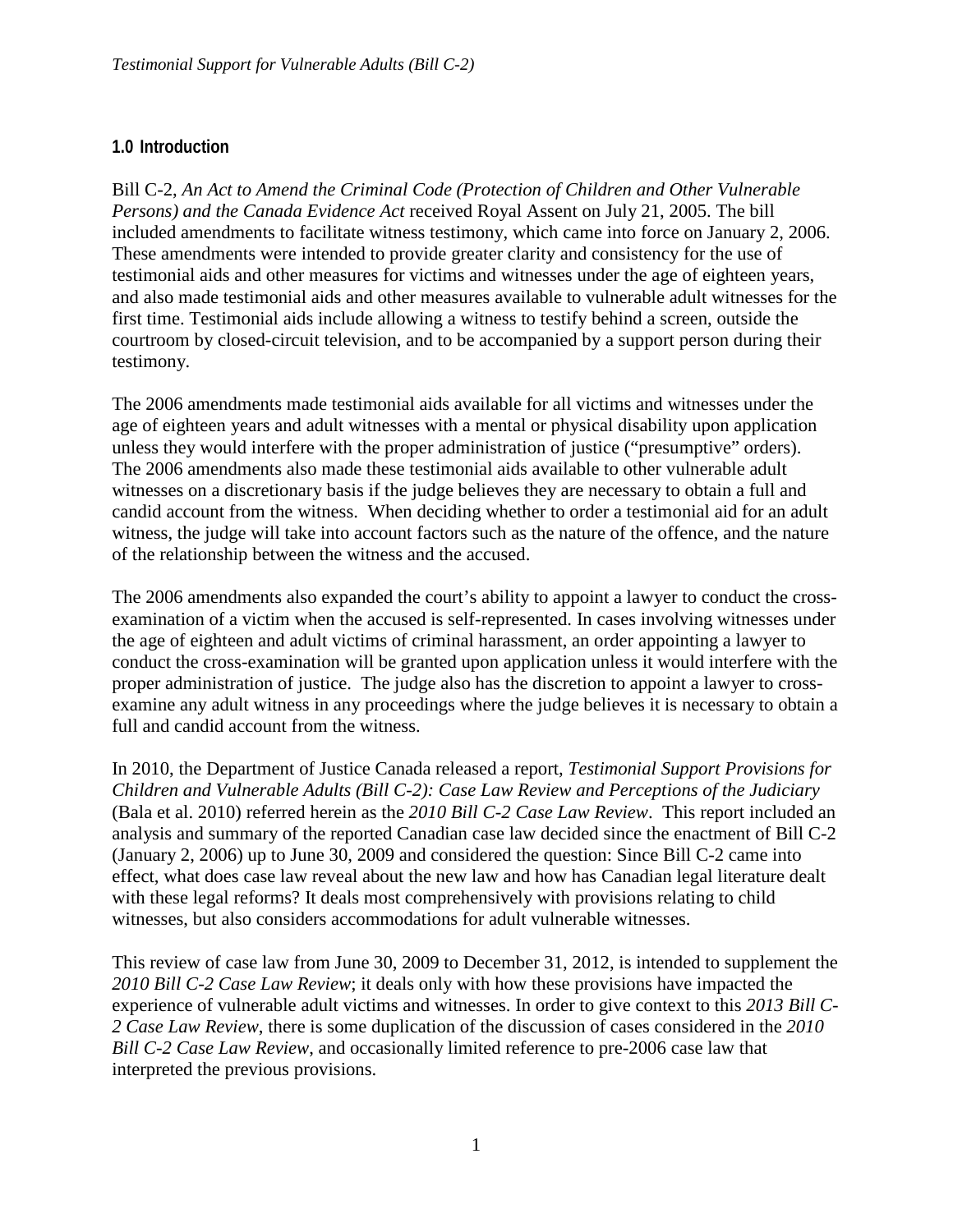There are two tables that can be found in the Appendices. These briefly describe some of the relevant cases that have considered the interpretation of the *Criminal Code* provisions relating to vulnerable witnesses, and which include a brief description of the basis upon which the application was or was not granted, and describes the evidence led in support of the application. It is hoped that these Charts permit the reader to quickly isolate the key principles for consideration when application for a Bill C-2 accommodation is made.

It was noted in the *2010 Bill C-2 Case Law Review*, that there is very little case law pertaining to vulnerable adult witness provisions. The review completed for this document also suggests that applications for the use of testimonial aids for adults are still relatively infrequent. Also, that when applications are made for the use of testimonial aids for adults, it continues to be that they are generally successful, but they are less likely to be granted than applications for child witnesses.

Readers are also encouraged to read the companion report entitled, *Vulnerable Adult Witnesses: The perceptions and experiences of Crown Prosecutors and Victim Services Providers in the use of testimonial support provisions* (2013) by Pamela Hurley. The findings in this report, from indepth interviews with Crowns and victim services providers, add nuances to the case law.

#### <span id="page-5-0"></span>**2.0 Method**

The focus of the legal research was on cases that were decided after June  $30<sup>th</sup>$ , 2009 to December  $31<sup>st</sup>$ , 2012. Some cases were considered from before this time period if they were considered relevant to the topic of the case law review. It was decided that a chart would be the best way to summarize the information and relevant principles from the cases for sections 486.1 - 486.3, with attention to the following factors: the level of court, kind of court proceeding, vulnerability of witness and relationship to accused, what material was used to support the application, whether it was opposed and what, if any, objections were raised, and the key rulings.

The student researcher used Westlaw "keycites" for sections 486.1, 486.2 and 486.3 both generally and according to the subsections. The cases considering these sections were reviewed. There were roughly 100 cases generated by these searches. It was quickly apparent that many of the decisions dealt with child witnesses, not adult witnesses, and that there was duplication of cases. The electronic search on Westlaw relating to s. 715.2 was abandoned as adult cases could not be readily isolated from cases decided under s. 715.1. The Quicklaw search followed a similar format, with more of a focus on searches of summaries, and using the legislation citator. Roughly the same number of cases were identified, and again, significant duplication. The search of s. 715.2 cases was conducted in Quicklaw, with the field narrowed using search terms such as "adult" and "vulnerable" proximate to videotape. It became apparent that there were very few actual rulings relating to the use of testimonial accommodations for vulnerable adults, although some cases referred to the fact that an accommodation had been ordered without explaining why.

The researchers also considered a list of cases and charts generated in 2009 by a B.C. Ministry of Justice lawyer who had tracked the application of Bill C-2 in British Columbia, and this included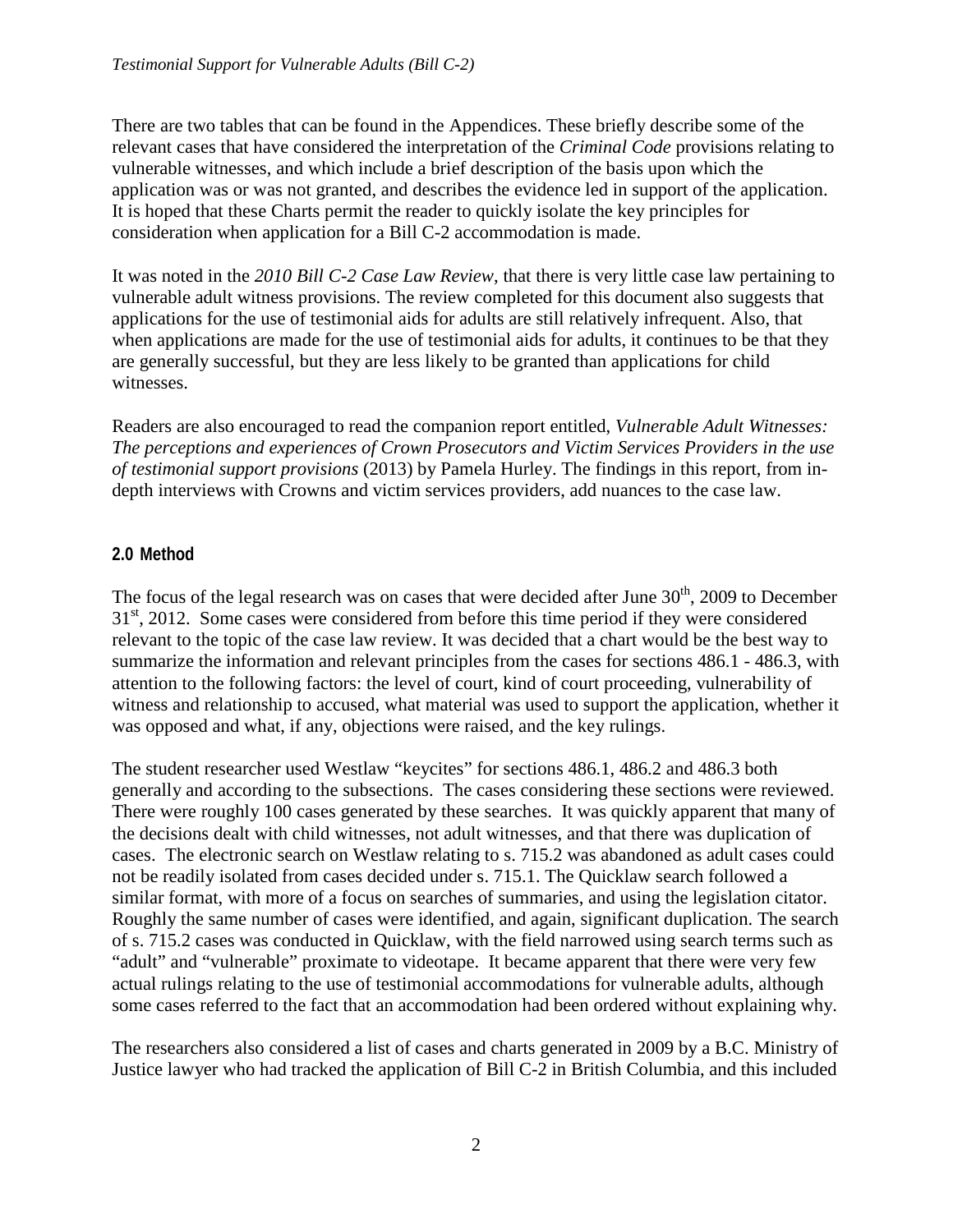some unreported decisions. The researchers also reviewed articles and a text, referred to in the case law review, to confirm that the relevant cases had been captured by the electronic research.

#### <span id="page-6-0"></span>**3.0 Accommodations for Vulnerable Adult Witnesses**

#### <span id="page-6-1"></span>**3.1 The legislative scheme for support persons and testimony behind a screen or outside of the courtroom**

The following is a summary of the *Criminal Code* provisions that provide for testimonial accommodations for vulnerable witnesses. The full text of the provisions can be found in the Appendices and should be reviewed for completeness. It is noteworthy that the provisions for a support person and a screen, CCTV or other device provide for both presumptive and discretionary accommodations. With respect to the discretionary applications, the factors to consider are enumerated, and are the same. Also, that in either instance, the judge retains a discretion to refuse to grant the order if it would "interfere with the proper administration of justice." Both provisions provide that an order can be made before the court proceedings.

The new regime established by Bill C-2 provides three different avenues for the Crown or a vulnerable witness to request an order for the use of a testimonial aid in any trial or preliminary hearing. Under subsection (1), the order is mandatory in relation to a child witness or a disabled witness unless the judge or justice is of the opinion that the order would interfere with the proper administration of justice. Under subsection (2), the order is discretionary in relation to any adult witness if the judge or justice is of the opinion that the use of a testimonial aid is necessary to obtain a full and candid account of the acts complained of, having regard to the criteria contained in subsection 486.1(3). Finally, under subsection (4), the order is discretionary and may be made at the court's initiative where the charges arise out of organized crime, terrorism or specified offences under the *Security of Information Act* and the judge or justice is of the opinion that the order is necessary to protect the safety of the witness or to obtain a full and candid account of the acts complained of.

The subsection creates a presumption that a child or "a witness who may have difficulty communicating evidence due to a physical or mental disability" can testify from behind a screen or outside the courtroom. Unless the order would prejudice the accused's right to a fair trial or otherwise interfere with the proper administration of justice, the court "shall" make the order where requested to do so by the Crown or the witness. The Crown may have an evidentiary burden if the existence of a mental or physical disability that may impact on the ability of a witness to testify is disputed. However, once the presumption is engaged, the respondents bear the burden of establishing that the use of a testimonial aid would interfere with the proper administration of justice.

As described in *R. v. Alam*, 2006 ONCJ 59, section 486.2(2) is new. It is intended to recognize and accommodate adult witnesses who may be vulnerable to intimidation. This section permits a court to make an order for the use of a testimonial aid for any witness, if the judge or justice considers it "necessary to obtain a full and candid account from the witness of the acts complained of." The test to be applied in the exercise of the court's discretion is typically considered to be the same test used in the old s. 486(2.1), allowing a child or disabled adult to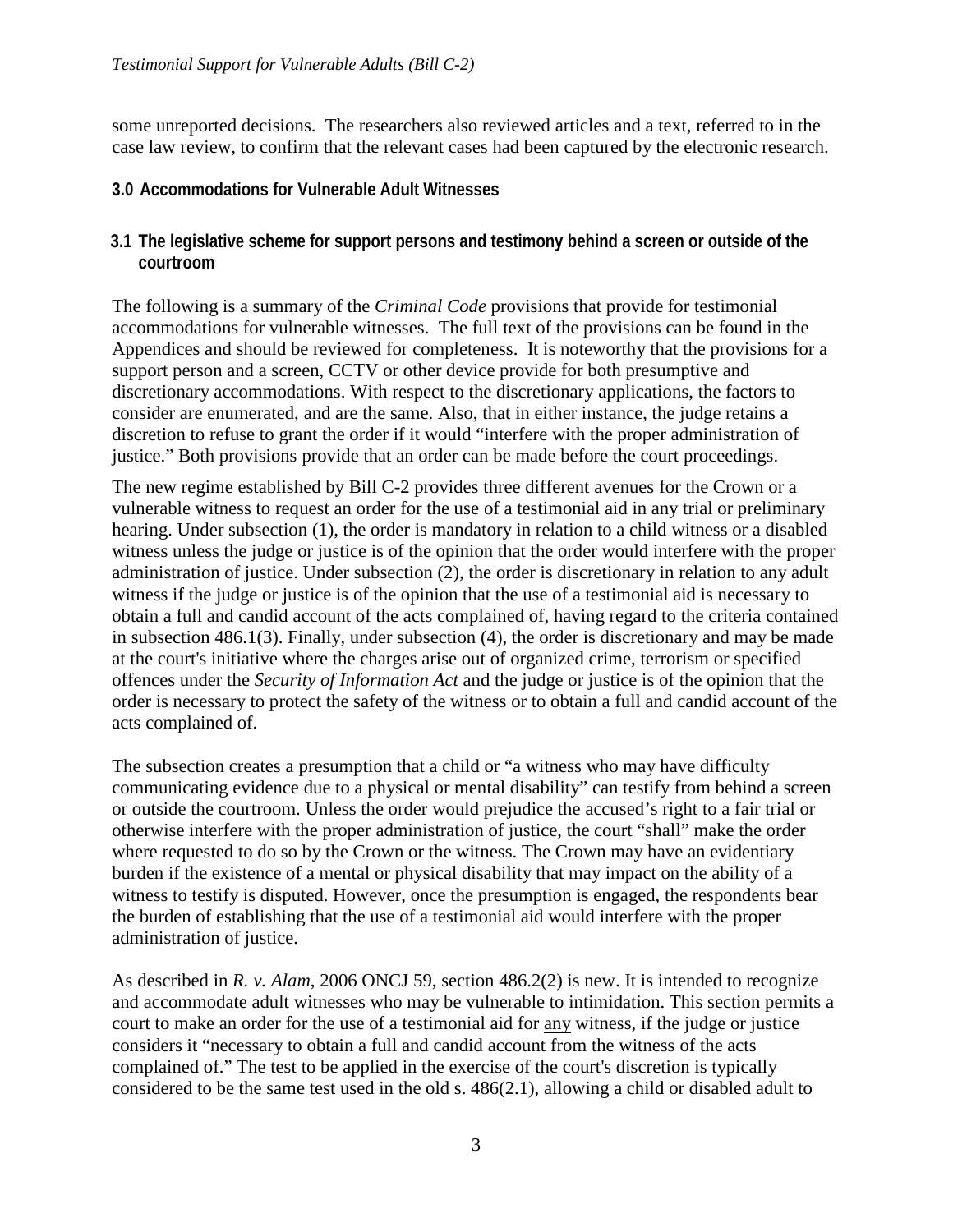testify behind a screen or outside of the courtroom. The onus is on the Crown to establish an "evidentiary basis" for the making of the order concerning an adult witness, having regard to the age of the witness, the presence or absence of mental or physical disability, the nature of the offence, the nature of any relationship between the witness and the accused, and any other circumstances considered relevant (the same criteria in the new s. 486.1(3) that the court must consider when making an order to permit a support person to sit near an adult witness). The requisite evidentiary basis could be established through the testimony of a mental health professional or other expert or through the direct testimony of the witness, using the testimonial aid under consideration, as required by s. 486.2(6). In some cases, the submissions of counsel may suffice.

#### <span id="page-7-0"></span>*3.1.1 Support person – s. 486.1*

**[Presumptive] s. 486.1** (1) In any proceedings against an accused, the judge or justice shall, on application of the prosecutor, of a witness who is under the age of eighteen years or of a witness who has a mental or physical disability, order that a support person of the witness' choice be permitted to be present and to be close to the witness while the witness testifies, unless the judge or justice is of the opinion that the order would interfere with the proper administration of justice.

**[Discretionary] s. 486.1** (2) In any proceedings against the accused, the judge or justice may, on application of the a prosecutor or a witness, order that a support person of the witness' choice be permitted to be present and to be close to the witness while the witness testifies if the judge or justice is of the opinion that the order is necessary to obtain a full and candid account from the witness of the acts complained of.

**[Factors to Consider] s. 486.1** (3) In making a determination under subsection (2), the judge or justice shall take into account the age of the witness, whether the witness has a mental or physical disability, the nature of the offence, the nature of any relationship between the witness and the accused, and any other circumstance that the judge or justice considers relevant.

#### <span id="page-7-1"></span>*3.1.2 Testimony outside the court room or behind a screen – s. 486.2*

**[Presumptive] s. 486.2**(1) Despite section 650 (accused to be present in the courtroom), in any proceedings against an accused, the judge or justice shall, on application of the prosecutor, of a witness who is under the age of eighteen years or of a witness who is able to communicate evidence but may have difficulty doing so by reason of a mental or physical disability, order that the witness testify outside of the court room or behind a screen or other device that would allow the witness not to see the accused, unless the judge or justice is of the opinion that the order would interfere with the proper administration of justice.

**[Discretionary] s. 486.2(2)** Despite section 650, in any proceedings against an accused, the judge or justice may, on application of the prosecutor or a witness, order that the witness testify outside the court room or behind a screen or other device that would allow the witness not to see the accused if the judge or justice is of the opinion that the order is necessary to obtain a full and candid account from the witness of the acts complained of. Factors the Court takes into account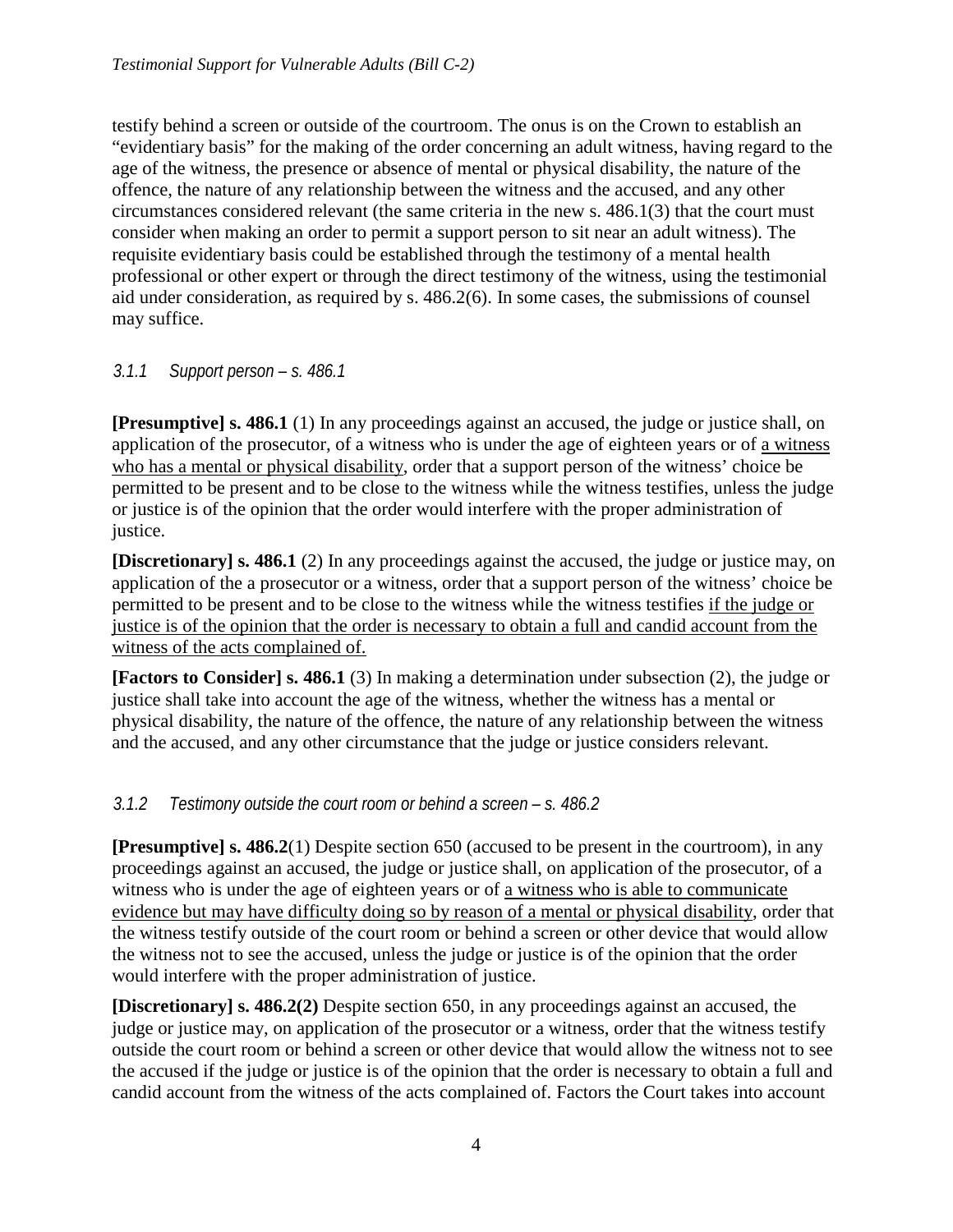are: the nature of the offence; the relationship of the witness to the accused; whether the witness has a disability; the age of the witness; and any other circumstances the court might deem relevant.

The value of testimonial accommodations has been well documented (see Bala 1993; Bala et al. 2001; 2011) certainly with respect to children, and less frequently with adults. It is also established that there need not be any impact on trial proceedings by the use of accommodations. The Supreme Court of Canada recently upheld the constitutionality of the presumptive scheme for providing accommodations to children, by upholding B.C. Court of Appeal's decision in *R. v. J.Z.S.*, 2010 SCC 1, 2008 BCCA 401 where that Court said:

[35] L'Heureux-Dubé J. identified the main objective of the judicial process as the attainment of truth. She acknowledged that, in order for a child to provide a full and candid account of alleged offences, there may be circumstances where testimonial accommodation is required. In that regard, she noted at 487:

One must recall that rules of evidence are not cast in stone, nor are they enacted in a vacuum. They evolve with time. As discussed at length in *L.(D.O.), supra*, the recent trend in courts has been to remove barriers to the truth-seeking process (*R. v. Khan*, [\[1990\] 2 S.C.R. 531;](http://www.lexisnexis.com/ca/legal/search/runRemoteLink.do?langcountry=CA&linkInfo=F%23CA%23SCR%23sel2%252%25year%251990%25page%25531%25sel1%251990%25vol%252%25&risb=21_T17584394474&bct=A&service=citation&A=0.43781740438416195) *R. v. W.(R.)* and *R. v. Marquard*, [\[1993\] 4 S.C.R.](http://www.lexisnexis.com/ca/legal/search/runRemoteLink.do?langcountry=CA&linkInfo=F%23CA%23SCR%23sel2%254%25year%251993%25page%25223%25sel1%251993%25vol%254%25&risb=21_T17584394474&bct=A&service=citation&A=0.6596952289189506)  [223\)](http://www.lexisnexis.com/ca/legal/search/runRemoteLink.do?langcountry=CA&linkInfo=F%23CA%23SCR%23sel2%254%25year%251993%25page%25223%25sel1%251993%25vol%254%25&risb=21_T17584394474&bct=A&service=citation&A=0.6596952289189506). Recent Supreme Court of Canada (*R. v. B.(K.G.)*, [\[1993\] 1 S.C.R. 740;](http://www.lexisnexis.com/ca/legal/search/runRemoteLink.do?langcountry=CA&linkInfo=F%23CA%23SCR%23sel2%251%25year%251993%25page%25740%25sel1%251993%25vol%251%25&risb=21_T17584394474&bct=A&service=citation&A=0.763474882456182) *R. v. Smith*, [\[1992\] 2 S.C.R. 915;](http://www.lexisnexis.com/ca/legal/search/runRemoteLink.do?langcountry=CA&linkInfo=F%23CA%23SCR%23sel2%252%25year%251992%25page%25915%25sel1%251992%25vol%252%25&risb=21_T17584394474&bct=A&service=citation&A=0.19423369169626603) *R. v. Khan*; and most recently in *L.(D.O.)),* by relaxing certain rules of evidence, such as the hearsay rules, the use of videotaped evidence and out of court statements, have been a genuine attempt to bring the relevant and probative evidence before the trier of fact in order to foster the search for truth.

Parliament, on the other hand, is free to enact or amend legislation in order to reflect its policies and priorities, taking into account societal values which it considers important at a given time. ... The only limit placed on Parliament is the obligation to respect the *Charter* rights of those affected by such legislation.

As mentioned above and as discussed in the companion case [*L.(D.O.)*], rules of evidence and procedure have evolved through the years in an effort to accommodate the truth-seeking functions of the courts, while at the same time ensuring the fairness of the trial.

These same features, this balancing of interests, should animate the interpretation of provisions relating to adult witnesses. These witnesses should be encouraged to participate in the criminal justice system through the use of protective measures, as this assists in getting the best evidence from the witness, while minimizing the trauma to vulnerable witnesses, and ensuring that the rights of accused persons are protected. These are the very features that animate the interpretation and application of the legislation. These were features identified in the Preamble to the former Bill C-2.

<span id="page-8-0"></span>**4.0 The purpose of the Bill C-2 amendments**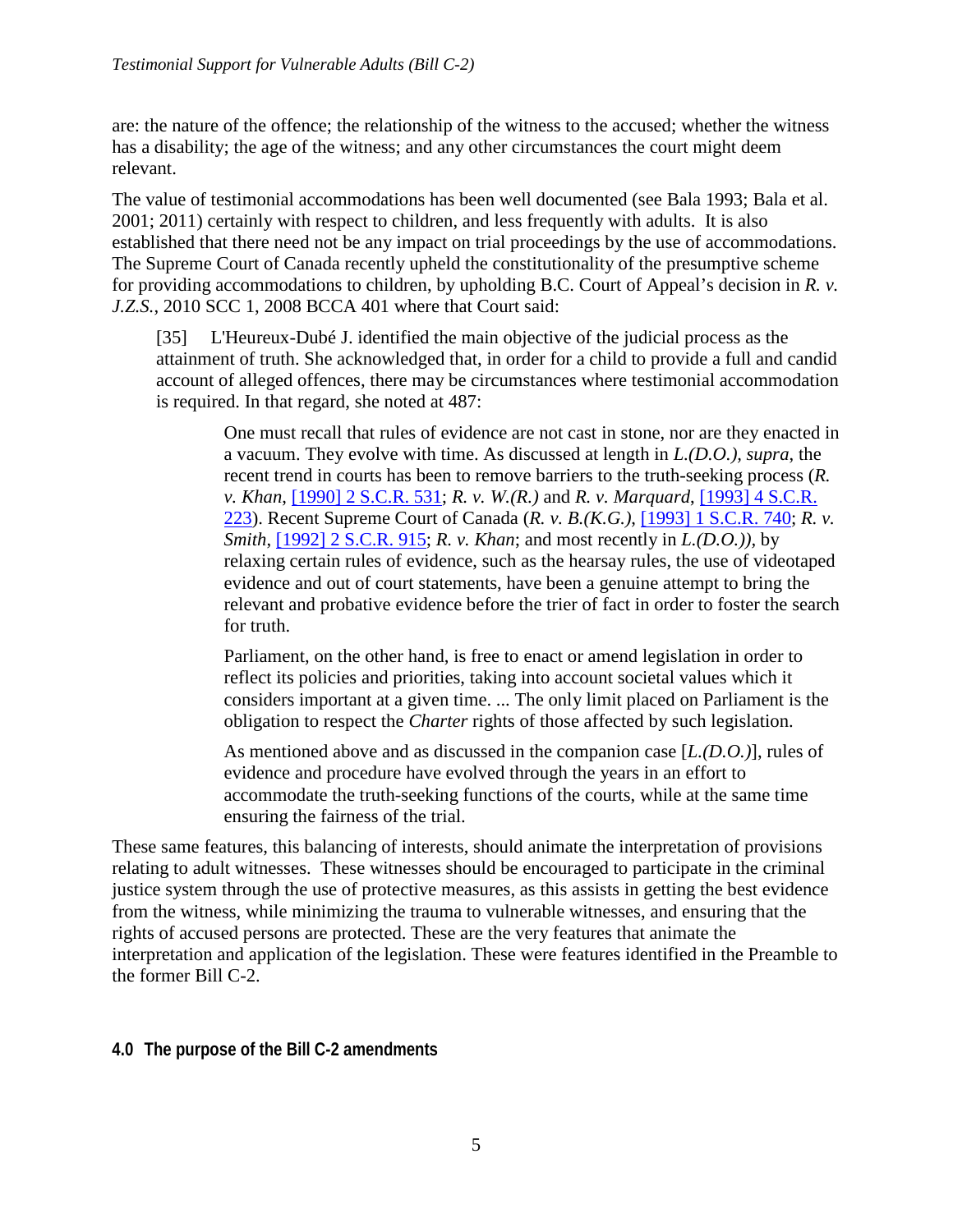Under the former s.  $486(2.1)$ , the court was permitted, in the trial of most sexual or violent offences, to order a witness who was under the age of 18, or who had difficulty communicating evidence by reason of a mental or physical disability, to testify through the use of CCTV or from behind a screen, if the court considered it "necessary to obtain a full and candid account of the acts complained of." This discretionary accommodation was therefore limited:

- a. by the two discrete categories of witnesses (*i.e.,* children under the age of 18 and adults who may have difficulty communicating evidence by reason of a disability); and
- b. by the type of offence against which the witness was required to testify.

As a result of the amendments in Bill C-2, s. 486.2 now extends the benefit of accommodation to witnesses in any legal proceeding and, in particular, provides two ways by which adult witnesses can obtain testimonial accommodation presumptively.

The first way is under subsection (1). Adult witnesses who can use s. 486.2(1) are those who are "able to communicate evidence but may have difficulty doing so by reason of a mental or physical disability". Once the Crown has established that the witness may have difficulty testifying due to a disability, the judge or justice is required to make the order unless doing so would interfere with the administration of justice. Similarly, if an adult witness is able to communicate evidence but, because of a disability, may have difficulty doing so (and in this respect, may be considered "like a child"), then they too are presumptively allowed accommodation under the same section.

From this review of case law it appears that applications under the presumptive scheme are often blended with an application for a discretionary order, with the result that even in presumptive situations, the judges consider the factors enumerated in discretionary applications. However, if an adult witness is vulnerable for some other reason, then the analysis shifts to s. 486.1(2) and s. 486.2(2) to determine whether accommodation is necessary to obtain a full and candid account from that witness. This discretionary procedure therefore imports the "full and candid account" test, and judges appear to consider the case law decided under the pre-Bill C-2 legislation to interpret this provision.

In order to assist with the application of this standard, factors are enumerated for the judge's consideration (referred to in s. 486.1(3)), namely:

- i. the age of the witness;
- ii. whether the witness has a physical or mental disability;
- iii. the nature of the offence;
- iv. the nature of the relationship between the accused person and the witness seeking accommodation; and
- v. any other circumstances the court considers relevant.

The preamble of Bill C-2 sheds light on the legislative objective of the amended provisions. It reads, in part, that Parliament wished to "encourage the participation of witnesses in the criminal justice system through the use of protective measures that seek to facilitate the participation of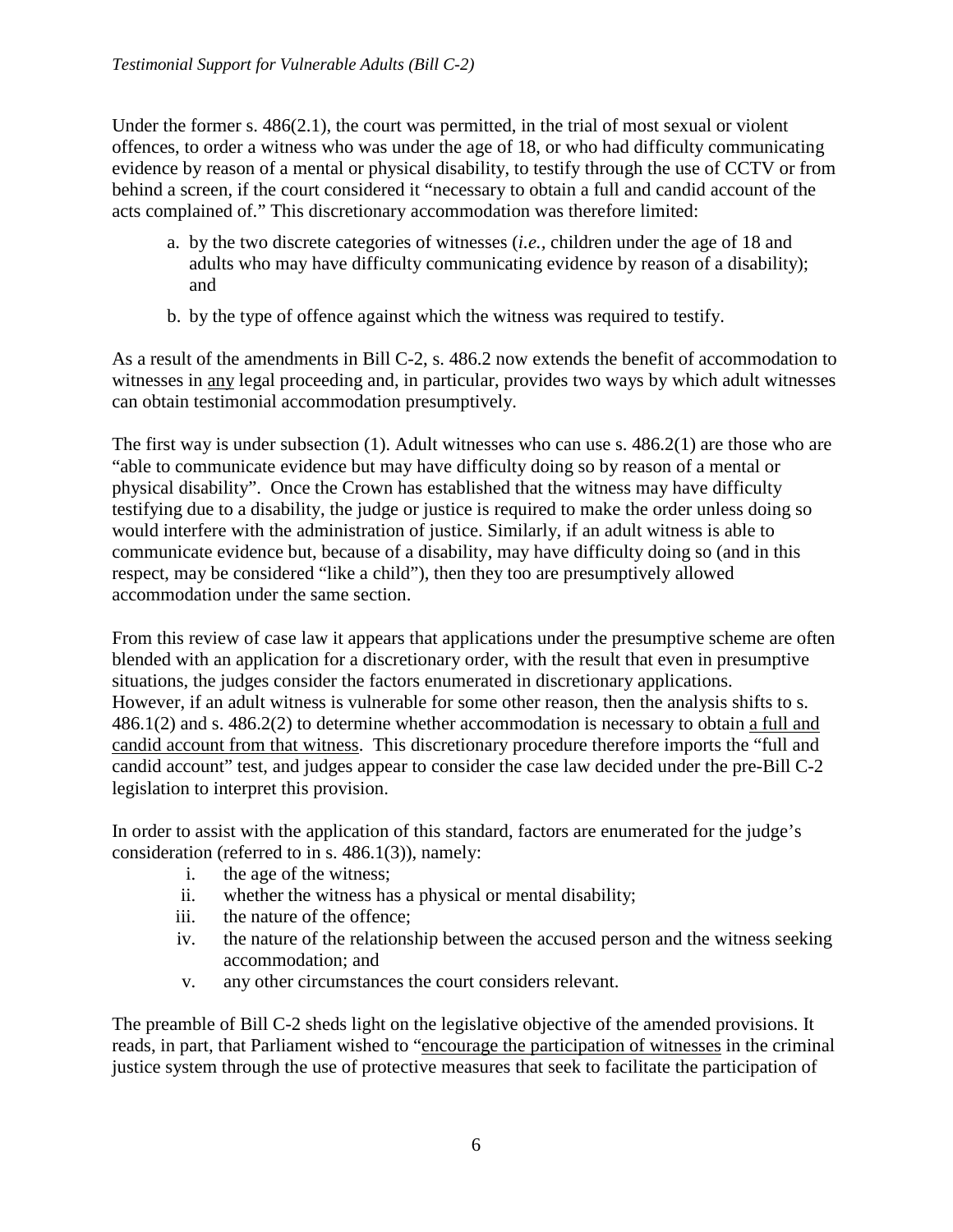children and other vulnerable witnesses while ensuring that the rights of accused persons are respected" (emphasis added).

In February, 2005, Irwin Cotler, then Minister of Justice and Attorney General of Canada, explained the purpose of Bill C-2 to the Standing Committee on Justice, Human Rights, Public Safety and Emergency Preparedness. In Cotler's words,<sup>[1](#page-4-1)</sup>

… [T]here are also a lot of adult victims who are revictimized by the criminal justice system, particularly sexual assault victims and spousal abuse victims. Bill C-2 includes a set of reforms that are intended to benefit them as well, including in particular sexual assault victims, victims of criminal harassment, and domestic violence victims, who are, as I indicated, vulnerable to revictimization as a result of their experience as a witness, the nature of the offence, their relationship with the accused, or their own particular circumstances. …

In other words, in this legislation we aim to extend the testimonial aid to adult victims in some circumstances that recognize how and when this balance must be struck.

It was recognized in the *2010 Bill C-2 Case Law Review* that applications are infrequent, and that continues to be the case. The following observations may be made from a consideration of the cases enumerated therein, regarding the circumstances of the witness and the case that influence whether an application for an accommodation is successful. In addition, consideration should be given to the *2010 Bill C-2 Case Law Review*.

**Age of the Witness** – It is apparent that adult witnesses who are closer in age to eighteen (the cutoff for a presumptive order) are more likely to be granted an accommodation under the discretionary scheme.

**Type of Disability** – It is arguably problematic that both the presumptive and discretionary schemes refer to adults with a "physical or mental disability" (as a precondition to the presumptive order, or as a factor to consider in the discretionary order). Also, this is a not a homogenous group and it is apparent that the criteria with respect to what constitutes a disability are inconsistent (See *R.* v*. Billy*, 2006 BCPC 203).

**Nature of the Offence** – It is apparent that the accommodations are most likely ordered when the victim or witness is testifying in a sexual assault case, although domestic violence and other crimes of violence are considered the kind of cases where an accommodation is "necessary". This may manifest a reluctance on judges to impose accommodations which impact the "conventional" way of receiving evidence, this being *viva voce* testimony in the courtroom.

<span id="page-10-0"></span>**Timing of Application –** Applications for testimonial accommodations can be made before the court proceeding or during the court proceeding. This is an important change as applications brought well in advance allow the parties to properly set up the accommodation and otherwise

 $\overline{a}$ 

<sup>1</sup> Proceedings of the Standing Committee on Justice, Human Rights, Public Safety and Emergency Preparedness, First Session, 38th Parliament, 2004-05 (February 22, 2005).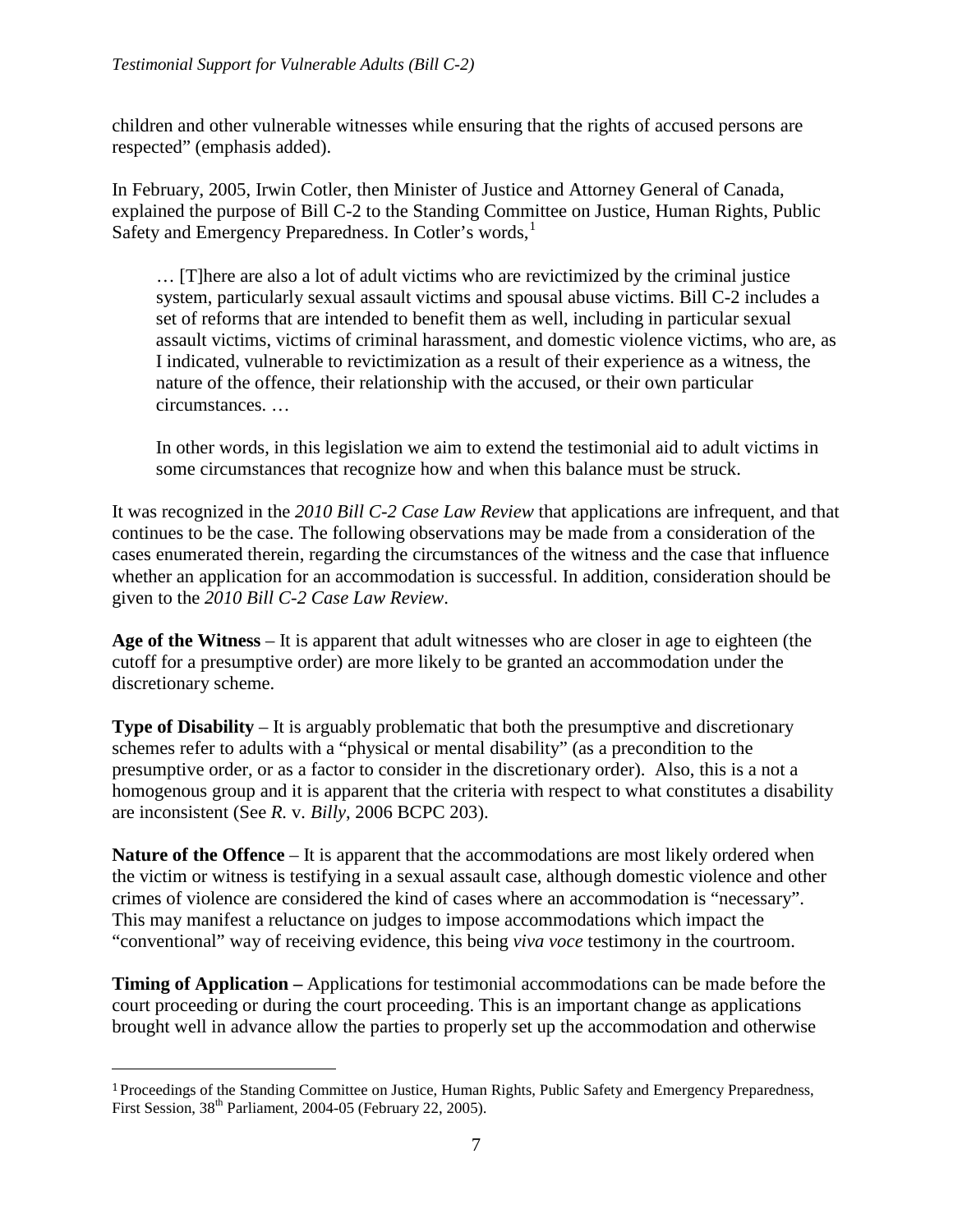govern the proceedings (such as arranging for a CCTV camera or screen). The problematic feature of the legislation is that the application must be brought before the trial judge. The practical fact is that a judge's rota changes, and it is sometimes difficult to arrange for the matter to be heard in advance. Similarly, if a witness testified at a preliminary inquiry with or without an accommodation is a factor that a judge will consider: *R. v. Buckingham*, [2009] O.J. No. 3546 (C.Jus.) at [6], *R. v. Clark*, [2007] O.J. No. 1553 (C.Jus.) at [5]-[7], *R. v. D.(C.)*, [2010] O.J. No. 4351 (C.Jus.) at [3]-[5], *R. v. Land*, 2012 ONSC 4080.

#### **Evidentiary basis for testimonial accommodation – Presumptive –** In *R. v. Alam*, 2006 ONCJ 593 the Court stated:

[20] The subsection creates a presumption that a child or "a witness who *may* have difficulty communicating evidence due to a physical or mental disability" can testify from behind a screen or outside the courtroom. Unless the order would prejudice the accused's right to a fair trial or otherwise interfere with the proper administration of justice, the court "shall" make the order where requested to do so by the Crown or the witness. The Crown may have an evidentiary burden if the existence of a mental or physical disability that may impact on the ability of a witness to testify is disputed, as it was in this case. However, once the presumption is engaged, the Respondents bear the burden of establishing that the use of a testimonial aid would interfere with the proper administration of justice.

**Evidentiary basis for testimonial accommodation – Discretionary - A "full and candid account"-** Before allowing an application under s. 486.2(2), the judge or justice must be "of the opinion that the order is necessary to obtain a full and candid account from the witness of the acts complained of." The Crown bears the onus of establishing the necessity of the order. This necessity requirement is often considered to be the same threshold test that existed under the former s. 486(2.1), therefore the previous case law dealing with testimonial accommodation is instructive in this respect. The chart on case law in the Appendices assists in determining what is meant by a "full and candid account", and sheds light on the circumstances in which the court has allowed the accommodation.

In *Buckingham*, the judge noted that there must be an evidentiary basis that the accommodation is necessary: at [24]. There must be "something more" than a simple desire not to see the accused, as there must be an impact on the ability to testify fully and candidly: at [27], [29]. An application was refused in *R. v. D.(C.)* on the basis that it was based on fear of reprisal, not testimonial "necessity:"

[17] A judicial decision to depart from the normal trial procedure must have a rational basis. There must be some evidence upon which the court could be satisfied that there is a legitimate foundation for the concern – one that would warrant intervention by the court... This "common and subjective concern" is not intended to be sufficient to provide a proper foundation for an order under s. 486.2. . . if that form of concern was sufficient, it would be a slippery slope.

The judge in *R. v. D.(C.)* noted that the witnesses did not need to testify in support of the application (had they needed to, accommodations would have had to have been made available: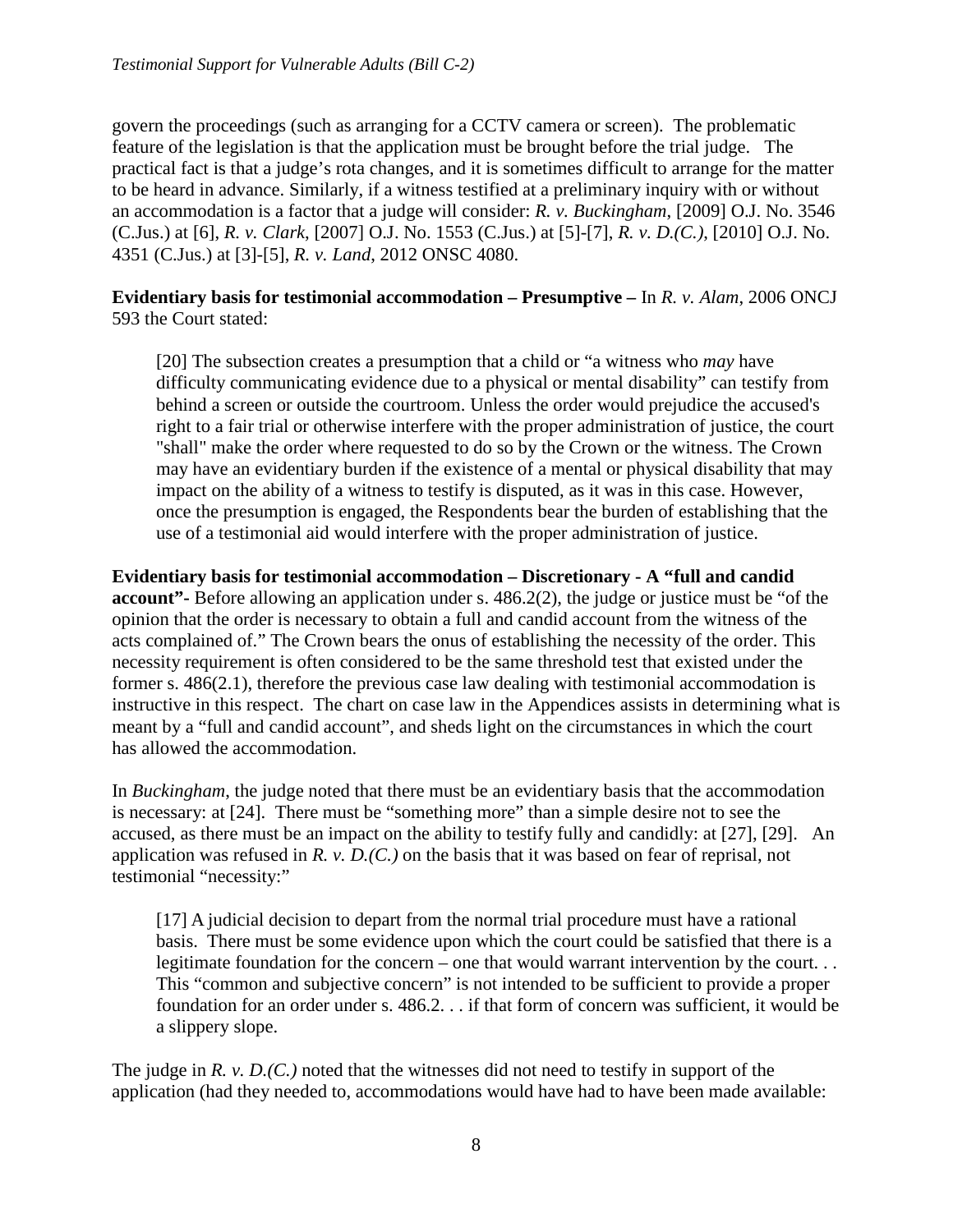s. 486.2(6)). With respect to allowing the detectives to testify instead of the witnesses, the judge indicated that if he needed to hear from witnesses he would have them called – but that would cause delays to get witnesses and in order to set up CCTV for the application and "the other reason is that given the concerns expressed by these witnesses, I thought that it was preferable not to subject them to yet another appearance in this proceeding if that could be avoided." at [3]. And see *R. v. Esford*, 2011 BCSC 1718 at [6], [7], R. v. Khreis, [2009] O.J. No. 5687 (Sup.Ct.) at [6]. This reasoning is consistent with a reluctance to embrace the positive features of accommodation, and resist change that could facilitate the participation of these witnesses, see for example, *R. v. Forster*, 2006 BCPC 237 at [6], [7].

**Interference with the proper administration of justice –** This residual discretion can be exercised to deny the use of an accommodation in the presumptive scheme. This discretion should be exercised only if the accommodation would interfere with the fair trial rights of an accused, *R. v. J.Z.S.*, 2010 SCC1, 2008 BCCA 401 and in a manner that is consistent with the purpose behind the provisions. It is established in the case law that there is no true impact from the use of a screen or CCTV (the witness is virtually present) and these are not unconstitutional (see also *R. v. C.N.H*, 2006 BCPC 119). As noted in *Alam*, "society's interest in accommodating a disabled witness to promote the truth-seeking objectives of a trial must be carefully balanced with the right to fair trial." at [34]. Despite this, there are cases where judges have denied applications because of residual concerns, or reluctance to use the technology because it may impact credibility: *R. v. D.(C.)* at [19], or because it may prejudice a jury*: R. v. Kerr*, 2011 ONSC 1231 at [16], *R. v. Salehi*, 2011 ONCJ 39 at [26]

#### <span id="page-12-0"></span>**5.0 Preventing Questioning by Self-represented Accused: Section 486.3**

In 1993, the first provision relating to the protection of witnesses under 14 years of age from being cross-examined by a self-represented accused was enacted. It applied to proceedings involving offences of a sexual nature, those set out in sections 271, 272 of the *Criminal Code* or those in which violence is used, attempted, or threatened. The amendment recognized that many children who are victims of abuse remain terrified of the accused and that to allow that person to personally cross-examine the child can result in further victimization and affect the child's ability to testify (Barrett [2](#page-10-0)008, 3-87 citing Bala 1993, 368-69).<sup>2</sup>

In 1999, section 486 was amended again. It extended protection to witnesses under the age of eighteen at the time of the trial or the preliminary inquiry for certain designated offences. While this extension furthered the protection to young witnesses, there were "obvious gaps" to it,

 $^{2}$  At the time, section 486(2.3) was worded as follows:

**<sup>486</sup>** (2.3) In proceedings referred to in subsection (1.1), the accused shall not personally cross-examine a witness who at the time of the proceedings is under the age of fourteen years, unless the presiding judge, provincial court judge or justice is of the opinion that the proper administration of justice requires the accused to personally conduct the cross-examination and, if the accused is not personally conducting the crossexamination, the presiding judge, provincial court judge or justice shall appoint counsel for the purpose of conducting the cross examination.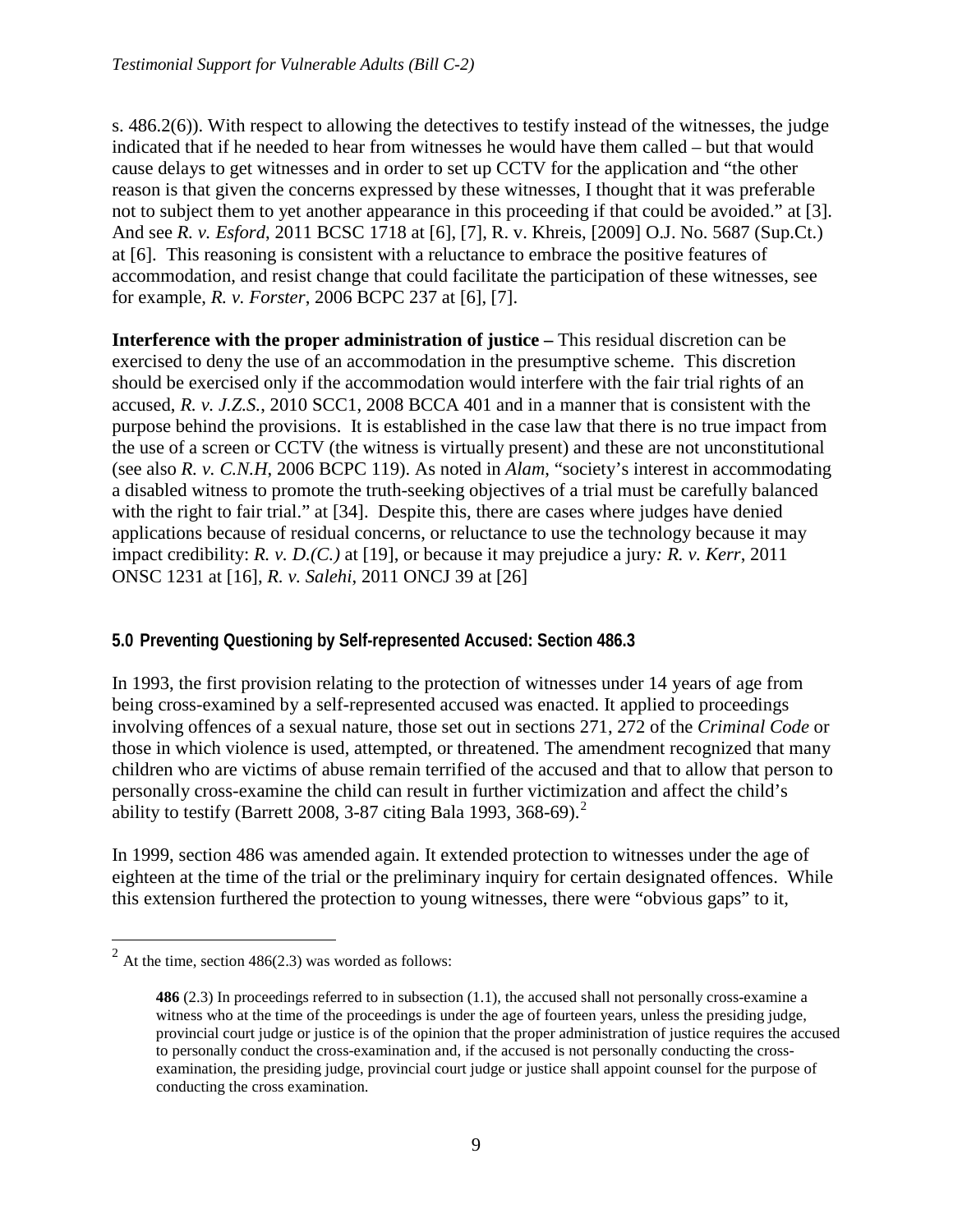including the failure to include the offence of criminal harassment and lack of protection to adult vulnerable witnesses, in particular victims of sexual or domestic violence (See Barrett 2008, at p.3-87*).*

The section was amended again in 2005, to fill these gaps, through Bill C-2. Parliament extended the protection once again, this time to include all stages of the proceeding without regard to the nature of the offence and, in some cases, for witnesses over the age of eighteen. Section 486.3 now reads as follows:

**486.3** (1) In any proceedings against an accused, on application of the prosecutor or a witness who is under the age of eighteen years, the accused shall not personally crossexamine the witness, unless the judge or justice is of the opinion that the proper administration of justice requires the accused to personally conduct the cross-examination. The judge or justice shall appoint counsel to conduct the cross-examination if the accused does not personally conduct the cross-examination.

(2) In any proceedings against an accused, on application of the prosecutor or a witness, the accused shall not personally cross-examine the witness if the judge or justice is of the opinion that, in order to obtain a full and candid account from the witness of the acts complained of, the accused should not personally cross-examine the witness. The judge or justice shall appoint counsel to conduct the cross-examination if the accused does not personally conduct the cross-examination.

(3) In making a determination under subsection (2), the judge or justice shall take into account the factors referred to in subsection 486.1(3).

(4) In any proceedings in respect of an offence under section 264, on application of the prosecutor or the victim of the offence, the accused shall not personally cross-examine the victim unless the judge or justice is of the opinion that the proper administration of justice requires the accused to personally conduct the cross-examination. The judge or justice shall appoint counsel to conduct the cross-examination if the accused does not personally conduct the cross-examination. Emphasis added.

 $(4.1)$  An application referred to in subsection  $(1)$ ,  $(2)$  or  $(4)$  may be made, during the proceedings, to the presiding judge or justice or, before the proceedings begin, to the judge or justice who will preside at the proceedings.

(5) No adverse inference may be drawn from the fact that counsel is, or is not, appointed under this section.

Again, reference should be made to the chart in Appendix A that describes some of the relevant cases that have considered the interpretation of this section, with a brief description of the basis upon which the application was, or was not granted and describes the evidence led in support of the application.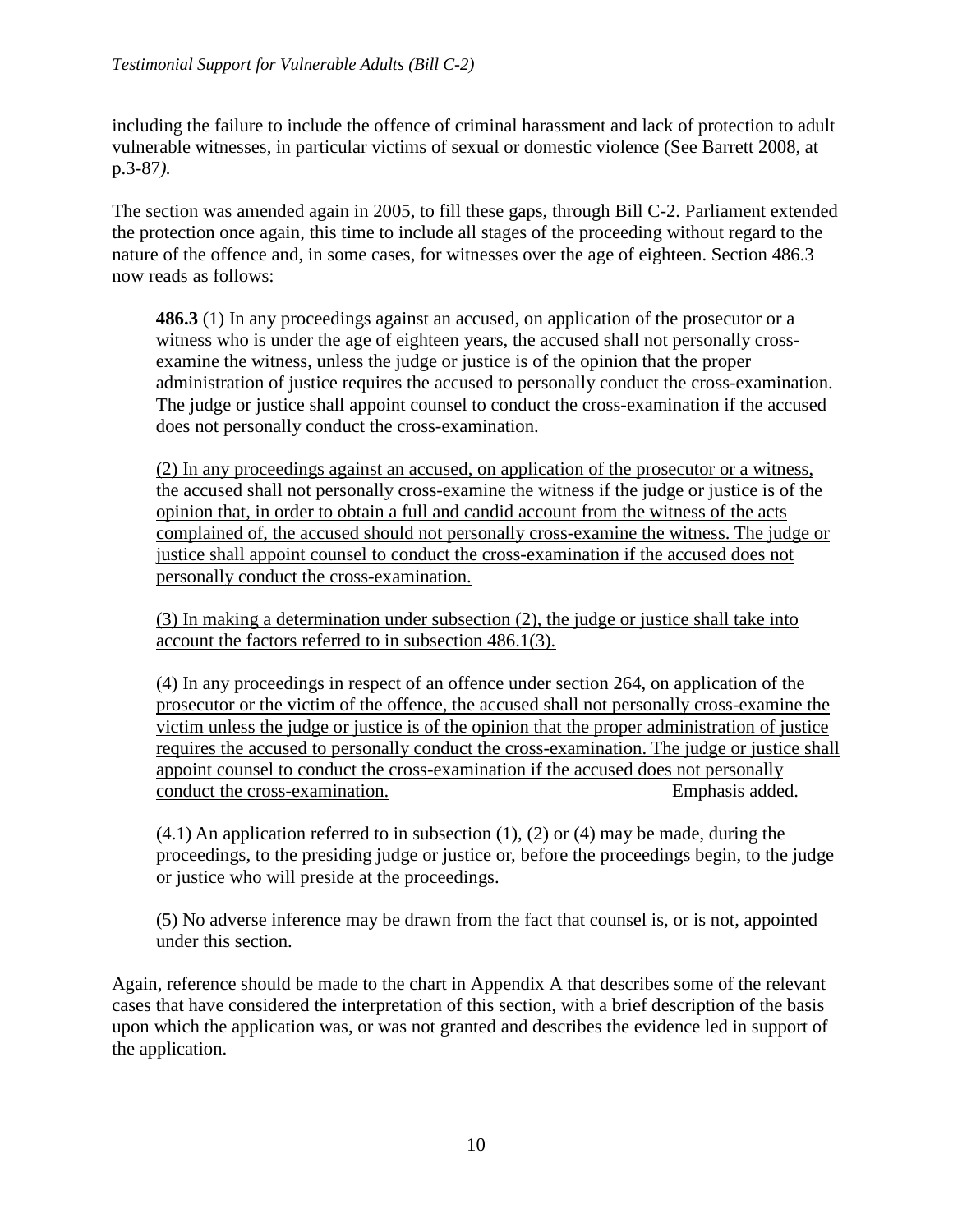The result is that counsel will be appointed *presumptively* upon application in some circumstances: when a witness is under eighteen years of age, or when the witness is an adult victim who is alleging that she or he was criminally harassed. A judge maintains a discretion to refuse the order appointing counsel to cross-examine, but only if the judge is of the opinion that the proper administration of justice requires the accused to personally conduct the crossexamination. The onus, in other words, is on the accused to show why the order would impact his fair trial right to cross-examine. The *2010 Bill C-2 Case Law Review* notes that "there is no reported case law on circumstances that would justify a finding that the "proper administration of justice" would "require" that the accused conduct cross-examination in person and that it would be difficult for an accused person to satisfy this test (Bala et al. 2010, 31). There is still no reported case law in which an accused person has met this test, although in one unreported case the judge permitted cross-examination as assigned counsel withdrew on the date of trial: *R*. v. *Agar*, 2007 BCPC #26636.

Counsel will also be appointed at the judge's *discretion* if the judge or justice is of the opinion that, in order to obtain a full and candid account from the witness of the acts complained of, the accused should not personally cross-examine the witness. If the order is opposed then the Crown must demonstrate how such an order would facilitate the ability of the adult witness to give a full and candid account. The judge should consider the factors set out in s. 486.1(3), these being the age of the witness, whether the witness has a physical or mental disability, the nature of the offence, the nature of the relationship with the accused (such as whether there is a power imbalance: *R.* v. *Jones*, 2011 NSPC 3 at [38], [40], [42]), and any other relevant circumstances.

One relevant circumstance that is often considered is whether the accused person consents to the order, as it can be problematic for a lawyer to cross-examine a witness without instructions from the accused and indeed, the ability to instruct counsel is often cited as a justification for the order: R. v. *R. v. S.(P.N.)*, [2010] O.J. No. 2782 (Ont.C.Jus.) at [20]. Another identified relevant circumstance is the anticipated "quality" of cross-examination were the accused to personally cross-examine (focused, or rambling?): *Jones* at [41], [42], *R. v. Predie*, [2009] O.J. No. 2723 (Ont.Sup.C.Jus.) at [25], *R. v. Fazekas*, 2010 ONSC 6603 at [22]-[23] (accused described as having trouble staying focused and had a tendency to get excited).

This provision may be of great assistance to prosecutions where a witness is testifying as a victim of domestic or sexual abuse. It is these discretionary applications that are typically the subject of reported case law, and often on the subject of the practicalities of the appointment (remuneration, for example). (see *Chart: S. 486.3*) In one case, the judge noted that "The test is not met simply by a witness expressing a wish. There must be reason to think that there is actual need for the requested order. The rationale is not to spare a witness some discomfort, but to prevent the injustice that would occur if the witness were unable to speak the whole truth." *R. v. Canning*, [2010] N.S.J. No. 497 (P.C.) – one witness said that the accused questioning him would not affect his answers - and see *R. v. Tehrankari*, 2008 CarswellOnt 8750, (2008), 246 C.C.C. (3d) 70 (Ont.C.Jus.) at [19].

The test for ordering the appointment of counsel for cross-examination was described in *Tehrankari* as: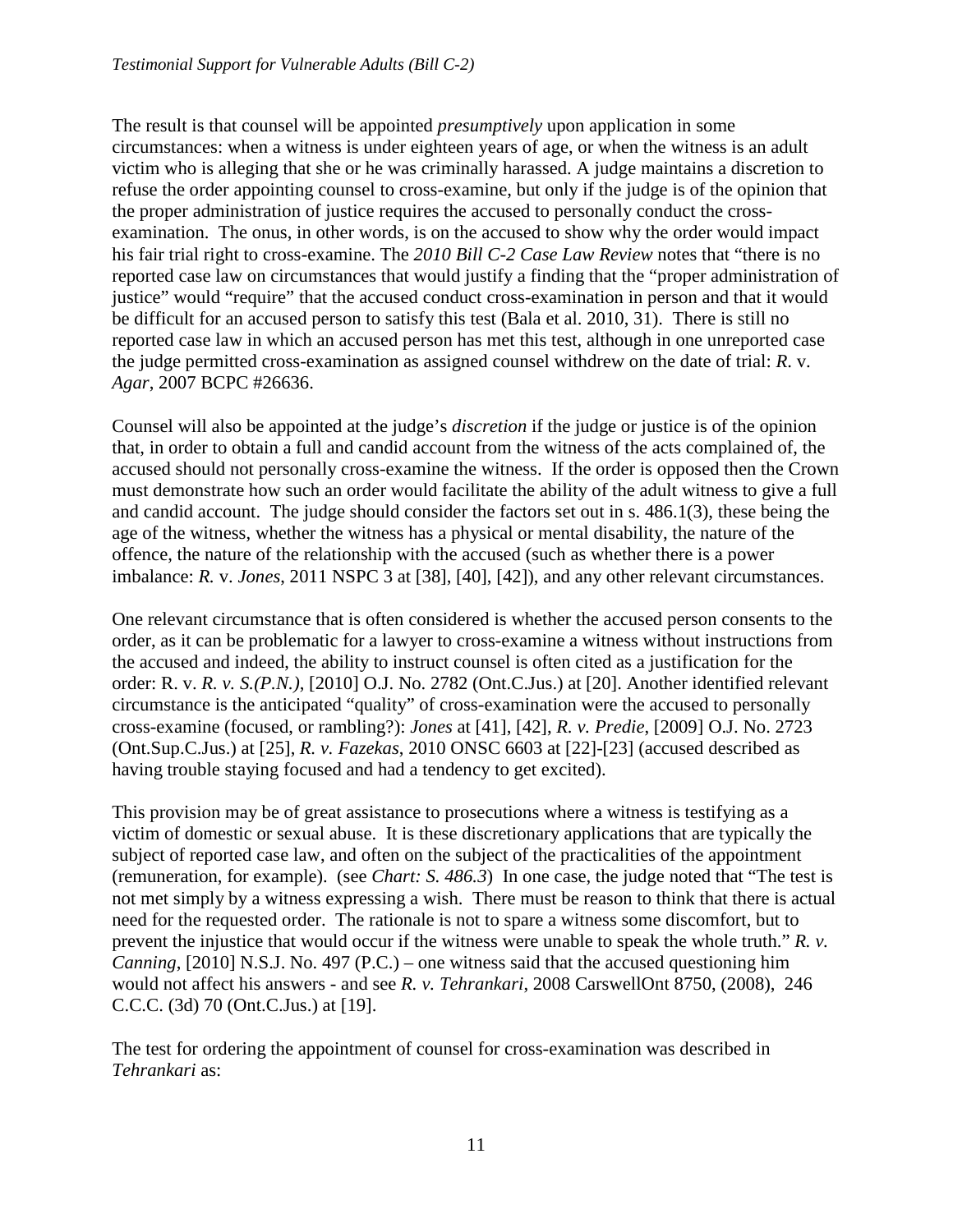[19] Weighing the unfettered right of the accused to defend himself against the discretionary order that I might make to accommodate a witness, I believe I must be satisfied on a balance of probabilities that a full and candid account would be unachievable should the accused cross-examine an individual witness. The evidence on a *voir dire* must establish the "necessity" of making such an order.

The purpose of this provision was described more recently in *Jones (*and see *R.* v*. S.(P.N.)*, [2010] O.J. No. 2782 (Ont.C.Jus.) at [11] and[13] and *R.* v*. Fazekas*, 2010 ONSC 6603 at [17]):

[27] The cases have noted that section 486.3(1) is found within that part of the *Criminal Code* that provides for certain kinds of aids to support witnesses in giving their testimony in court, such as screens and support persons. The objective is to facilitate a witness being able to provide full and candid testimony. In applications such as the ones I am dealing with, the term "legal screen" has been used to capture what Parliament intended: the use of a lawyer to conduct the cross-examination of a vulnerable witness on behalf of an accused. (*R.* v. *S.(P.N.),* 2010 ONCJ 244 (CanLII), 2010 ONCJ 244, paragraph 11) There is a societal and administration of justice interest in protecting vulnerable witnesses so that they are facilitated in providing their evidence to the court.

The judge in *S.(P.N.)* noted the "lack of guidance as to how the process should work": [14] and identified the following matters to be considered:

- a) What, if any choice or even preference does the accused have in the choice of counsel;
- b) What, if any, role does the Court have in appointing specific counsel, beyond merely signing an order that counsel be appointed;
- c) What is the role of the appointed counsel which is limited to cross-examination of the qualifying witness, or more specifically, does cross-examination mean merely parroting questions put to counsel by the accused or does cross-examination include a preparatory element, and if so, to what extent;
- d) What is the relationship between the appointed counsel and the accused; should the counsel give legal advice to the accused, can the accused instruct the appointed counsel; is there solicitor-client confidentiality;
- e) For whose benefit is the counsel being appointed;
- f) Is the appointed counsel to be remunerated and if so how should the quantum be calculated and what should be the source of such payment;
- g) Does the presiding judge or justice have jurisdiction to order payment by the Crown, either by the wording of s. 486.3, or other statutory basis, if the Crown contests the manner of remuneration, or does the Crown have jurisdiction to set limits on remuneration and set limits on the preparation time of the appointed counsel.

In addressing these questions, the trial judge noted in paragraphs [68]-[74] as follows:

68. In order to prevent delay, especially should Crown Civil wish to make submissions, the prosecuting Crown needs to bring the application as soon as the trial date is set and trial judge can then case manage the application.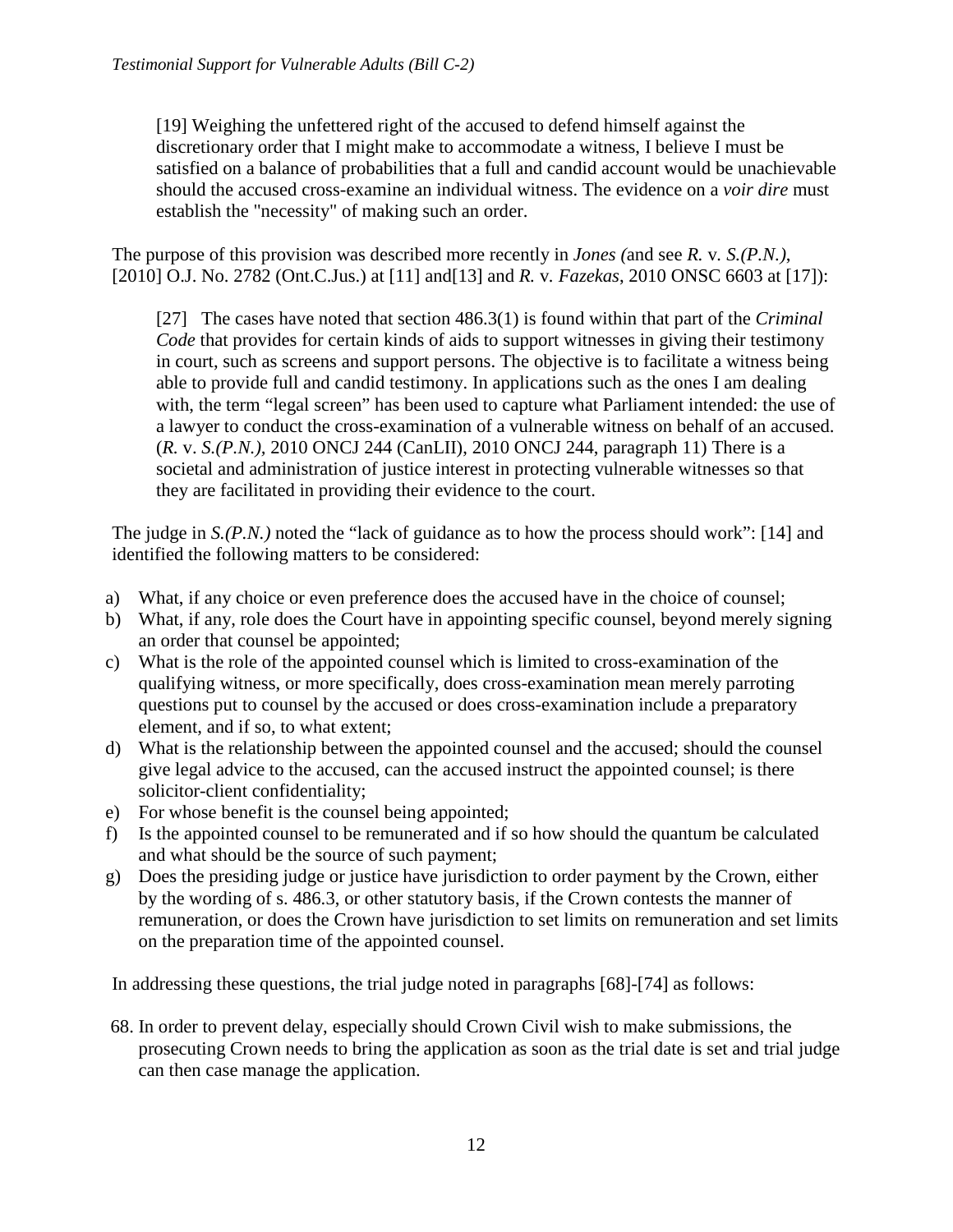- 69. The accused should be advised of the ability to suggest the name of a lawyer. There is a clear responsibility on the accused to not delay in this decision.
- 70. Should the accused not suggest a preferred lawyer, an opportunity to meet the lawyer proffered by Legal Aid seems a minimal assurance that the two can work together. There would only be time for this if the s. 486.3 Application is brought promptly at the time of setting the trial date.
- 71. The Court's initial order should be restricted to the fact of the appointment of the chosen counsel and not predetermine remuneration. Appointed counsel and the Attorney General should have an opportunity to negotiate the appropriate remuneration and preparation time in the context of that particular matter. Some matters may be more complex than others, or some accused more difficult than others.
- 72. Should the Attorney General refuse to negotiate, as was the decision in this case, the matter can be returnable before the trial judge. At that time the Court will decide between a conditional stay or setting rates of remuneration.
- 73. While a conditional stay would better respect the power of the legislature to prioritize public spending, the community's interest in matters involving vulnerable witnesses (usually victims) will often justify the court setting remuneration rates in order to ensure the trial proceeds without delay.
- 74. In my view, I infer from s. 486.3 the ability to order remuneration as inherent in the process of retaining counsel's services. If I am wrong the power to order remuneration flows from the court's jurisdiction to control its own process, such as the appointment of *amicus.* In my view, the alternative would be conditional stays which would undermine the significant public interest in proceeding to a trial of the merits in cases and would indeed bring the administration of justice into disrepute. A stay of proceedings should be a remedy of last resort.

It is arguable that these are best described as persuasive guidelines. See further *R.* v. *Lloyd*, 2011 ONCJ 15 at [37]-[39], and see *R*. v. *S.(B.)* (2007), 240 C.C.C. (3d) 375 (Q.C.A), 2007 QCCA 1756 and see cases referred to in *2010 Case Law Review* at 2.2.3, p. 33.

The case law suggests that in many instances the actual mechanics of the appointment, such as who should be retained and the rate of remuneration, is a matter that is arranged or negotiated by provincial attorney general offices and legal aid delivery offices, with matters being brought to the trial judge only if an arrangement cannot be made.

The application can be made before or during the proceedings. It appears from this case law review that most applications are brought before the proceedings, which would allow the lawyer to prepare for the cross-examination. The witness does not need to testify on the application, and in fact compelling the witness to do so would defeat the purpose of the section: *R. v. C.M.*, 2012 ABpc 128 at [26]. The evidentiary foundation for the order can be based on hearsay, or on *viva voce* testimony of, for example, an investigating officer, or even from submissions of counsel, or consideration of the transcript of the preliminary inquiry. *Jones* at [7], *Predie* at [12]-[17], R. v. *Tehrankari* at [17], [19]

#### <span id="page-16-0"></span>**6.0 Video-recorded Evidence: Section 715.2**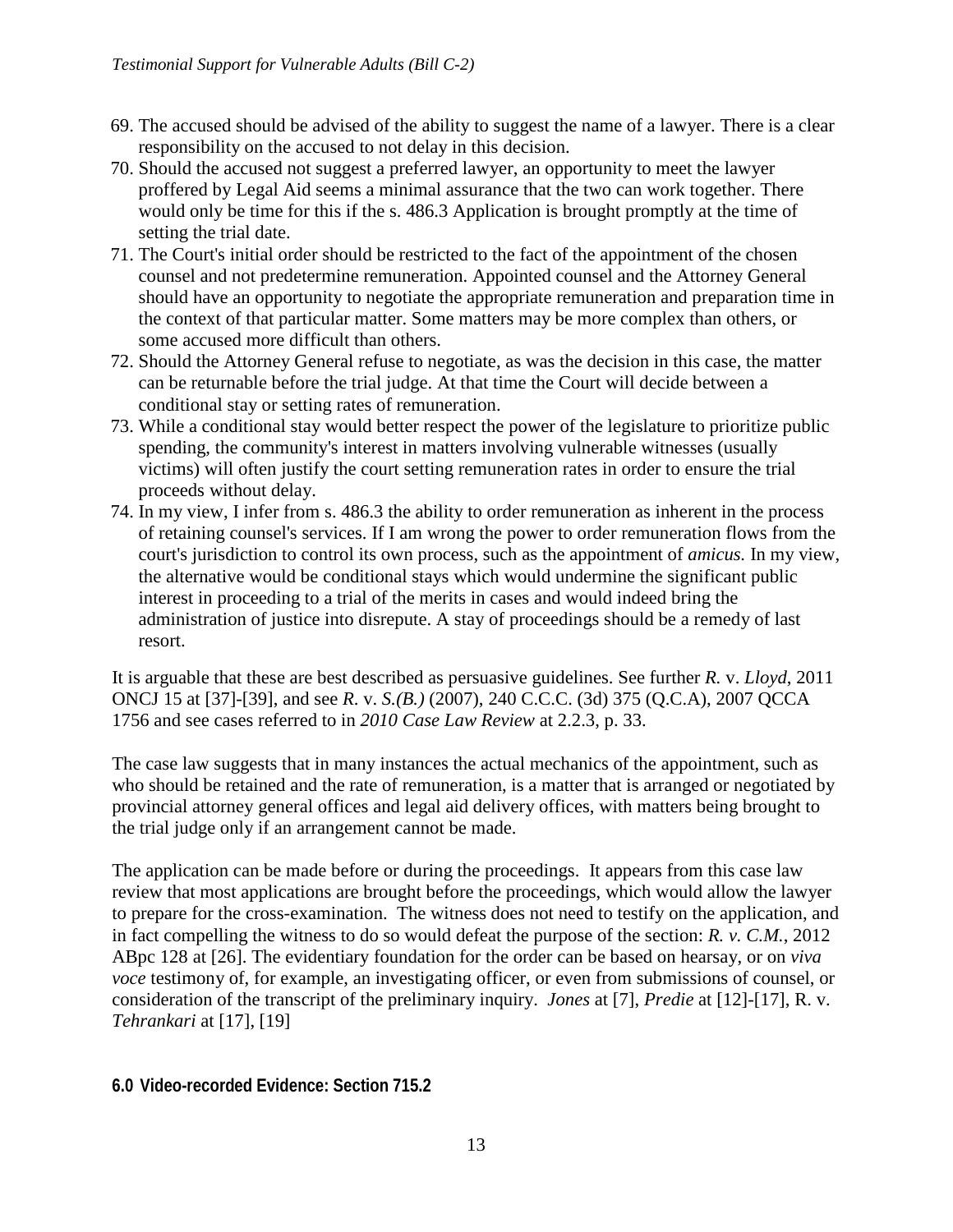**715.2** (1) In any proceeding against an accused in which a victim or other witness is able to communicate evidence but may have difficulty doing so by reason of a mental or physical disability, a video recording made within a reasonable time after the alleged offence, in which the victim or witness describes the acts complained of, is admissible in evidence if the victim or witness, while testifying, adopts the contents of the video recording, unless the presiding judge or justice is of the opinion that admission of the video recording in evidence would interfere with the proper administration of justice. Emphasis added.

This section provides that a video recording made within a reasonable time after the alleged offence and in which the witness describes the acts complained of is admissible in evidence if the witness adopts it while testifying, and if the witness would have difficulty communicating by reason of a physical or mental disability. The first time this accommodation was available was when the *Criminal Code* was amended in 1988 to allow for the admission of a prior videotaped statement of a complainant who was under the age of eighteen at the time of the offence, taken in certain circumstances and for particular offences. The *Code* was amended in 1997 so that a videotaped statement of any witness under the age of eighteen who met the statutory preconditions could be admitted. On June 30, 1998, the availability of this testimonial accommodation was further extended to any adult complainant or witness who would have difficulty communicating the evidence due to a mental or physical disability. (See Barrett 2008, 3-56)

In addition to the characteristics of the witness that support the application (under eighteen or an adult with a disability and communication difficulties), the criteria for admissibility was that:

- 1. the offence charged was one of the enumerated sexual or violent offences;
- 2. the videotaped statement was made within a reasonable time after the alleged offence;
- 3. the statement contained a description of the acts complained of; and
- 4. the witness adopted the statement while testifying.

Bill C-2 further amended this provision so that it is available in any proceeding, regardless of the charge. The test remains that the admission of video-recorded statements of adults is restricted to those adults who may have difficulty communicating the evidence because of a physical and mental disability. This accommodation is not therefore available for vulnerable witnesses generally, just to those who have a "testimonial challenge" in providing evidence to a trier of fact. It is also noteworthy that s. 715.1 provides for the admissibility of a videotaped statement of a witness under eighteen *regardless* of whether the witness would have "difficulty" communicating the evidence.

The videotaped statement is independent evidence and admitted for the truth of its contents once the witness adopts it. The statement becomes the complainant's testimony, considered with the *viva voce* testimony given by the witness. Both are considered "as a whole." The videotaped statement augments the witness's testimony, so it is available even when the witness is able to give the same details in court. The prior statement, combined with the in-court evidence, afford a more complete version of the witness's evidence: *R. v. T.(W.P).)* (1993), 83 C.C.C. (3d) 5 (Ont.C.A.) at p. 28.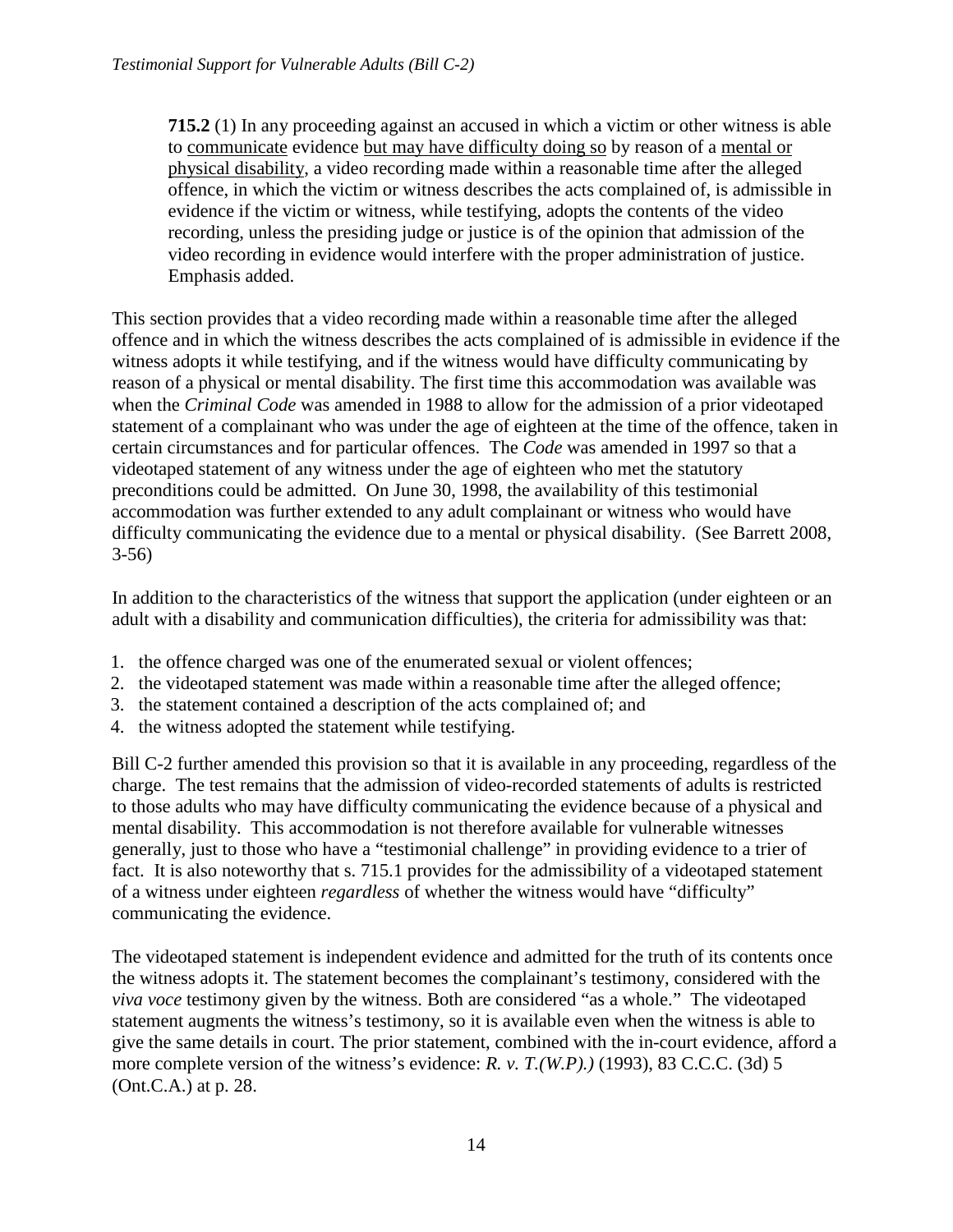The Crown must establish that the videotape was made within a "reasonable time" after the alleged offence. This is assessed considering the "totality of the circumstances", including the age of the witness, the nature of the offence, efforts made to obtain an earlier statement, any delay by the witness is disclosing or reporting the offence, the facilities available for taping in the community, and whether investigation prior to videotaping was necessary. *R.* v. *L. (D.O.)*, [1993] 4 S.C.R. 419

A judge is not permitted to use the videotaped statement as corroborative in the sense that the witness is "consistent" and therefore more likely to be telling the truth, although the judge can consider inconsistencies between the videotaped and in-court testimony. *R.* v. *Aksidan* (2006), 209 C.C.C. (3d) 423 (B.C.C.A.) at [43], [44], R. v. S.(K.P.) (2007), 224 C.C.C. (3d) 62 at [23]- [25], [29]. The witness is still cross-examined.

Admitting a prior videotaped statement is an exception to the usual rule of evidence that the prior statement of a witness is inadmissible for the truth of its contents (hearsay). The rationale for the use of a prior videotaped statement of a witness under eighteen was considered by the Supreme Court of Canada in *R*. v*. L. (D.O.)*, [1993] 4 S.C.R. 419; *R. v. F. (C.C.)*, [1997] 3 S.C.R. 1183. See also *R.* v. *Toten* (1993), 83 C.C.C. (3d) 5 (Ont. C.A.); and *R*. v*. Meddoui* (1990), 61 C.C.C. (3d) 345 (Alta. C.A.), leave to appeal dismissed [1991] 3 S.C.R. ix (Bala et al. 2001).

The admissibility of the statement enhances the truth seeking function of the court as it is often the "best" evidence of the child, as the statement is given when the memory of the incident is current, before the memory of the incident can be impacted by suggestion, and because the child is able to give the statement in a comfortable environment. In addition to furthering the truthseeking goal of the courts, it therefore also minimizes the trauma to the child or witness.

Because the language of s. 715.2 is virtually identical to s. 715.1, it is typically interpreted in case law decided in applications for the admissibility of a child or young witness's videotaped statement. It is now common practice for investigators to take statements from witnesses under eighteen years of age for the purpose of having a record created and one that can be introduced as evidence at trial, and there are many cases that consider the admissibility of these statements. In contrast, investigators may take videotaped statements of adult witnesses, but they are rarely relied upon as evidence at trial.

The videotape is limited to the acts complained of and may include:

- the version of events underlying the charge;
- everything that happened during the commission of the offence, from the time the accused first came into contact with the witness until he/she left;
- the witness's description of the accused;
- identification of the accused;
- any statements the accused made, provided the statements are otherwise admissible.

The statement may have to be edited to remove parts that do not deal with the "acts complained of."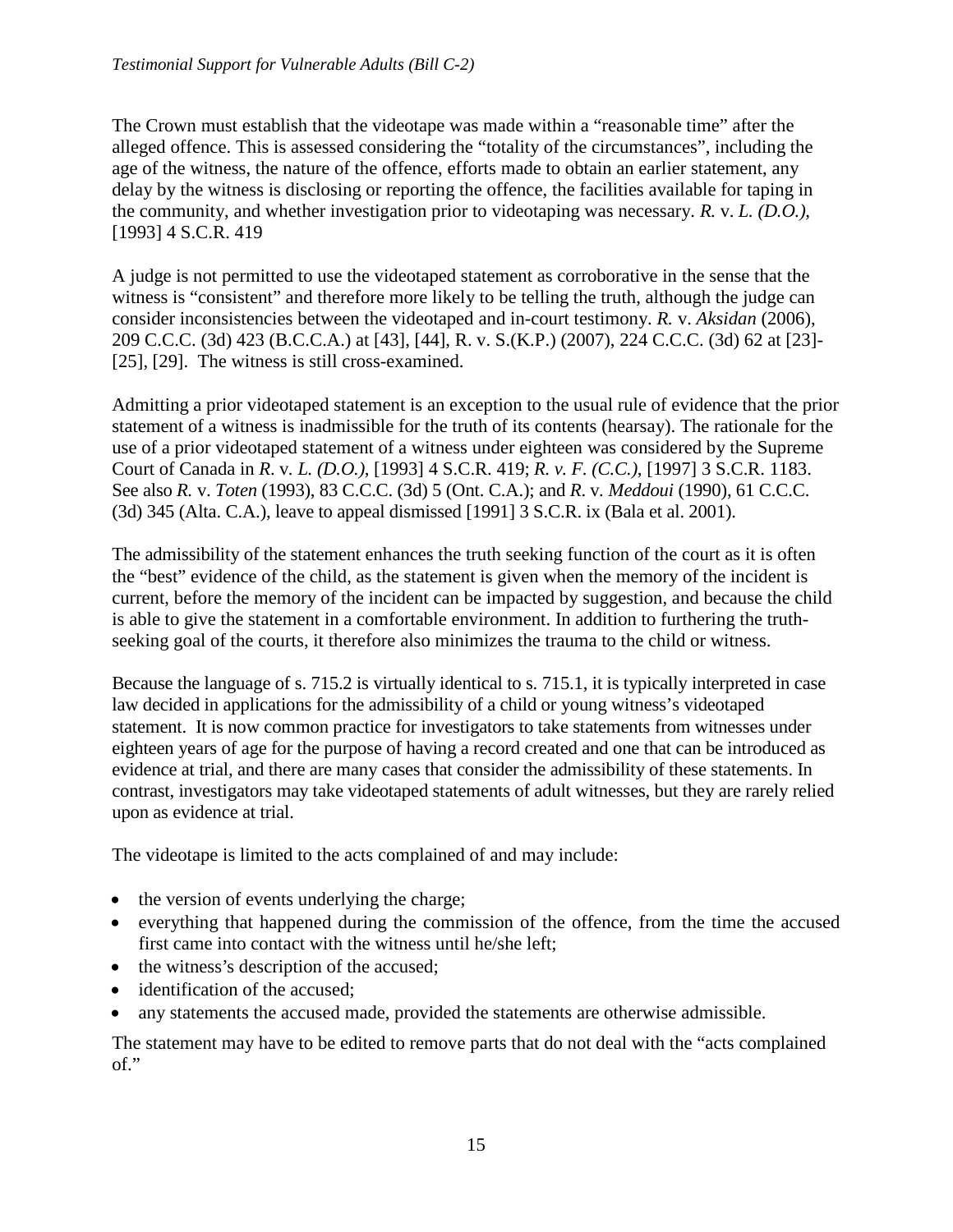The witness has to "adopt" the statement. This means that the witness must recall giving the statement and testify that he or she was being honest and truthful when the statement was made.

The court has the discretion to refuse to admit the recording if it would interfere with the proper administration of justice. This residual discretion to exclude the statement was added by the Bill C-2 amendment in 2005, although the discretion always existed at common law. It was exercised when the probative value of the evidence was outweighed by the prejudicial effect of the evidence, such that admission would operate unfairly to the accused, or interfere with the truth finding process. It was contemplated that this discretion is to be rarely exercised: *F.(C.C.)* at [51], [52]. The trial judge conducts a *voir dire* to determine if the video recording should be admitted. See *R. v. Mulder*, [2008] O.J. No. 345 (Ont.S.C.J.) at [20]-[22] for a description of the relevant factors for a judge to consider on the issue of whether the statement should or should not be admitted. As a general proposition, the statement should conform to the rules of evidence.

A jury should be instructed that a witness is under 18 years of age and that the *Criminal Code* therefore allows him or her to adopt their previous video-recorded statement and how they should assess the weight of this statement. (Model Instructions found in CRIMJI, 4.68, Ontario Specimen Jury Instructions, "Final Charge 29-C". (and *F.(C.C.) at [47]*).

There is a significant body of case law that has developed with respect to the admissibility and use that can be made of videotaped statements from child witnesses. There is much less consideration of the use of a videotaped statement for adult witnesses pursuant to s. 715.2. The following are a few cases that consider the admissibility of a videotaped statement.

In *R.* v. *Anderson*, [2005] Q.J. No. 17488 (Sup.Ct.), the complainant was permitted to testify outside the courtroom and his videotaped statement was admitted. It is not apparent what the offence charged was. The evidence on the *voir dire* was testimony from the investigating officer and the videotaped statement was played. The complainant was described as a 33 year old with "mental problems." The nature of these problems was not medically analysed or treated, but as soon as kindergarten, he was identified as being in need of special attention and from then on, he has attended specialized schools that were equipped to address his particular needs. His mental level was described as that of a ten year old. He could express himself and he could communicate evidence, but obviously not like a 33 year old man. He was described as very agitated, having difficulty maintaining his concentration, is very repetitive and sometime drifts off on his own preoccupations that are not quite relevant to the situation he is in. The trial judge concluded that the tape should be admitted as there were no suggestive questions, no inadmissible portions, it was made within two weeks of the alleged offence, and there was no objection by the accused.

In *R. v. C.C.*, [2013] O.J. No. 24 (Sup.Ct.Jus.), 2013 ONSC 72, the accused was charged with sexually assaulting a 20 year old developmentally delayed woman who "functions cognitively at a mental age of a three to five year old child". The complainant adopted the statement she gave to the police "as true" ([2]). The defence took no issue with its admissibility: [125]. She testified with a support worker and behind a screen: [124]. The judge commented that "very little information was obtained from her during the course of her examination at trial": [126]. The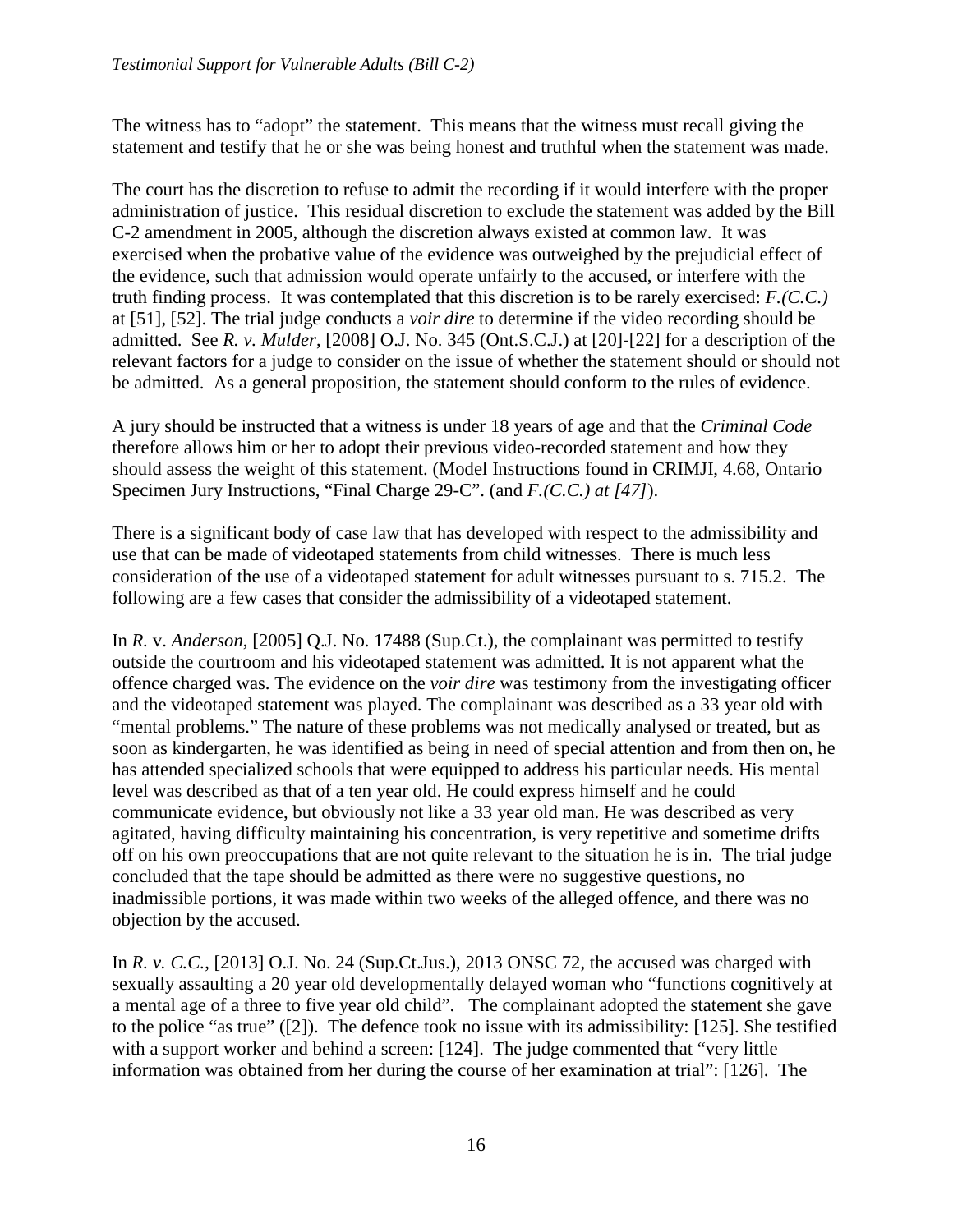judge concluded that the statement she gave to the police "seemed the most reliable", in contrast to her trial testimony.

In *R. v. Charbonneau*, 2012 O.J. No. 2112 (C.A.), 2012 ONCA 314, the Court of Appeal noted that the complainant in the case was 49 years old at the time she was sexually assaulted. She suffered from paranoid schizophrenia. She reported the alleged assault to the police approximately three weeks after it occurred. Her videotaped statement to the police was admitted as evidence at the trial, on consent, under s. 715.2 of the *Criminal Code*. The complainant also gave oral evidence. There was no discussion by the Court on the videotaped statement as the main issue on appeal related to adequacy of the jury instructions.

In *R. v. Gomes*, [2010] O.J. No. 4337 (Sup.Ct.Jus.), 2010 ONCJ 461, the accused was charged with sexual assault of a hearing impaired twenty year old woman. The Crown applied to have her evidence-in-chief introduced through a video statement to the police on the basis that she was hearing impaired. She also testified at the trial. After watching the video she adopted its contents and said that she had told the police the truth to the best of her ability: [6]. It appears that she was quite extensively cross-examined on inconsistencies within it and between her incourt testimony.

In *R. v. Land*, [2012] O.J. No. 6006, the accused was charged with murder, and the Crown applied to admit two videotaped statements of interviews with a witness under eighteen years of age, and also to admit statements of adult witnesses suffering from mental disabilities. There was no issue that the statements were provided within a reasonable time of the death of the victim. The Crown's application was opposed on the basis that it was not established that the witnesses would be unable to communicate the evidence as a result of the mental disability, that these statements were not "of the acts complained of" and that the officer used leading questions during the interview.

The trial judge concluded that one of the adult witnesses would not have difficulty communicating her evidence, as follows:

[26] As well, I cannot find that Ms. G. would have difficulty communicating her evidence by reason of a mental disability. Ms. G. was not called as a witness on this motion. In the Pre-trial Ruling #1 Regarding *Viva Voce* Evidence on *KGB* Application, I reviewed Ms. G.'s vulnerabilities and how well she functioned at the Preliminary Inquiry, despite her challenges. I concluded that Ms. G. could handle a further pre-trial court appearance in regard to a proposed *KGB* application, as long as she had a support person with her. Ms. G. will have a support person with her when she testifies at trial. There is inadequate evidence that Ms. G. will have difficulty communicating her evidence if, as would be normal, she is given the opportunity prior to trial to review her statement to the Detective. Ms. G. functioned well - both during her interview with the Detective and during her testimony at the Preliminary Inquiry. Although the passage of further time may make certain aspects of her evidence more difficult to remember, it will be open to counsel to refresh her memory in the normal course. Otherwise, there is no reason to believe that, at trial, Ms. G. would function any differently than she did during the Preliminary Inquiry.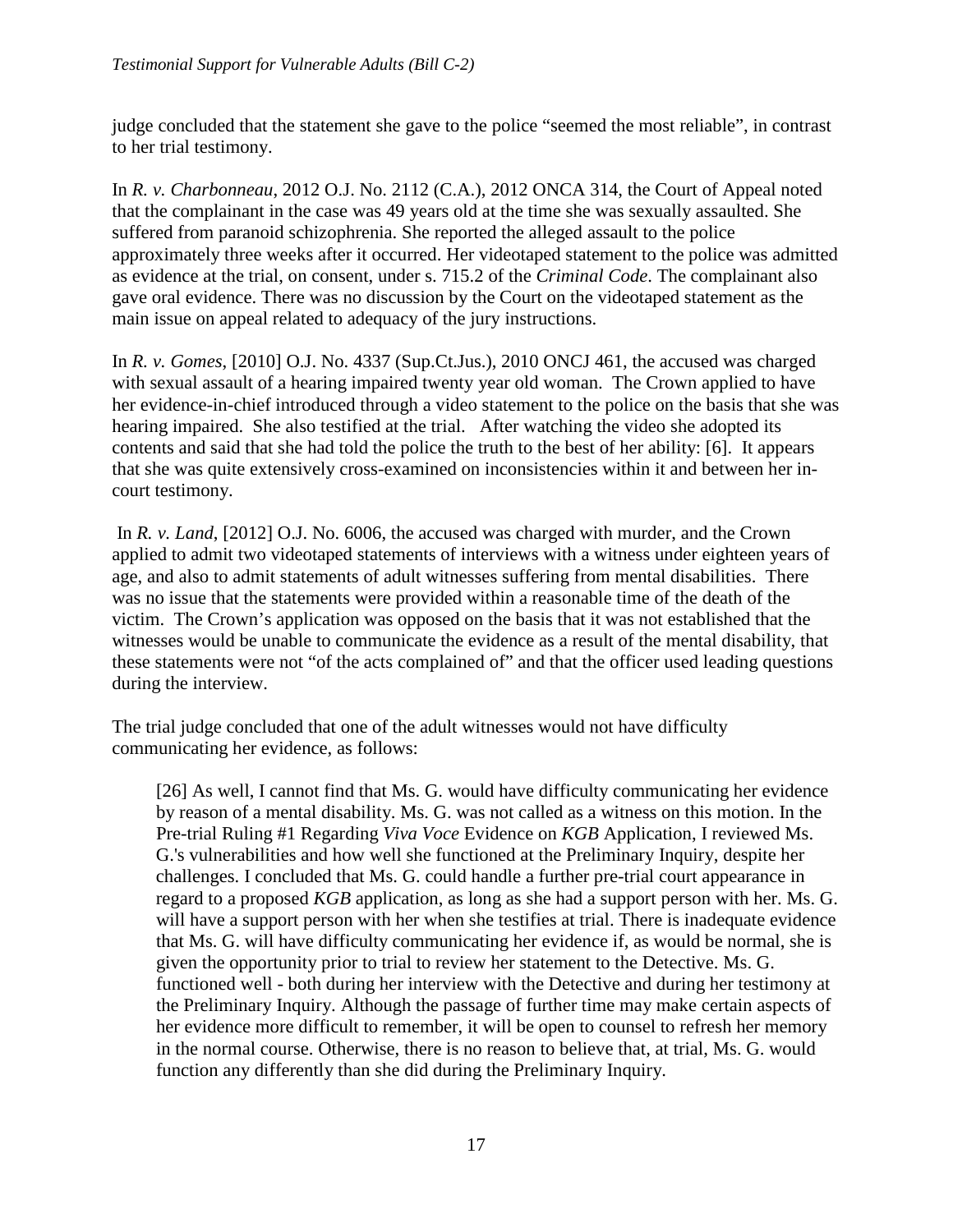With respect to the other adult witness, the trial judge said: "Ms. H. did not testify on this motion and, therefore, I have not had the benefit of observing her in the witness box. However, a review of her interview with the Detective, and her testimony at the Preliminary Inquiry, reveals that she does have difficulty remembering things and communicating effectively. Her inclination is to agree with virtually everything put to her - even if it contradicts something she might have said a few moments before. The Crown has satisfied this precondition to utilizing s. 715.2(1) of the *Code*." (at [30])

In *R. v. Osborne*, [2011] O.J. No. 6279 (Sup.Ct.Jus.), 2011 ONSC 4289, the accused was charged with first degree murder of a 31 year old woman with the mental capacity of an 11 year old child. The accused was also developmentally delayed and living in a townhouse with other individuals with challenges. The Crown sought to introduce the video-taped statement of one of these individuals, a 24 year old who suffered from a form of autism. The preliminary inquiry transcript was considered on the *voir dire,* where the father of the witness testified that his son had a mental capacity of a seven and a half year old child. The witness also testified at the preliminary and adopted the videotaped statement.

The accused accepted that the witness would have difficulty communicating the evidence by reason of a mental or physical disability, but argued against the admissibility of the statement on the basis that the video was not made within a reasonable time, the witness may not adopt it, and that it would interfere with the proper administration of justice. The judge notes that the statements were given within hours of the crime, and that the inconsistencies were not the product of lack of recall, but indicative of the mental disability of the witness. The purpose of the prerequisite that the statement be taken within a reasonable time is that this enhances the reliability of the statement and is a circumstantial guarantee of trustworthiness.

With respect to adoption of the statement, the witness adopted it at the preliminary. Because the witness has a short attention span, it was played to him in segments. After each segment he said he recalled making the statements and that he was trying to tell the truth. The trial judge rejected the accused's argument that the test for adoption should be different as between child witnesses  $(s. 715.1)$  and adult witnesses  $(s.715.2)$ :

[39] Based on the similarity of the language used in ss. 715.1 and 715.2 it is apparent that Parliament chose to treat these two groups in the same way for the purpose of admitting video recorded statements. In doing so Parliament must have been aware of the test for adoption of video recorded statements previously established by the Supreme Court of Canada in *C.C.F.* In these circumstances I take the enactment of s. 715.2 in virtually the same terms as s. 715.1 as an indication by Parliament that adoption should have the same meaning in both sections. Parliament could have chosen to specify a different test for adoption in s. 715.2 but did not do so. I conclude the test for adoption is the same under each section.

The judge concluded that the videotaped statements should be admitted, and that questions regarding the inconsistencies within it were matters for the jury to consider.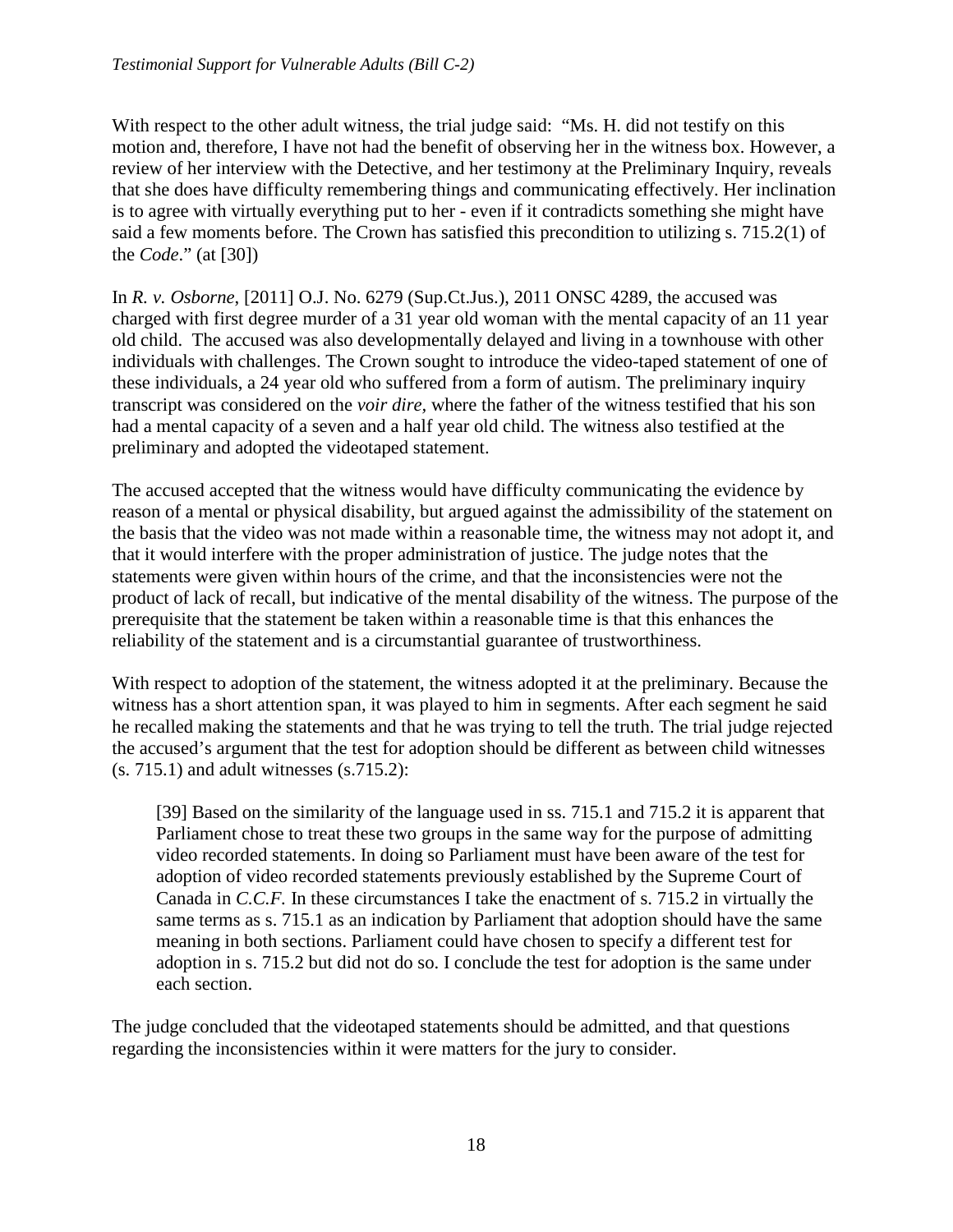#### <span id="page-22-0"></span>**7.0 Section 16 of the Canada Evidence Act**

Prior to January 2, 2006, the *Canada Evidence Act* required that a judge had to inquire into whether a witness under the age of fourteen or a person whose mental capacity was challenged was competent to testify. Bill C-2 amended the *Canada Evidence Act* as it applied to child witnesses. In a fundamental change to the rules of evidence, a child is now presumed to be capable of testifying.

Parliament had many good reasons to change the competency inquiry for children. In particular, this change was enacted to facilitate the ability of children to testify and the Court's recognition that reliable evidence was being excluded when children were not allowed to testify simply because they could not answer the abstract inquiry into what it means to "tell the truth". For a further description of the rationale for this legislative change and how to interpret this legislation, and for a discussion generally of changes relating to the way children's evidence is received in criminal courts see *R. v. J.Z.S.*, 2008 BCCA 401, upheld 2010 SCC 1 and as discussed in the *2010 Bill C-2 Case Law Review* at pages 14-23.

Bill C-2 did not amend the competency inquiry as it applies to witnesses whose mental capacity is challenged. Section 16 continues to read, for this group of witnesses, as follows:

#### **Witness whose capacity is in question**

**16.** (1) If a proposed witness is a person of fourteen years of age or older whose mental capacity is challenged, the court shall, before permitting the person to give evidence, conduct an inquiry to determine

- a) whether the person understands the nature of an oath or a solemn affirmation; and
- b) whether the person is able to communicate the evidence.

*Testimony under oath or solemn affirmation:* (2) A person referred to in subsection (1) who understands the nature of an oath or a solemn affirmation and is able to communicate the evidence shall testify under oath or solemn affirmation.

*Testimony on promise to tell truth:* (3) A person referred to in subsection (1) who does not understand the nature of an oath or a solemn affirmation but is able to communicate the evidence may, notwithstanding any provision of any Act requiring an oath or a solemn affirmation, testify on promising to tell the truth.

*Inability to testify:* (4) A person referred to in subsection (1) who neither understands the nature of an oath or a solemn affirmation nor is able to communicate the evidence shall not testify.

*Burden as to capacity of witness:* (5) A party who challenges the mental capacity of a proposed witness of fourteen years of age or more has the burden of satisfying the court that there is an issue as to the capacity of the proposed witness to testify under an oath or a solemn affirmation.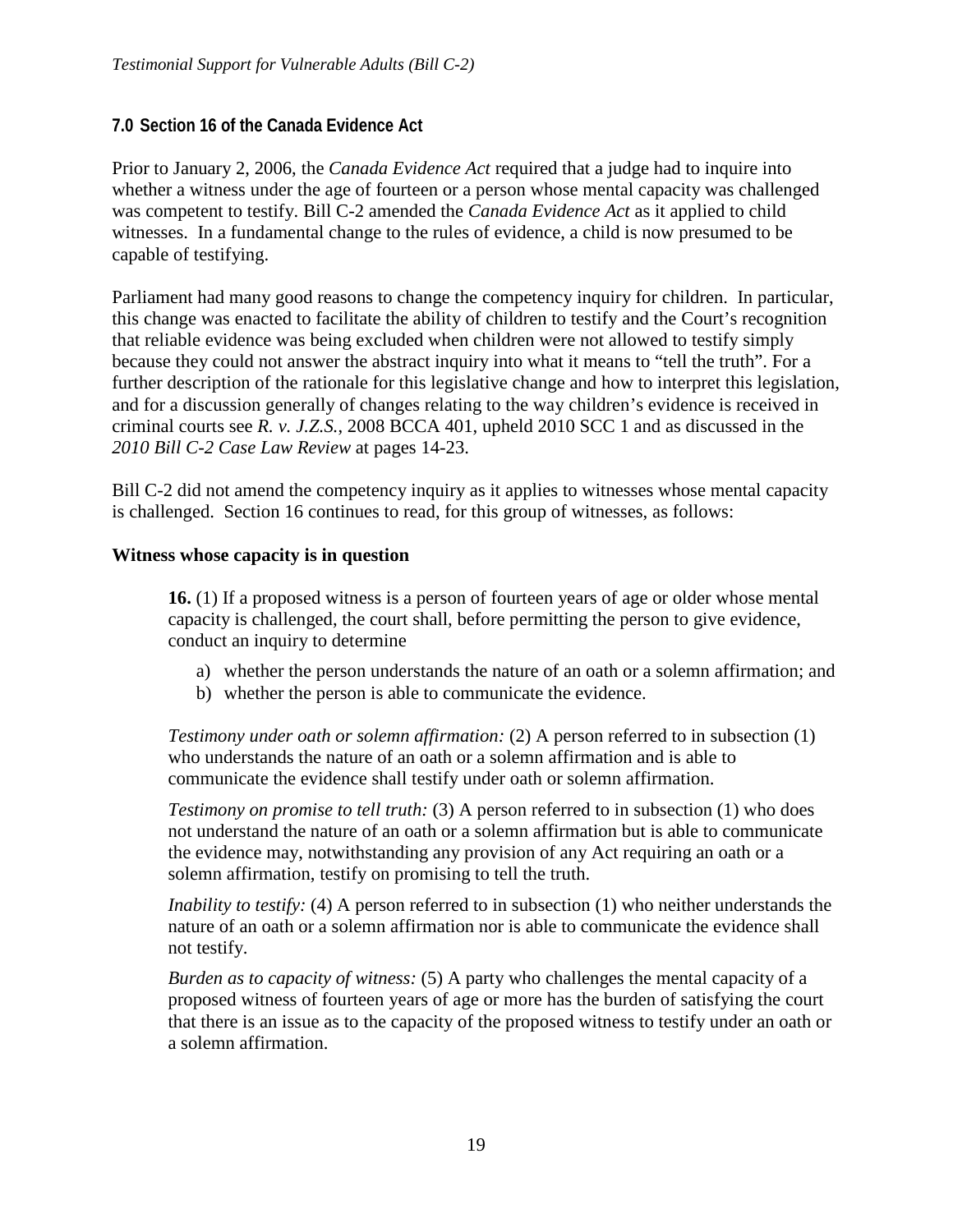In contrast, child witnesses under fourteen years of age are guided by this presumption of capacity, and it is worth contrasting this section with s. 16:

#### **Person under fourteen years of age**

**16.1** (1) A person under fourteen years of age is presumed to have the capacity to testify.

*No oath or solemn affirmation:* (2) A proposed witness under fourteen years of age shall not take an oath or make a solemn affirmation despite a provision of any Act that requires an oath or a solemn affirmation.

*Evidence shall be received:* (3) The evidence of a proposed witness under fourteen years of age shall be received if they are able to understand and respond to questions.

*Burden as to capacity of witness:* (4) A party who challenges the capacity of a proposed witness under fourteen years of age has the burden of satisfying the court that there is an issue as to the capacity of the proposed witness to understand and respond to questions.

*Court inquiry:* (5) If the court is satisfied that there is an issue as to the capacity of a proposed witness under fourteen years of age to understand and respond to questions, it shall, before permitting them to give evidence, conduct an inquiry to determine whether they are able to understand and respond to questions.

*Promise to tell truth:* (6) The court shall, before permitting a proposed witness under fourteen years of age to give evidence, require them to promise to tell the truth.

*Understanding of promise:* (7) No proposed witness under fourteen years of age shall be asked any questions regarding their understanding of the nature of the promise to tell the truth for the purpose of determining whether their evidence shall be received by the court.

*Effect:* (8) For greater certainty, if the evidence of a witness under fourteen years of age is received by the court, it shall have the same effect as if it were taken under oath.

Section 16(1) sets out what a judge must do when a challenge is raised. The judge must first determine "whether the person understands the nature of an oath or a solemn declaration" and "whether the person is able to communicate the evidence"  $(s, 16(1))$ . If these requirements are met, the witness testifies under oath or affirmation, as other witnesses do (s. 16(2)). If these requirements are not met, the judge moves on to s. 16(3). Section 16(3) provides that "[a] person ... who does not understand the nature of an oath or a solemn affirmation but is able to communicate the evidence may ... testify on promising to tell the truth."

The Supreme Court of Canada recently had the opportunity to consider how a judge should assess the competency of a witness whose mental capacity is challenged, and what impact, if any, there is to this test in light of Bill C-2 changing the competency for child witnesses. *R. v. D.A.I.*, [2012] 1 S.C.R. 149, 2012 SCC 5. The complainant was a 22-year-old woman with the mental age of a three to six-year old. The trial judge held a *voir dire* to determine whether she was capable of testifying. He concluded that she was not competent to testify on a promise to tell the truth, because she had failed to demonstrate that she understood the duty to speak the truth. The Crown's examination of the witness demonstrated that she understood the difference between telling the truth and lying in concrete situations. However, the trial judge went beyond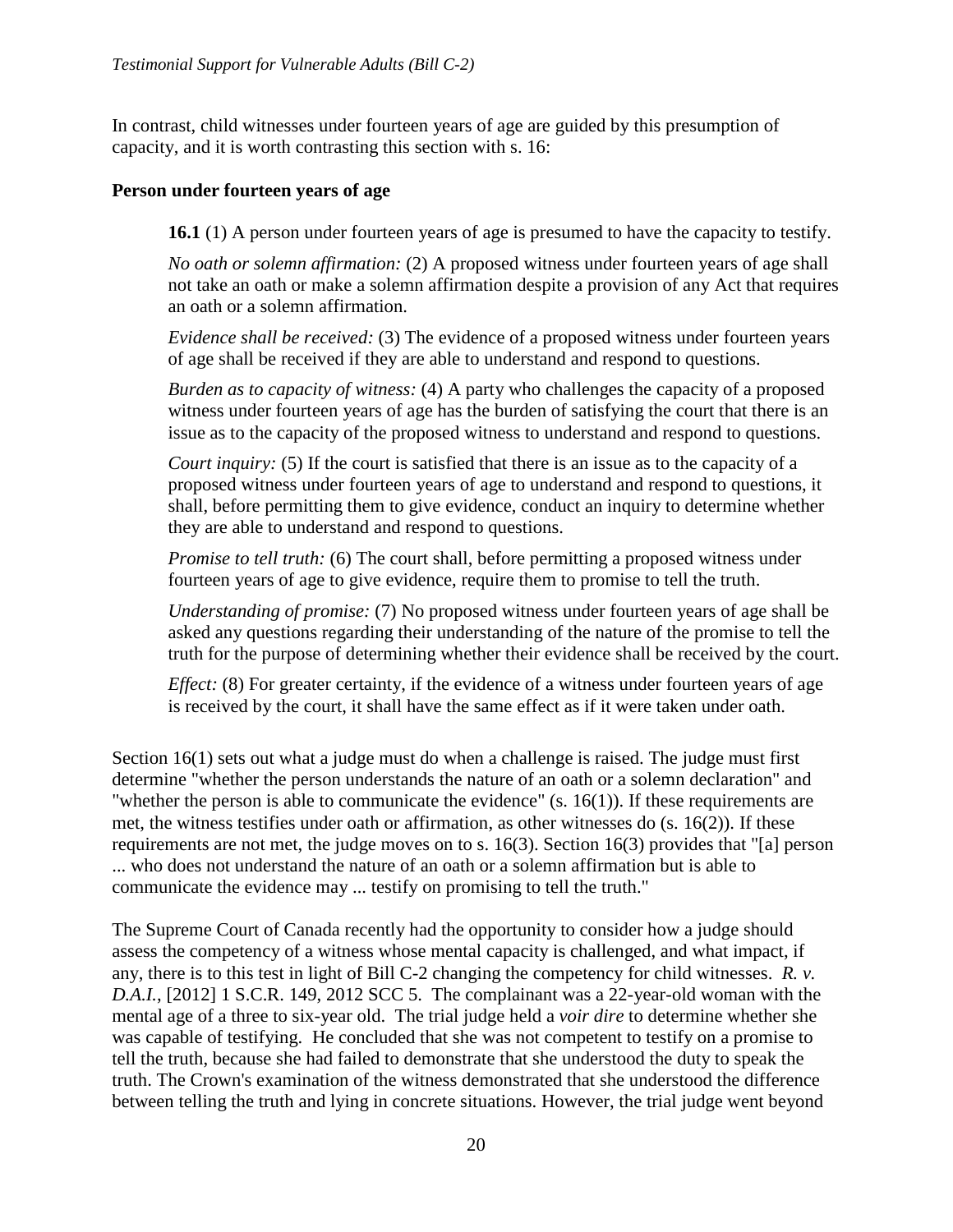this to question her on her understanding of the nature of truth and falsity, of moral and religious duties, and of the legal consequences of lying in court. She was unable to respond adequately to these more abstract questions, to which she frequently answered "I don't know". ([9])

Chief Justice McLachlin in the majority judgment noted the fundamental importance that there should not be unnecessary (and artificial) barriers to the admissibility of evidence from vulnerable witnesses:

[27] ... the history of s. 16 supports the view that Parliament intended to remove barriers that had prevented adults with mental disabilities from testifying prior to the 1987 amendments (S.C. 1987, c. 24). The amendments altered the common law rule, by virtue of which only witnesses under oath could testify. To take the oath or affirm, a witness must have an understanding of the duty to tell the truth: *R. v. Brasier* (1779), 1 Leach 199, 168 E.R. 202. Adults with mental disabilities might not be able to do this. To remove this barrier, Parliament provided an alternative basis for competence for this class of individuals. Section 16(1) of the 1987 provision continued to maintain the oath or affirmation as the first option for adults with mental disabilities, but s. 16(3) provided for competence based simply on the ability to communicate the evidence and a promise to tell the truth.

[30] The historic background against which s. 16(3) was enacted explains why Parliament might have wished in 1987 to lower the requirements of testimonial competence for adults with mental disabilities, who are nonetheless capable of communicating the evidence. While adults with mental disabilities received little consideration in the pre-1987 case law, the inappropriateness of questioning children on abstract understandings of the truth had been noted and criticized. In *R. v. Bannerman* (1966), 48 C.R. 110 (Man. C.A.), Dickson J. *ad hoc* (as he then was) rejected the practice of examining child witnesses on their religious beliefs and the philosophical meaning of truth. Meanwhile, awareness of the sexual abuse of children and adults with mental disabilities was growing. To rule out the evidence of children and adults with mental disabilities at the stage of competence - the effect of the requirement of an abstract understanding of the nature of the obligation to tell the truth - meant their stories would never be told and their cases never prosecuted. These concerns explain why Parliament moved to simplify the competence test for adult witnesses with mental disabilities. Emphasis added.

The majority of the Court concluded that the correct interpretation of s. 16 does not require more than that the witness (1) was able to *communicate the evidence*, and (2) promised to tell the truth. On this basis, the witness should have been permitted to testify. Parliament intended to eliminate an understanding of the abstract nature of the oath or solemn affirmation as a prerequisite for testimonial capacity. The witness was not required to *demonstrate* an understanding of the obligation to tell the truth.

One of the arguments before the Court was what to make of the fact that Parliament amended the competency provisions with respect to children, but not adults. The submission that vulnerable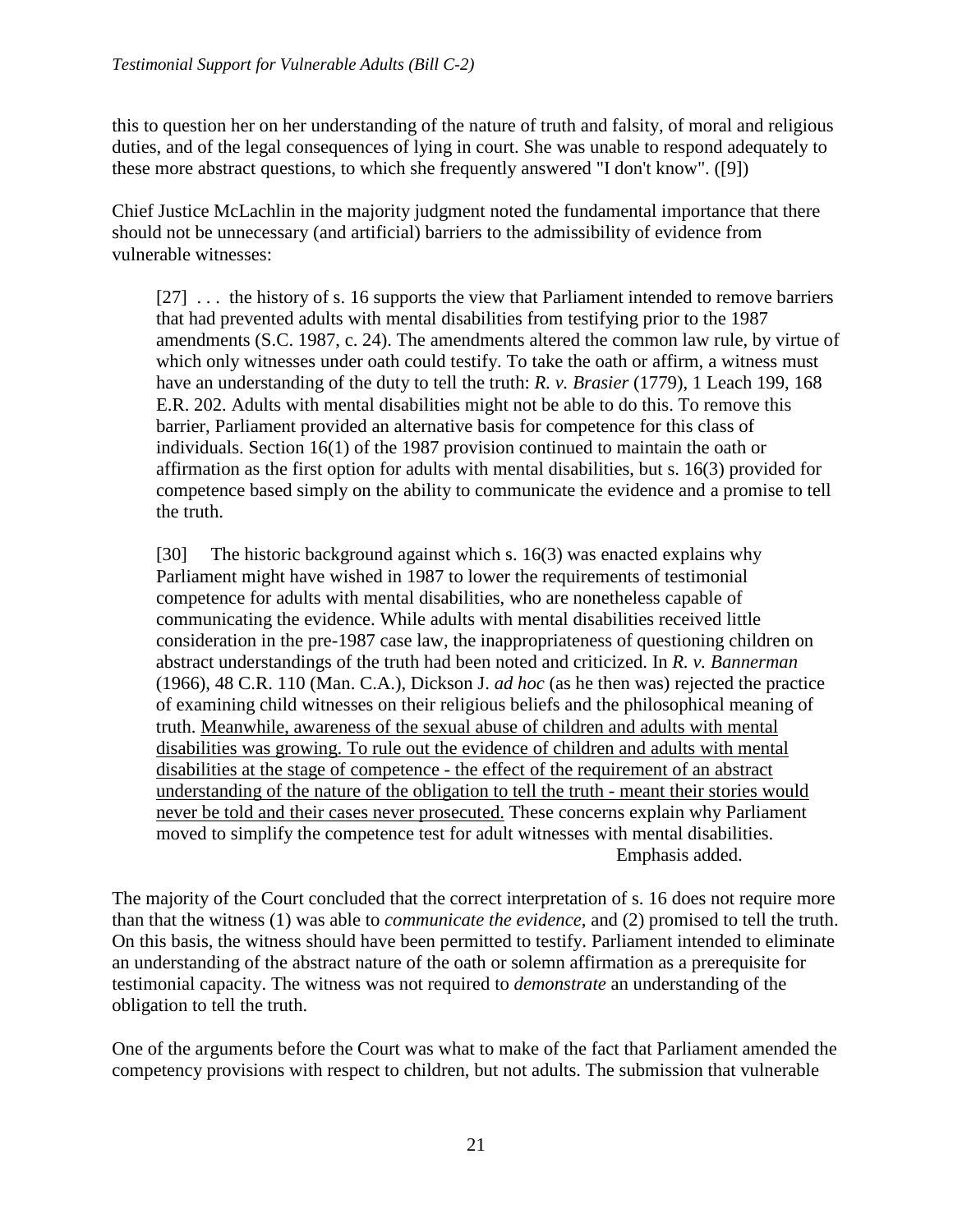witnesses should be questioned in the same abstract and ultimately unnecessary manner regarding their understanding of a promise was rejected:

[40] The argument is that if Parliament had intended adult witnesses with mental disabilities to be competent to testify simply on the basis of the ability to communicate and the making of a promise, it would have enacted a ban on questioning them on their understanding of the nature of the obligation to tell the truth, as it did for child witnesses under s.  $16.1(7)$ . The absence of such a provision, it is said, requires us to draw the inference that Parliament intended that *adult* witnesses with mental disabilities *must* be questioned on the obligation to tell the truth.

\* \* \* \*

[48] Fourth, the argument that the absence of the equivalent of s. 16.1(7) in s. 16(3) means that adult witnesses with mental disabilities must demonstrate an understanding of the nature of the duty to speak the truth is logically flawed. The argument rests on the premise that s. 16(3), unless amended, requires an inquiry into the witness's understanding of the obligation to tell the truth. On this basis, it asserts that, unless the ban on questioning in s. 16.1(7) dealing with children is read into s. 16(3), such questioning must be conducted. Thus, my colleague Binnie J. states that "[t]he Crown invites us, in effect, to apply the "don't ask" rule governing [page 177] children to adults whose mental capacity is challenged" (para. 127).

Finally, in summary, the Court recapped: s. 16(3) of the *Canada Evidence Act* imposes two conditions for the testimonial competence of adults with mental disabilities: 1. the witness must be able to communicate the evidence; and 2.the witness must promise to tell the truth. Inquiries into the witness's understanding of the nature of the obligation this promise imposes are neither necessary nor appropriate. It is appropriate to question the witness on her ability to tell the truth in concrete factual circumstances, in order to determine if she can communicate the evidence. It is also appropriate to ask the witness whether she in fact promises to tell the truth. However, s.16(3) does not require that an adult with mental disabilities demonstrate an understanding of the nature of the truth *in abstracto*, or an appreciation of the moral and religious concepts associated with truth telling. And, with respect to procedure the Court noted, at [75]-[83]:

- 1. the *voir dire* on the competence of a proposed witness is an independent inquiry: it may [page 187] not be combined with a *voir dire* on other issues, such as the admissibility of the proposed witness's out-of-court statements.
- 2. although the *voir dire* should be brief, it is preferable to hear all available relevant evidence that can be reasonably considered before preventing a witness to testify. A witness should not be found incompetent too hastily.
- 3. the primary source of evidence for a witness's competence is the witness herself. Her examination should be permitted. Questioning an adult with mental disabilities requires consideration and accommodation for her particular needs; questions should be phrased patiently in a clear, simple manner.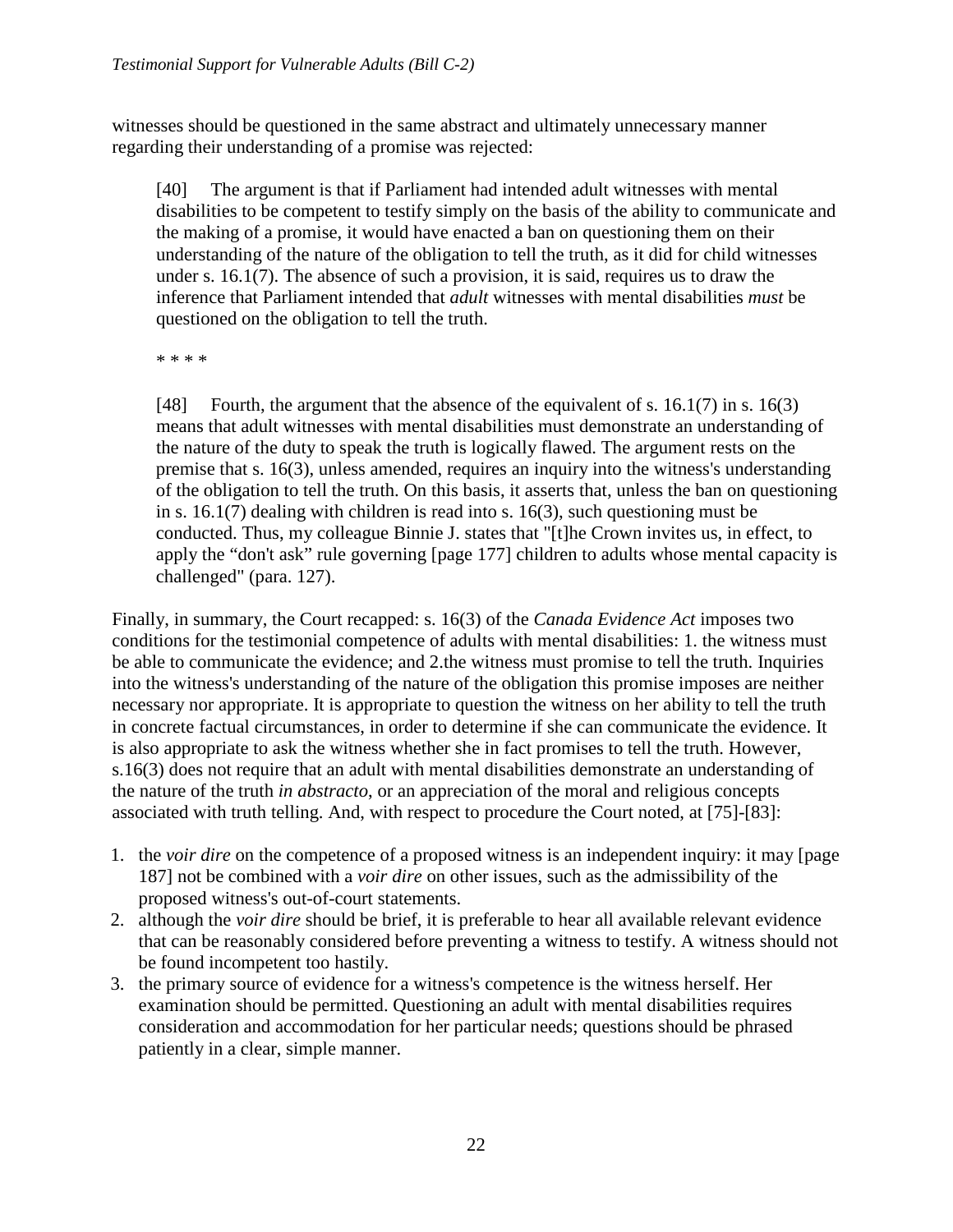- 4. the members of the proposed witness's surrounding who are personally familiar with her are those who best understand her everyday situation. They may be called as fact witnesses to provide evidence on her development.
- 5. expert evidence may be adduced if it meets the criteria for admissibility, but preference should always be given to expert witnesses who have had personal and regular contact with the proposed witness.
- 6. the trial judge must make two inquiries during the *voir dire* on competence: (a) does the proposed witness understand the nature of an oath or affirmation, and (b) can she communicate the evidence?
- 7. the second inquiry into the witness's ability to communicate the evidence requires the trial judge to explore in a general way whether she can relate concrete events by understanding and responding to questions. It may be useful to ask if she can differentiate between true and false everyday factual statements.
- 8. the witness testifies under oath or affirmation if she passes both parts of the test, and on promising to tell the truth if she passes the second part only.

The Supreme Court of Canada made a number of significant statements regarding the treatment of vulnerable adult witnesses in the criminal justice system – statements which should resonate whenever consideration of accommodation for these witnesses is contemplated:

[65] The discussion of the proper interpretation of s. 16(3) of the *Canada Evidence Act* would not be complete, however, without addressing the policy concerns underlying the issue. Two potentially conflicting policies are in play. The first is the social need to bring to justice those who sexually abuse people of limited mental capacity - a vulnerable group all too easily exploited. The second is to ensure a fair trial for the accused and to prevent wrongful convictions.

[66] The first policy consideration is self-evident and requires little amplification. Those with mental disabilities are easy prey for sexual abusers. In the past, mentally challenged victims of sexual offences have been frequently precluded from testifying, not on the ground that they could not relate what happened, but on the ground that they lacked the capacity to articulate in abstract terms the difference between the truth and a lie and the nature of the obligation imposed by promising to tell the truth. As discussed earlier, such witnesses may well be capable of telling the truth and in fact understanding that when they do promise, they should tell the truth. To reject this evidence on the ground that they cannot explain the nature of the [page184] obligation to tell the truth in philosophical terms that even those possessed of normal intelligence may find challenging is to exclude reliable and relevant evidence and make it impossible to bring to justice those charged with crimes against the mentally disabled.

[67] The inability to prosecute such crimes and see justice done, whatever the outcome, may be devastating to the family of the alleged victim, and to the victim herself. But the harm does not stop there. To set the bar too high for the testimonial competence of adults with mental disabilities is to permit violators to sexually abuse them with near impunity. It is to jeopardize one of the fundamental desiderata of the rule of law: that the law be enforceable. It is also to effectively immunize an entire category of offenders from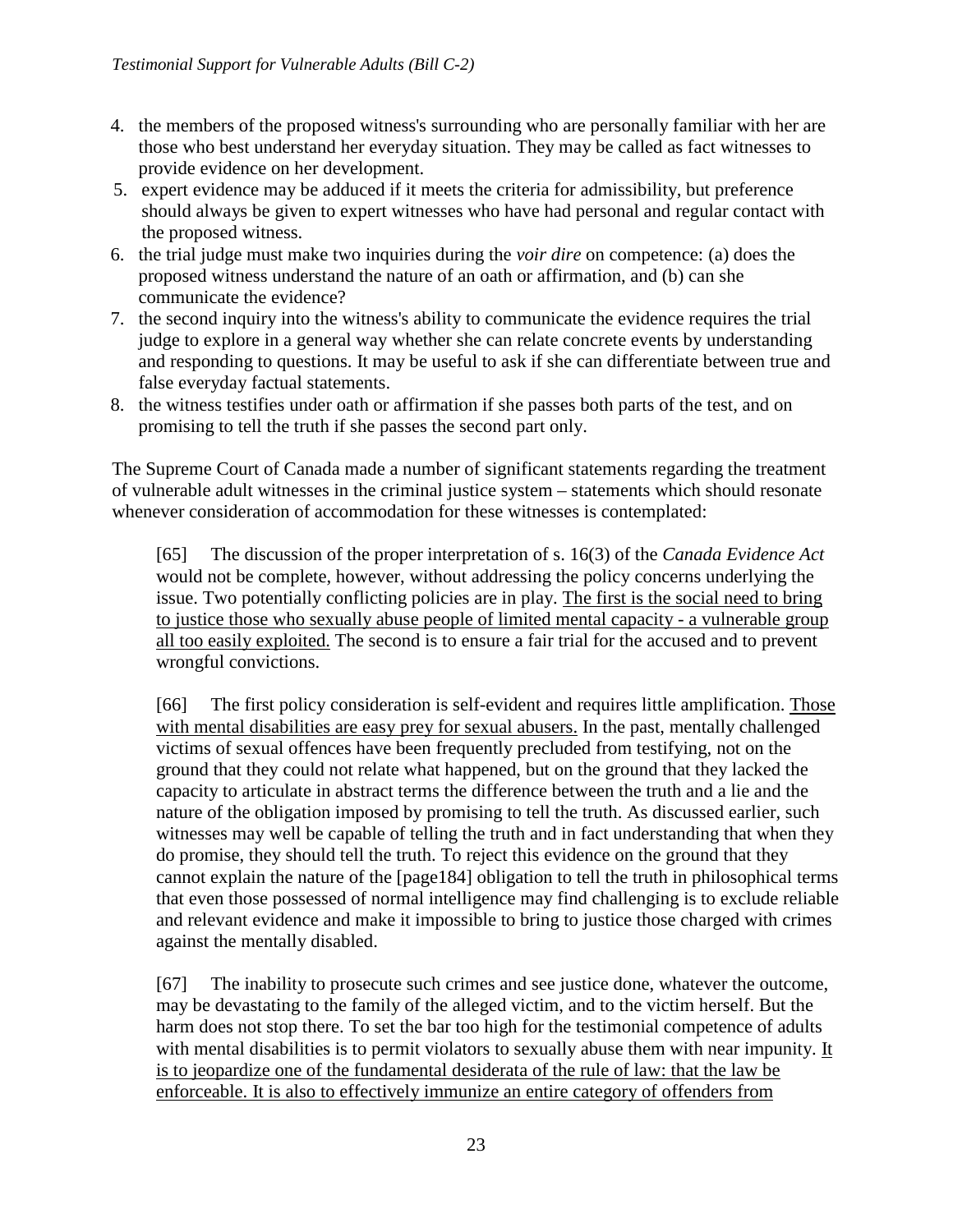criminal responsibility for their acts and to further marginalize the already vulnerable victims of sexual predators. Without a realistic prospect of prosecution, they become fair game for those inclined to abuse. Emphasis added.

#### <span id="page-27-0"></span>**8.0 Summary**

Building on the case law that was reviewed for the *2010 Case Law Review* (Bala et al. 2010), this report examines cases dealing with testimonial aids and vulnerable adult witnesses from July 1, 2009 to December 31, 2012. It appears that applications for testimonial aids for vulnerable adults are relatively rare, particularly the "discretionary" applications, at least in comparison to applications for children, although the applications that are made are generally successful. Interpretations of the various legislative provisions by higher courts have also been generally favourable in terms of granting applications and removing unnecessary obstacles to testifying in court. There also appears to be growing awareness on the part of criminal justice system professionals of physical and mental disabilities, as well as other vulnerabilities (relationship of the witness to the accused, nature of the offence, etc.) that could make it difficult for a witness to provide a full and candid account while testifying. One of the barriers that does remain is that of resources, that is having the screens and the CCTV equipment available and all parties familiar with the different technology.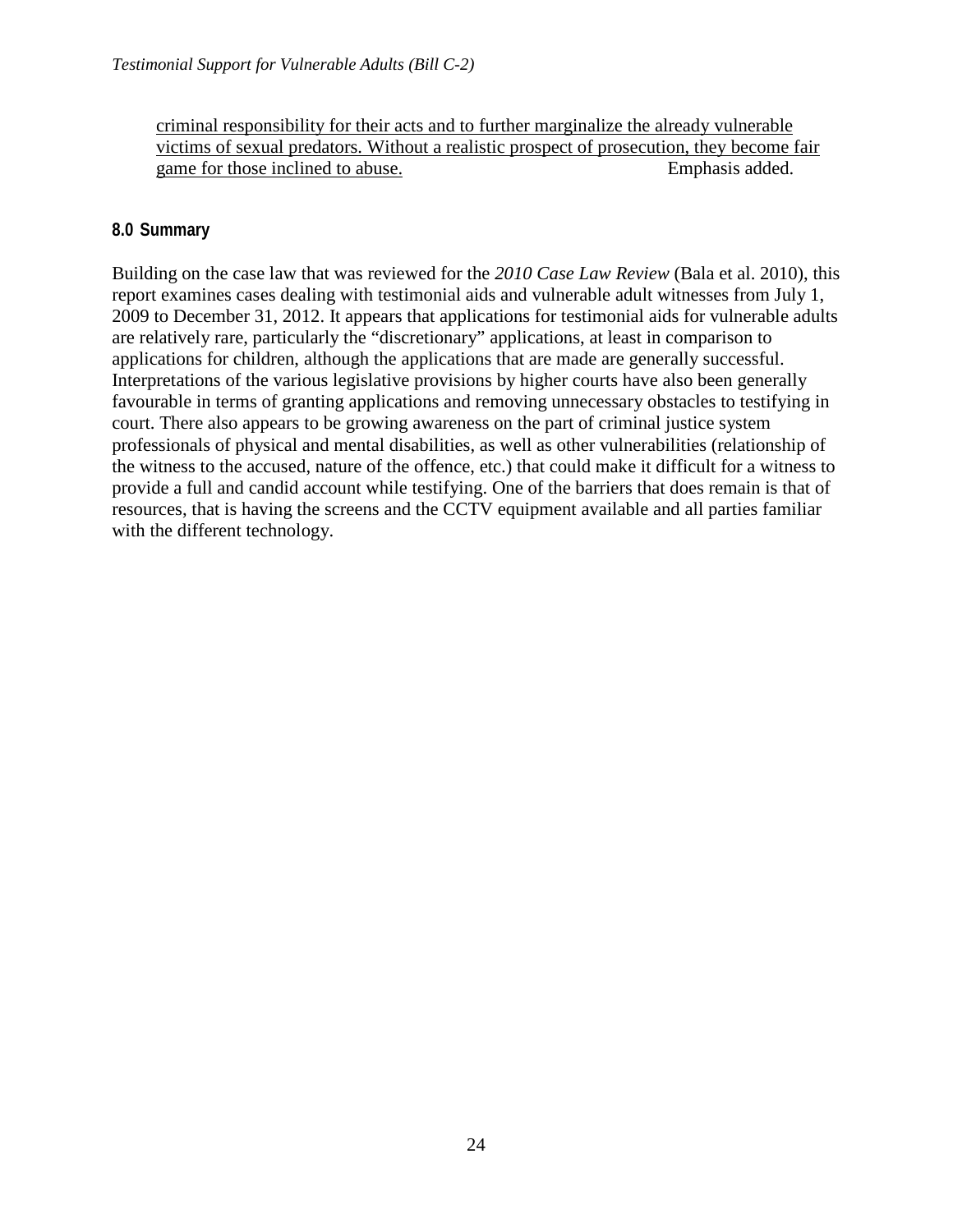#### <span id="page-28-0"></span>**References**

Bala, N., J. Paetsch, L. Bertrand, M. Thomas. 2011. Testimonial Support Provisions for Children and Vulnerable Adults (Bill C-2): Case Law Review and Perceptions of the Judiciary. Ottawa: Department of Justice Canada.

Bala, N., R.C.L. Lindsay, and E. McNamara. 2001. Testimonial Aids for Children: The Canadian Experience with Closed Circuit Television, Screens and Videotapes. 44 Crim. L.Q. 461.

Bala, N. 1993. Criminal Code Amendments to Increase Protection to Children and Women: Bills C-126 and C-128. 21 C.R. (4th) 365.

Barrett, J. 2008. Balancing Charter Interests – Victims' Rights and Third Party Remedies. Toronto: Thomson Carswell.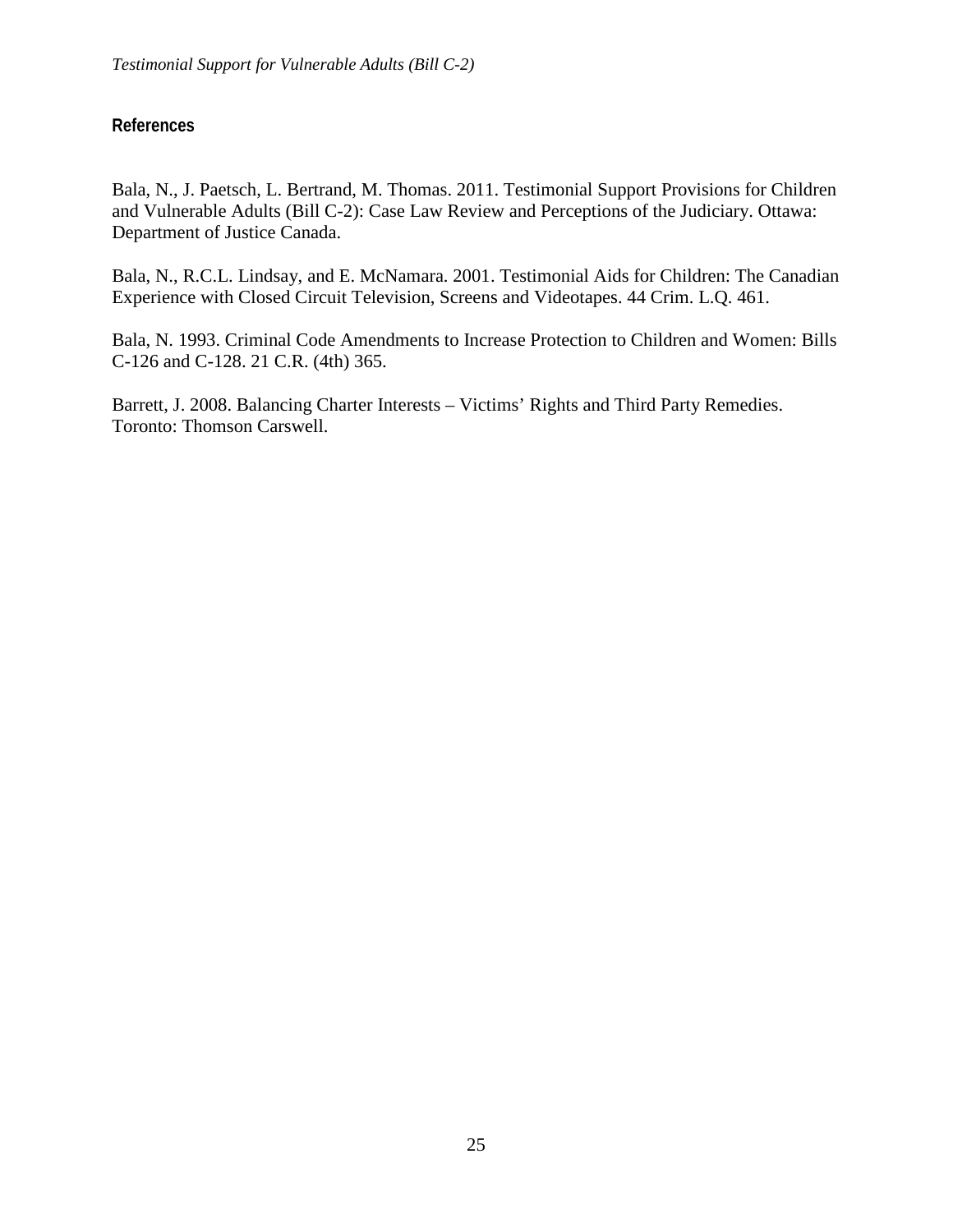## <span id="page-29-0"></span>**Appendix A: Criminal Code: Sections 486.1 and 486.2**

## **486.1**

(1) In any proceedings against an accused, the judge or justice shall, on application of the prosecutor, of a witness who is under the age of eighteen years or of a witness who has a mental or physical disability, order that a support person of the witness' choice be permitted to be present and to be close to the witness while the witness testifies, unless the judge or justice is of the opinion that the order would interfere with the proper administration of justice.

Other witnesses: (2) In any proceedings against an accused, the judge or justice may, on application of the prosecutor or a witness, order that a support person of the witness' choice be permitted to be present and to be close to the witness while the witness testifies if the judge or justice is of the opinion that the order is necessary to obtain a full and candid account from the witness of the acts complained of.

Application: (2.1) An application referred to in subsection (1) or (2) may be made, during the proceedings, to the presiding judge or justice or, before the proceedings begin, to the judge or justice who will preside at the proceedings.

Factors to be considered: (3) In making a determination under subsection (2), the judge or justice shall take into account the age of the witness, whether the witness has a mental or physical disability, the nature of the offence, the nature of any relationship between the witness and the accused, and any other circumstance that the judge or justice considers relevant.

Witness not to be a support person: (4) The judge or justice shall not permit a witness to be a support person unless the judge or justice is of the opinion that doing so is necessary for the proper administration of justice.

No communication while testifying: (5) The judge or justice may order that the support person and the witness not communicate with each other while the witness testifies.

No adverse inference: (6) No adverse inference may be drawn from the fact that an order is, or is not, made under this section.

#### **486.2**

(1) Despite section 650, in any proceedings against an accused, the judge or justice shall, on application of the prosecutor, of a witness who is under the age of eighteen years or of a witness who is able to communicate evidence but may have difficulty doing so by reason of a mental or physical disability, order that the witness testify outside the court room or behind a screen or other device that would allow the witness not to see the accused, unless the judge or justice is of the opinion that the order would interfere with the proper administration of justice.

Other witnesses: (2) Despite section 650, in any proceedings against an accused, the judge or justice may, on application of the prosecutor or a witness, order that the witness testify outside the court room or behind a screen or other device that would allow the witness not to see the accused if the judge or justice is of the opinion that the order is necessary to obtain a full and candid account from the witness of the acts complained of.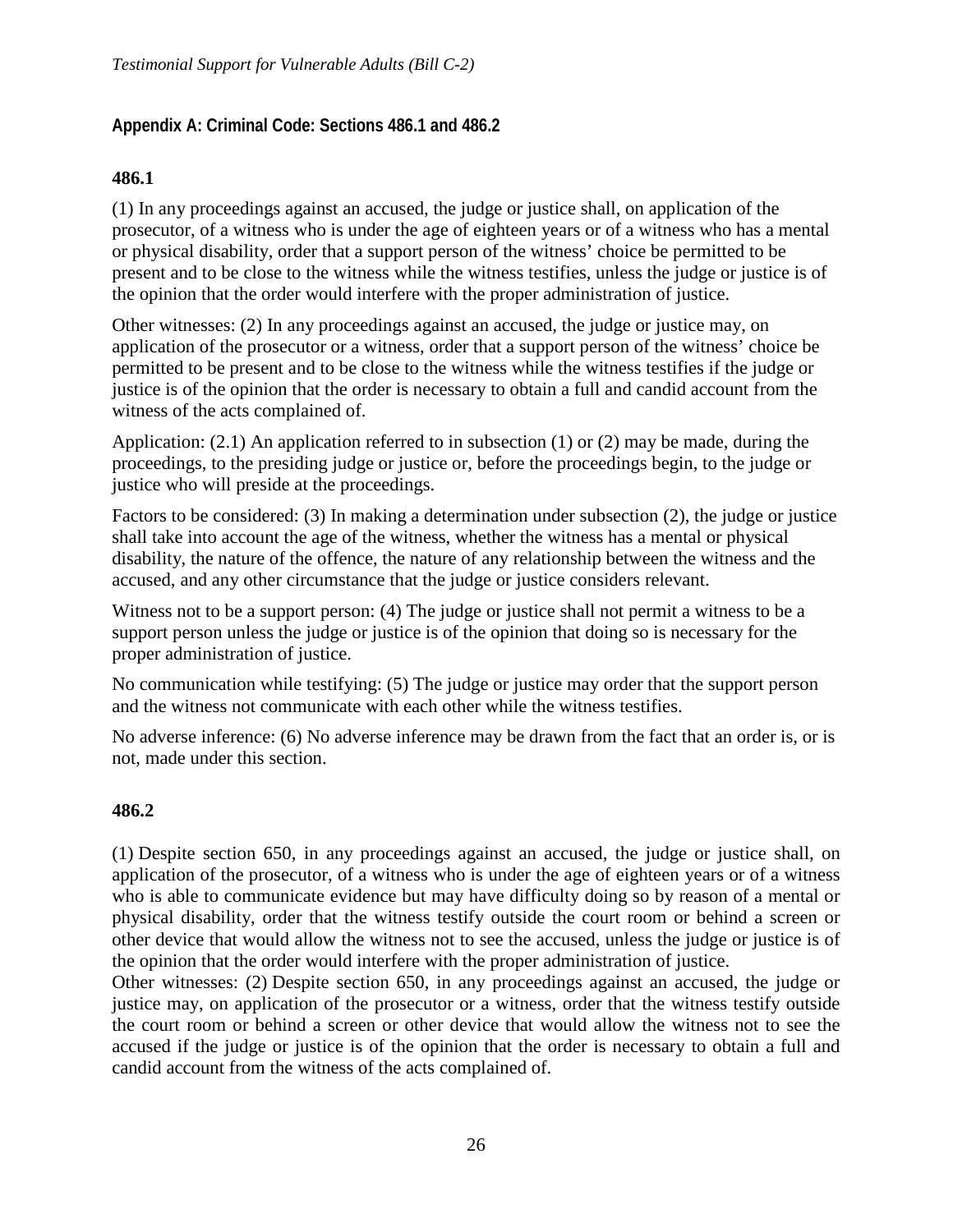Application: (2.1) An application referred to in subsection (1) or (2) may be made, during the proceedings, to the presiding judge or justice or, before the proceedings begin, to the judge or justice who will preside at the proceedings.

Factors to be considered: (3) In making a determination under subsection (2), the judge or justice shall take into account the factors referred to in subsection 486.1(3).

Specific offences: (4) Despite section 650, if an accused is charged with an offence referred to in subsection (5), the presiding judge or justice may order that any witness testify

- a) outside the court room if the judge or justice is of the opinion that the order is necessary to protect the safety of the witness; and
- b) outside the court room or behind a screen or other device that would allow the witness not to see the accused if the judge or justice is of the opinion that the order is necessary to obtain a full and candid account from the witness of the acts complained of.

Offences: (5) The offences for the purposes of subsection (4) are

an offence under section 423.1, 467.11, 467.12 or 467.13, or a serious offence committed for the benefit of, at the direction of, or in association with, a criminal organization;

- a) a terrorism offence;
- b) an offence under subsection 16(1) or (2), 17(1), 19(1), 20(1) or 22(1) of the *[Security](http://laws-lois.justice.gc.ca/eng/acts/O-5)  [of Information Act](http://laws-lois.justice.gc.ca/eng/acts/O-5)*; or
- c) an offence under subsection 21(1) or section 23 of the *[Security of Information Act](http://laws-lois.justice.gc.ca/eng/acts/O-5)* that is committed in relation to an offence referred to in paragraph (*c*).

Same procedure for determination: (6) If the judge or justice is of the opinion that it is necessary for a witness to testify in order to determine whether an order under subsection (2) or (4) should be made in respect of that witness, the judge or justice shall order that the witness testify in accordance with that subsection.

Conditions of exclusion: (7) A witness shall not testify outside the court room under subsection (1), (2), (4) or (6) unless arrangements are made for the accused, the judge or justice and the jury to watch the testimony of the witness by means of closed-circuit television or otherwise and the accused is permitted to communicate with counsel while watching the testimony.

No adverse inference: (8) No adverse inference may be drawn from the fact that an order is, or is not, made under this section.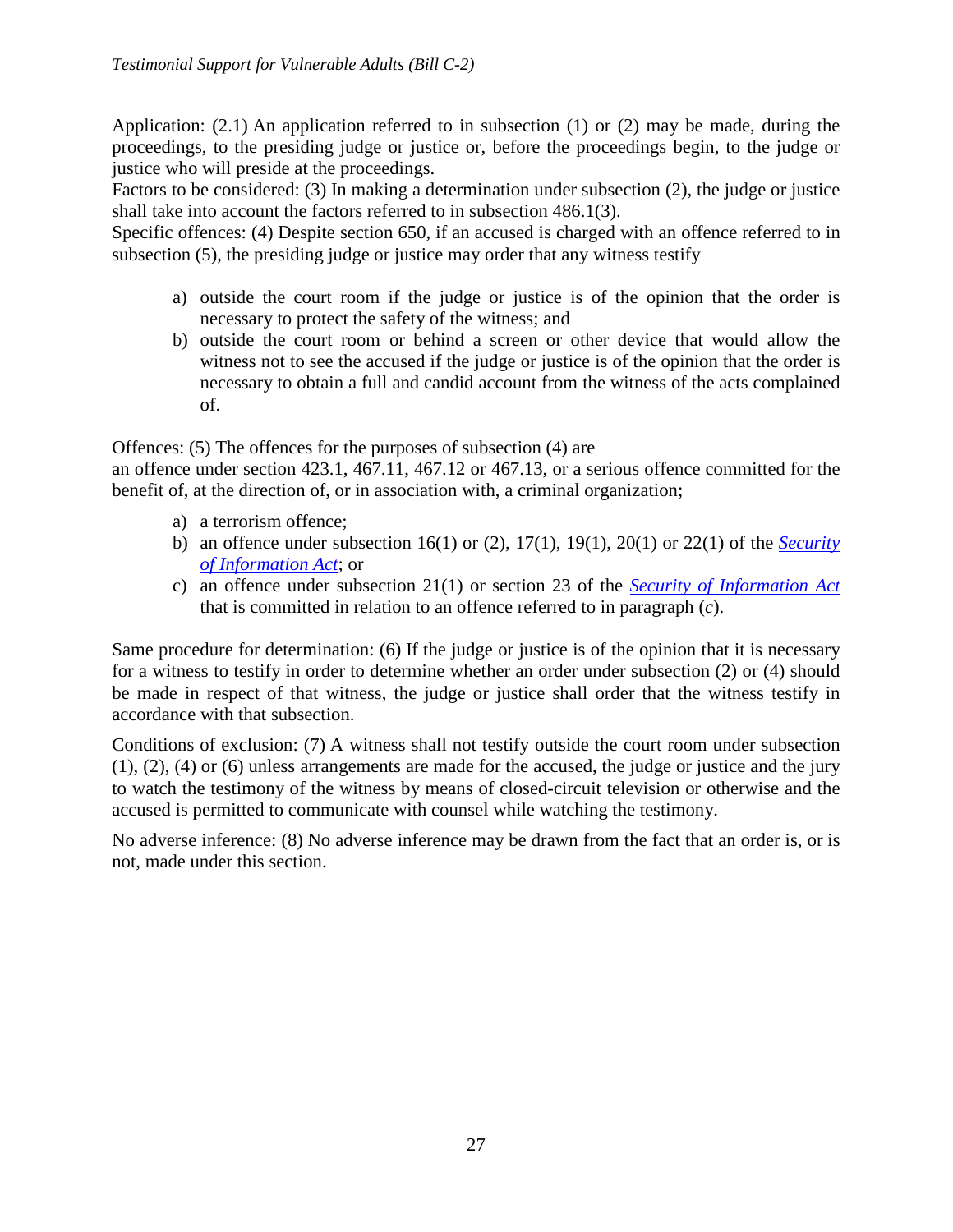## **Appendix B: CASE SUMMARIES: SUPPORT PERSONS AND TESTIMONY OUTSIDE THE COURTROOM**

<span id="page-31-0"></span>

| Case                                                                                                         | Nature of<br>Application                                                                                | Timing of<br>App                                                                                    | Relationship &<br>Vulnerability                                                                                                                                                                                                                                                                                                                                                                                | <b>Materials Filed</b>                                                                                                                                                                                                                                                                                                                                                                                                                                                                                | <b>Application Opposed?</b>                                                                                                                                                                                                                                                                                                                                                                                                                                                                                       | <b>Ruling &amp; Key Findings</b>                                                                                                                                                                                                                                                                                                                                                                                                                                                                                                                                                                                                                                                                                                                                                                                                                                                                                                                                                                                                                                                                                                                                                                                                                                                                                                                                                                                                                                                                                                                                                                              |
|--------------------------------------------------------------------------------------------------------------|---------------------------------------------------------------------------------------------------------|-----------------------------------------------------------------------------------------------------|----------------------------------------------------------------------------------------------------------------------------------------------------------------------------------------------------------------------------------------------------------------------------------------------------------------------------------------------------------------------------------------------------------------|-------------------------------------------------------------------------------------------------------------------------------------------------------------------------------------------------------------------------------------------------------------------------------------------------------------------------------------------------------------------------------------------------------------------------------------------------------------------------------------------------------|-------------------------------------------------------------------------------------------------------------------------------------------------------------------------------------------------------------------------------------------------------------------------------------------------------------------------------------------------------------------------------------------------------------------------------------------------------------------------------------------------------------------|---------------------------------------------------------------------------------------------------------------------------------------------------------------------------------------------------------------------------------------------------------------------------------------------------------------------------------------------------------------------------------------------------------------------------------------------------------------------------------------------------------------------------------------------------------------------------------------------------------------------------------------------------------------------------------------------------------------------------------------------------------------------------------------------------------------------------------------------------------------------------------------------------------------------------------------------------------------------------------------------------------------------------------------------------------------------------------------------------------------------------------------------------------------------------------------------------------------------------------------------------------------------------------------------------------------------------------------------------------------------------------------------------------------------------------------------------------------------------------------------------------------------------------------------------------------------------------------------------------------|
| R v Agar, 2007<br>#26636-1-K<br>(BCPC), Williams<br>Lake<br>Criminal<br>harassment<br>Trial                  | Application<br>under ss.<br>486.2(2)<br>(CCTV)<br>486.1(2) and<br>486.3<br>Discretionary                | A year<br>before trial<br>application<br>made, but<br>denied.<br>Application<br>renewed at<br>trial | · Adult, middle-aged<br>female complainant<br>with no disability<br>• Lengthy and difficult<br>domestic history with<br>the accused                                                                                                                                                                                                                                                                            | • Unknown                                                                                                                                                                                                                                                                                                                                                                                                                                                                                             | Not opposed as self-<br>represented accused "out of<br>compassion" for<br>complainant says if that's<br>what she wants then he is<br>"ok" with it                                                                                                                                                                                                                                                                                                                                                                 | · Trial judge ordered counsel to cross-examine complainant (486.3), but accused refusing to instruct<br>counsel, so counsel withdrew<br>• Accused still entitled to cross-examine complainant as it is integral for administration of justice<br>• Judge orders that witness testify by CCTV and with a support person present<br>• Judge is told and "accepts that she would find the whole experience of being face to face with the<br>accused in a courtroom very difficult" [20]<br>• and accused not opposed<br>• Judge says "I have some hesitancy always as a trial judge with witnesses testifying outside of the<br>courtroom. I like to see people face to face, but these harassment cases I do think are somewhat<br>unique, and Parliament certainly seems to indicate that with provisions such as s. 486.3(4)<br>• Notes that another judge commented that CCTV had the capability to be almost better than face-to-face<br>interaction between the judge and a witness in court in that the camera can be zoomed in on a witness"<br>(R. v. C.N.H., [2006] B.C.J. No. 782, 2006 Carswell BC 734 (BCPC)                                                                                                                                                                                                                                                                                                                                                                                                                                                                                       |
| R v Alam, 2006<br><b>ONCJ 593:</b><br>Attempted<br>murder and<br>related weapons<br>offences;<br>Preliminary | Crown<br>application<br>under ss.<br>486.2(1), or in<br>the<br>alternative (2)<br>for CCTV<br>Mandatory | Beginning of<br>Prelim <sup>[1]</sup>                                                               | • Complainant<br>allegedly shot in the<br>head and at close<br>range by accused for<br>confronting the<br>accused<br>• Complainant was<br>unknown to accused<br>• Complainant has<br>mental and physical<br>disabilities, and fears<br>for the safety of his<br>family [1]<br>• Complainant has<br>complex range of<br>mental and physical<br>disabilities, resulting<br>from injuries before<br>and after the | • Written application record<br>and testimony of a<br>victim/witness assistant with<br>Ont AG's office, who met<br>with the complainant and<br>discussed his concerns<br>about testifying [10-12]<br>(concerned about<br>comprehension,<br>understanding, easily<br>frustrated, self-conscious,<br>concerned about others in<br>the courtroom looking at him,<br>difficulty comprehending<br>nature of legal proceedings)<br>• Witness also described what<br>she observed when<br>speaking to victim | • Accused opposed on basis<br>that there was no evidence<br>of the complainant 's<br>potential difficulties in<br>communicating his<br>evidence were the result of<br>mental and physical<br>disabilities, as opposed to<br>normal stress and<br>disinclination to testify; and<br>no evidence that testifying<br>outside of court would<br>ameliorate the<br>complainant's<br>communicative problems,<br>enhancing ability to give full<br>and candid, and no<br>objective evidence<br>supporting reasonableness | • Application granted for CCTV under s. 486.2(1) [37]<br>• Judge considers purpose behind the legislation [13]<br>• As a result of Bill C-2 changes, protections are extended to a larger class of vulnerable witnesses and<br>there is greater procedural clarity. [19]<br>• The Court's ability to make an order under either ss. (1) or ss. (2) is now extended to any proceeding<br>$[19]$<br>Re: s. 486.2(1): The subsection creates a presumption that a child or "a witness who may have difficulty<br>communicating evidence due to a physical or mental disability" can testify from behind a screen or outside<br>the courtroom. Unless the order would prejudice the accused's right to a fair trial or otherwise interfere<br>with the proper administration of justice, the court "shall" make the order where requested to do so by the<br>Crown or the witness. The Crown may have an evidentiary burden if the existence of a mental or physical<br>disability that may impact on the ability of a witness to testify is disputed, as it was in this case. However,<br>once the presumption is engaged, the Respondents bear the burden of establishing that the use of a<br>testimonial aid would interfere with the proper administration of justice. [20]<br>Re: s. 486.2(2) is new. It is intended to recognize and accommodate adult witnesses who may be<br>vulnerable to intimidation. This section permits a court to make an order for the use of a testimonial aid for<br>any witness, if the judge or justice considers it "necessary to obtain a full and candid account from the |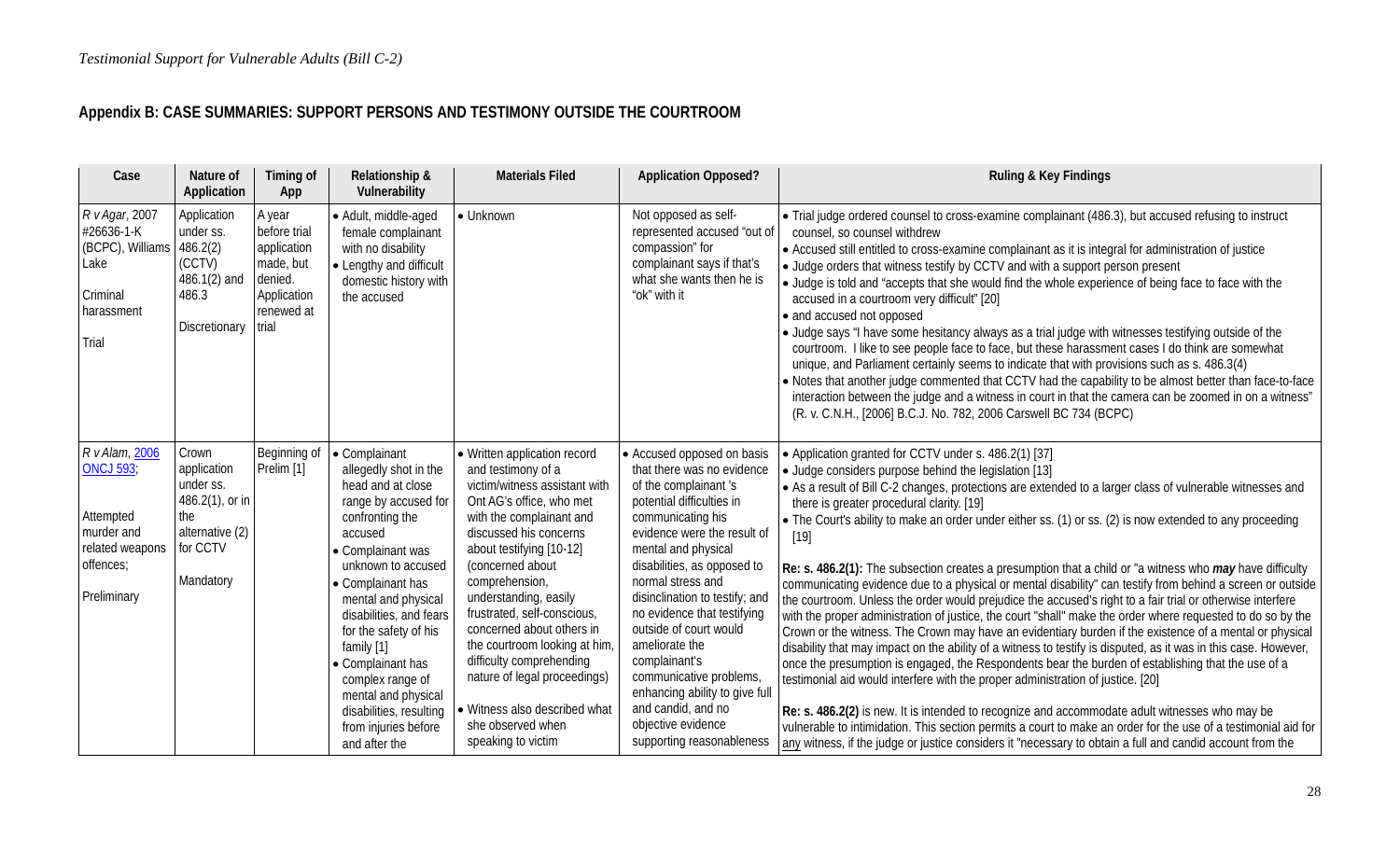| Case                                                           | Nature of<br>Application                                  | Timing of<br>App            | Relationship &<br>Vulnerability                                                                                                                                                                                                       | <b>Materials Filed</b>                                                                                                                                                                                                                                                                                                                                                                                                                | <b>Application Opposed?</b>                                                                                                                                                                                                                                                                                                                                                                                                                                                                                                                                                                                                                                                         | <b>Ruling &amp; Key Findings</b>                                                                                                                                                                                                                                                                                                                                                                                                                                                                                                                                                                                                                                                                                                                                                                                                                                                                                                                                                                                                                                                                                                                                                                                                                                                                                                                                                                                                                                                                                                                                                                                                                                                                                                                                                                                                                                                                                                                                                                                                                                                                                                                                                                                                                                                                                                                                                                                                                                                                                                                                                                                                                                                                                                                                                                                                                                                                                                                              |
|----------------------------------------------------------------|-----------------------------------------------------------|-----------------------------|---------------------------------------------------------------------------------------------------------------------------------------------------------------------------------------------------------------------------------------|---------------------------------------------------------------------------------------------------------------------------------------------------------------------------------------------------------------------------------------------------------------------------------------------------------------------------------------------------------------------------------------------------------------------------------------|-------------------------------------------------------------------------------------------------------------------------------------------------------------------------------------------------------------------------------------------------------------------------------------------------------------------------------------------------------------------------------------------------------------------------------------------------------------------------------------------------------------------------------------------------------------------------------------------------------------------------------------------------------------------------------------|---------------------------------------------------------------------------------------------------------------------------------------------------------------------------------------------------------------------------------------------------------------------------------------------------------------------------------------------------------------------------------------------------------------------------------------------------------------------------------------------------------------------------------------------------------------------------------------------------------------------------------------------------------------------------------------------------------------------------------------------------------------------------------------------------------------------------------------------------------------------------------------------------------------------------------------------------------------------------------------------------------------------------------------------------------------------------------------------------------------------------------------------------------------------------------------------------------------------------------------------------------------------------------------------------------------------------------------------------------------------------------------------------------------------------------------------------------------------------------------------------------------------------------------------------------------------------------------------------------------------------------------------------------------------------------------------------------------------------------------------------------------------------------------------------------------------------------------------------------------------------------------------------------------------------------------------------------------------------------------------------------------------------------------------------------------------------------------------------------------------------------------------------------------------------------------------------------------------------------------------------------------------------------------------------------------------------------------------------------------------------------------------------------------------------------------------------------------------------------------------------------------------------------------------------------------------------------------------------------------------------------------------------------------------------------------------------------------------------------------------------------------------------------------------------------------------------------------------------------------------------------------------------------------------------------------------------------------|
|                                                                |                                                           |                             | shooting (brain<br>injury, deficits in new<br>learning, verbal<br>memory, decreased<br>motor skills and<br>dexterity, facial<br>paralysis, hearing<br>loss, vision loss,<br>seizures, pain, does<br>not handle stress<br>well) [5-11] | • Victim concerned that his<br>mother would have to testify<br>at hearing - fears of<br>reprisals (no evidence to<br>support concerns)<br>• Witness supported<br>application on basis that<br>many witnesses express<br>anxiety, but this witness may $\vert \bullet \vert$ Accused argues that s.<br>not be able to testify fully<br>$[12]$<br>• Doctor's report indicating<br>disabilities both before and<br>after shooting [6, 7] | of safety concerns about<br>complainant's family [2]<br>· Defence counsel "novel"<br>legislation shold be<br>interpreted with caution, to<br>ensure there is no<br>unwarranted curtailment of<br>right to confront witnesses<br>486.2(1) does not apply<br>because the complainant's<br>testimonial difficulties arise<br>from reluctance to<br>participate in the criminal<br>process, rather than a<br>mental or physical disability<br>$[22]$<br>• Fair trial would be affected<br>by lack of ability to face<br>accuser [22]<br>• Accused argues that the<br>use of the screen reinforces<br>racist stereotypes regarding<br>the accused's involvement<br>in gang activity [35] | witness of the acts complained of." The test to be applied in the exercise of the court's discretion is the<br>same test used in the old s. 486(2.1), allowing a child or disabled adult to testify behind a screen or<br>outside of the courtroom. The onus is on the Crown to establish an "evidentiary basis" for the making of<br>the order concerning an adult witness, having regard to the age of the witness, the presence or absence<br>of mental or physical disability, the nature of the offence, the nature of any relationship between the<br>witness and the accused, and any other circumstances considered relevant (the same criteria in the new<br>s. 486.1(3) that the court must consider when making an order to permit a support person to sit near an<br>adult witness). The requisite evidentiary basis could be established through the testimony of a mental<br>health professional or other expert or through the direct testimony of the witness, using the testimonial aid<br>under consideration, as required by s. 486.2(6). In some cases, the submissions of counsel may suffice,<br>as in the case of R. v. Smith, where the Alberta Court of Appeal held that submissions accepted by the<br>court might be a sufficient basis for making such an order at a preliminary inquiry. [21]<br>• Judge finds ample vidence for factual finding that witness may have difficulties testifying due to mental<br>and physical disabilities<br>• Judge also considers that witness is victim to a shooting, the courtroom is public, including supporters of<br>the accused and members of public [24], [25]<br>• Testifying outside the courtroom will ameliorate the difficulties for the witness - minimize distractions<br>$[26]$<br>• Rejects argument that witness should start in open court to see if he has difficulty communicating - "this<br>is contrary to the letter and spirit of the legislation" – the preumption operates to prevent a "wait and<br>see" approach (hence use of word "may") [27]<br>• Analysis re: interference with the administration of justice: "I interpret the "proper administration of<br>justice" in the context of these provisions as requiring a proper balance between the societal interest in<br>the attainment of the truth, including the protection of vulnerable witnesses to facilitate their full<br>testimony, and the Respondents' fair trial interests, including the right to make full answer and defence."<br>$[29]$<br>. Witness removed from rigours of courtroom and blocks view of accused, but trial otherwise<br>conducted in usual manner - accommodation meets requirements of 486.2(7) [31]<br>• Communicating via CCTV does not impact on the right to face one's accuser - "society's interest in<br>accommodating a disabled witness to promote the truth-seeking objectives of a trial must be carefully<br>balanced with the right to fair trial." [34] |
| R v Allen, 2007<br><b>ONCJ 209:</b><br>[2007] O.J. No.<br>1353 | Crown<br>application<br>under s.<br>714.1 - Court<br>also | Appears to<br>be pre-prelim | • Crown's main<br>witness helped plan<br>the murder and is in<br>a witness protection<br>program – there is                                                                                                                           | • Case law invoked by Crown<br>all addresses s. 714.1 (there<br>appears to be no case law<br>on the section) [9, 12]<br>• There is evidence that the                                                                                                                                                                                                                                                                                  | • Accused opposes [1]<br>• Argues that such<br>applications should rarely<br>be granted, as it derogates<br>from the traditional practice                                                                                                                                                                                                                                                                                                                                                                                                                                                                                                                                           | . Only s. 486.2(4) applies to these facts. Section 714.1 should not be interpreted so broadly as to include<br>the subject matter of s. 486.2(4) and (5). This would render s. 486.2(4) and (5) redundant [10]<br>• These facts fall within the meaning of s. 486.2(5)(a) (serious offence committed for the benefit of, at the<br>direction of, or in association with a criminal organization) - this allegation does not need to be part of<br>the count, so long as the evidence or anticipated evidence supports such an allegation [11]                                                                                                                                                                                                                                                                                                                                                                                                                                                                                                                                                                                                                                                                                                                                                                                                                                                                                                                                                                                                                                                                                                                                                                                                                                                                                                                                                                                                                                                                                                                                                                                                                                                                                                                                                                                                                                                                                                                                                                                                                                                                                                                                                                                                                                                                                                                                                                                                                 |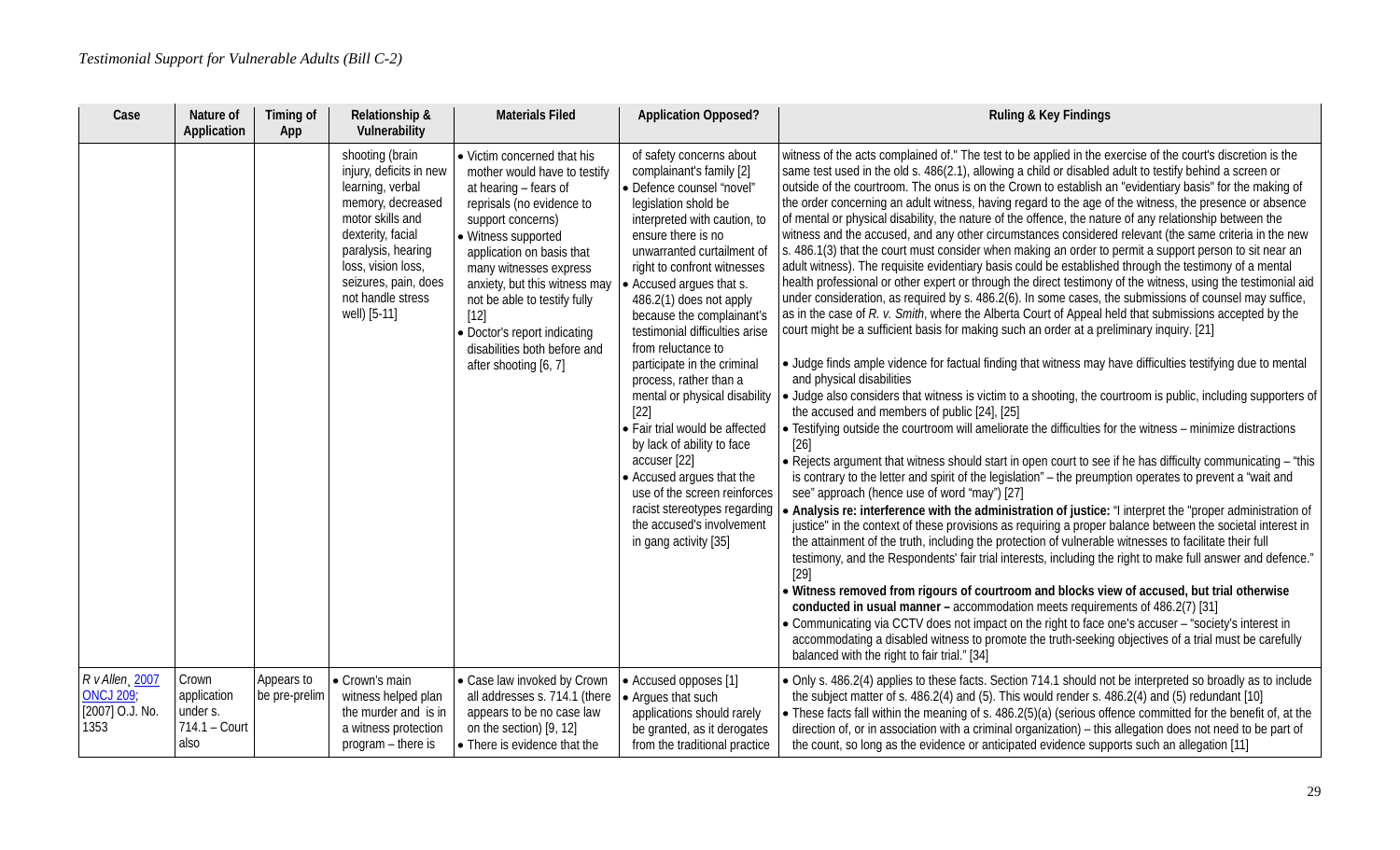| Case                                                                        | Nature of<br>Application                                                                                                            | Timing of<br>App | Relationship &<br>Vulnerability                                                                                                                                                                                                                                       | <b>Materials Filed</b>                                                                                                                                                                                                                                                                                                                                            | <b>Application Opposed?</b>                                                                                                                                                                                                                      | Ruling & Key Findings                                                                                                                                                                                                                                                                                                                                                                                                                                                                                                                                                                                                                                                                                                                                                                                                                                                                                                                                                                                                                                                                                                                                                                                                                                                                                                                                                                                                                                                                                                                                                                                                                                                                                                                                                                                                                                                                                                                                                                                                                                                                                               |
|-----------------------------------------------------------------------------|-------------------------------------------------------------------------------------------------------------------------------------|------------------|-----------------------------------------------------------------------------------------------------------------------------------------------------------------------------------------------------------------------------------------------------------------------|-------------------------------------------------------------------------------------------------------------------------------------------------------------------------------------------------------------------------------------------------------------------------------------------------------------------------------------------------------------------|--------------------------------------------------------------------------------------------------------------------------------------------------------------------------------------------------------------------------------------------------|---------------------------------------------------------------------------------------------------------------------------------------------------------------------------------------------------------------------------------------------------------------------------------------------------------------------------------------------------------------------------------------------------------------------------------------------------------------------------------------------------------------------------------------------------------------------------------------------------------------------------------------------------------------------------------------------------------------------------------------------------------------------------------------------------------------------------------------------------------------------------------------------------------------------------------------------------------------------------------------------------------------------------------------------------------------------------------------------------------------------------------------------------------------------------------------------------------------------------------------------------------------------------------------------------------------------------------------------------------------------------------------------------------------------------------------------------------------------------------------------------------------------------------------------------------------------------------------------------------------------------------------------------------------------------------------------------------------------------------------------------------------------------------------------------------------------------------------------------------------------------------------------------------------------------------------------------------------------------------------------------------------------------------------------------------------------------------------------------------------------|
| Murder of high-<br>ranking member<br>of the cocaine<br>trade<br>Preliminary | considers s.<br>486.2(4)<br>Discretionary                                                                                           |                  | evidence to show<br>that a hit is out on<br>him $[5]$<br>• Crown's second<br>witness is the<br>accused's former<br>girlfriend - fears<br>retribution [6]                                                                                                              | first witness is a former<br>confederate of the accused<br>and that there is reason to<br>fear an assassination<br>attempt (the murder at hand,<br>for example) [20]<br>• The judge appears to defer<br>to the knowledge of the<br>police and Crown without<br>requiring proof [22]                                                                               | of allowing an accused to<br>face his/her accuser [14]<br>• The words "necessary to<br>protect the safety of the<br>witness" imposes a Crown<br>burden to prove that no<br>other measure could<br>reasonably protect the<br>witness [14]         | • The words "may order" in the section provide discretion, which involves a balancing of competing<br>interests and relevant circumstances [13]<br>• The accused's suggested least restrictive measures approach is not appropriate - Parliament has<br>provided a new technology and the courts should embrace it, where appropriate - there should be no<br>bias in favour of the traditional approach [15]<br>• The section does not require the measure to be a last resort and does not impose a heavy burden on<br>the Crown - would compromise the objective of witness safety [16]<br>• Necessity Test: If other measures leave some gap in protection (i.e. if there is any possibility of harm),<br>then necessity is established and s. 486.2(4) is appropriate [17]<br>• Section 486.2(4) can be used in conjunction with other protective measures [18]<br>• In exercising discretion, "all of the circumstances should be considered, particularly the nature and<br>extent of the safety concern and any negative impact such an order would have on the rights and<br>interests of the accused and the trial process." [19]<br>• Added security is more costly and creates more issues than a video-link (gives examples) [23]<br>• Less constitutional protection is available to the accused at prelim (the discretion balancing at trial might<br>be different) [24]<br>• If cross-ex is affected, the issue can be revisited [25]<br>• Credibility assessments will likely not be impeded - may actually be improved [26]<br>• Cites Levogiannis for limitations on the right to face one's accuser [27]<br>• Order granted for the first witness - balance weighs in his favour [28]<br>• The second witness is different and an order was not granted - her evidence is less important and there<br>is less reason to believe she will be harmed [29]<br>• The remainder of the decision discusses the methods used to implement the video-linked testimony<br>(this section appears to have been written after the above portion of the decision at the conclusion of<br>the prelim inquiry) |
| R v Billy, 2006<br><b>BCPC 203</b> ;<br>Sexual assault<br>Preliminary       | Crown<br>application<br>under ss.<br>486.1() and<br>$(2)$ and<br>486.2(1) and<br>(2) for CCTV<br>and support<br>person<br>Mandatory | Pre-Prelim       | • Complainant has<br>been diagnosed with<br>borderline<br>personality disorder -<br>suffers from, inter<br>alia, major mood<br>swings, impulsivity,<br>and unpredictability<br>- when in stressful<br>situations she has in<br>the past on some 15<br>or 20 occasions | • Testimony of complainant's<br>doctor of 25 yrs: complainant<br>has borderline personality<br>disorder and a history of<br>psychiatric intervention, and<br>is on antipsychotic<br>medication $[5]$ – suffers from<br>stress, mood swings, and<br>substance abuse, suicidal<br>ideation after being called for<br>Crown interview<br>• Doctor concerned that she | • Accused argues there is<br>insufficient evidence to<br>grant the Crown's<br>application and deny the<br>accused the "opportunity of<br>being in the physical<br>presence of his accuser,<br>both for examination and<br>cross-examination" [8] | • Note: the judge seems to conflate the subsections (1), (2), and (3) analyses<br>• The complainant has a diagnosed, specific mental illness - she is appropriately categorized as a<br>vulnerable person - the sort Parliament meant to deal with under the legislation [9]<br>• "Although the legislation is directed primarily at those witnesses under 18, it also is clearly applicable to<br>people such as the complainant who have a clear mental handicap." [10]<br>• No Charter right to confront your accuser face-to-face in court - fair trial rights are not affected [10-11]<br>• The court should embrace advancements that further the truth-seeking process without detracting from<br>the accused's right to a fair trial [15]<br>• [15] "It may be trite, but we are all involved in the search for truth as to what in fact occurred in any<br>particular incident. If arrangements can be made to both protect and balance both the accused's right to<br>full answer and defence and a fair trial, and also obtain a fuller and more candid account from a                                                                                                                                                                                                                                                                                                                                                                                                                                                                                                                                                                                                                                                                                                                                                                                                                                                                                                                                                                                                                                   |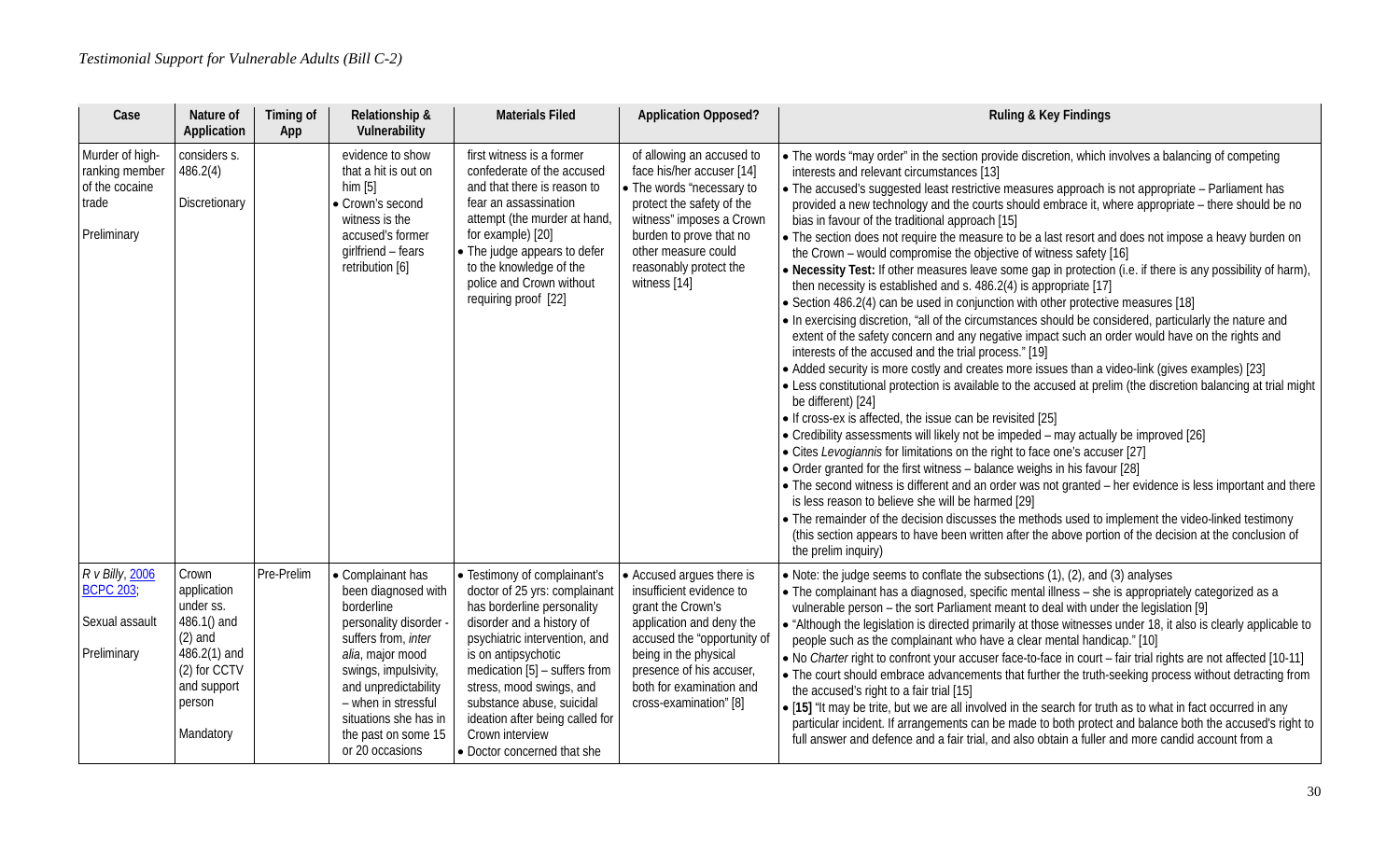| Case                                                                                                                | Nature of<br>Application                                                                         | Timing of<br>App                                          | Relationship &<br>Vulnerability                                                                                                                                                                                                                                      | <b>Materials Filed</b>                                                                                                                                                                                                                                                                                                                                                                                                                                                                                                                                                                                                                                                                                             | <b>Application Opposed?</b>                                                                                                                                                                                                                                                                                                                                                                                             | Ruling & Key Findings                                                                                                                                                                                                                                                                                                                                                                                                                                                                                                                                                                                                                                                                                                                                                                                                                                                                                                                                                                                                                                                                                                                                                                                                                                                                                                                                                                                                                                                                                                                                                                                                                                                                                                                                                                                                                                                                                                                                                                                                                                                                                                                                                              |
|---------------------------------------------------------------------------------------------------------------------|--------------------------------------------------------------------------------------------------|-----------------------------------------------------------|----------------------------------------------------------------------------------------------------------------------------------------------------------------------------------------------------------------------------------------------------------------------|--------------------------------------------------------------------------------------------------------------------------------------------------------------------------------------------------------------------------------------------------------------------------------------------------------------------------------------------------------------------------------------------------------------------------------------------------------------------------------------------------------------------------------------------------------------------------------------------------------------------------------------------------------------------------------------------------------------------|-------------------------------------------------------------------------------------------------------------------------------------------------------------------------------------------------------------------------------------------------------------------------------------------------------------------------------------------------------------------------------------------------------------------------|------------------------------------------------------------------------------------------------------------------------------------------------------------------------------------------------------------------------------------------------------------------------------------------------------------------------------------------------------------------------------------------------------------------------------------------------------------------------------------------------------------------------------------------------------------------------------------------------------------------------------------------------------------------------------------------------------------------------------------------------------------------------------------------------------------------------------------------------------------------------------------------------------------------------------------------------------------------------------------------------------------------------------------------------------------------------------------------------------------------------------------------------------------------------------------------------------------------------------------------------------------------------------------------------------------------------------------------------------------------------------------------------------------------------------------------------------------------------------------------------------------------------------------------------------------------------------------------------------------------------------------------------------------------------------------------------------------------------------------------------------------------------------------------------------------------------------------------------------------------------------------------------------------------------------------------------------------------------------------------------------------------------------------------------------------------------------------------------------------------------------------------------------------------------------------|
|                                                                                                                     |                                                                                                  |                                                           | caused injury to<br>herself, by burning<br>herself with either a<br>lighter or a lit<br>cigarette. Also<br>experienced suicidal<br>ideation [5]<br>• Acquaintance of<br>accused [7]                                                                                  | could seriously harm herself<br>if called to testify - CCTV<br>and support person /<br>accommodations would<br>alleviate stress [6]<br>• Doctor feels testimony would<br>be less confused<br>• Testimony of the<br>complainant: 55 yrs old, has<br>drug and alcohol addictions,<br>intense fear of testifying -<br>feels her clarity would be<br>affected [7]                                                                                                                                                                                                                                                                                                                                                      |                                                                                                                                                                                                                                                                                                                                                                                                                         | mentally troubled witness of events by way of technological innovation, in my view, the court should<br>embrace the process. Criminal law shouldn't be a static, but rather a changing and evolving process."<br>. Fact of stress will impact her ability to testify and out of courtroom evidence will be less-confused and<br>hopefully reduce the possibility of self-harm<br>• Applications granted [16]                                                                                                                                                                                                                                                                                                                                                                                                                                                                                                                                                                                                                                                                                                                                                                                                                                                                                                                                                                                                                                                                                                                                                                                                                                                                                                                                                                                                                                                                                                                                                                                                                                                                                                                                                                       |
| R v Buckingham,<br>2009<br>CarswellOnt<br>3531; [2009] O.J<br>No. 3546<br>(Ont.S.C.Jus.)<br>Sexual assault<br>Trial | Crown<br>application<br>under s.<br>$486.2(2)$ to<br>testify behind<br>a screen<br>Discretionary | During trial<br>after Crown's<br>opening<br>statement [2] | • 42 year old woman<br>who did not know<br>accused and would<br>not be able to<br>identify him<br>• The complainant<br>didn't know the<br>defendant [5]<br>• The complainant<br>suffers from anger<br>and anxiety attacks<br>that cause her to<br>hyperventilate [5] | • The complainant testified in<br>support of application from<br>behind a screen - testified<br>that she suffers from anger<br>and anxiety attacks and<br>feared she would suffer an<br>anxiety attack if she couldn't<br>use a screen, agreed that<br>seeing the accused wouldn't<br>affect her recollection [5], [6]<br>• The complainant's<br>counsellor, a case worker<br>with the AIDS network,<br>testified about the<br>complainant's anger and<br>anxiety attacks when<br>describing offence [8]<br>• The complainant's mother<br>testified about complainant's<br>highly emotional state at<br>prelim [10] and also when<br>she heard court was<br>considering whether she'd<br>have to testify without a | • Accused consented at pre-<br>trial conference before<br>another judge, but it was<br>not endorsed on the<br>indictment - the accused<br>then withdrew consent and<br>the judge held a voir dire [3-<br>4<br>• Accused argued the screen<br>would significantly impact<br>fairness of trial, validate the<br>compl's fears, and that it<br>should not be used until the<br>compl is incapable of<br>continuing [22-23] | • Testified behind screen at preliminary inquiry [6]<br>• There must be "an evidentiary basis upon which the judge can form the opinion that the order is<br>necessary to obtain a full and candid account of the acts complained of" (relying on R v M(P), [1990] OJ<br>No 2313) where Ont CA held that child witness who did not want to see accused did not support order,<br>as this reason did not amount to evidence of her inability to testify fully and candidly if she were able to<br>see him. [24]<br>$\bullet$ s. 486.1(3) factors: age not significant, offence is shocking and violent [26]<br>• Trial judge "carefully observed complainant during voir dire" where she was questioned about why she<br>did not want to testify without a screen. [25]<br>• Comp's desire to not have to look into the face of the defendant is reasonable and understandable<br>based on the allegation<br>• The judge is satisfied on a strong balance of probabilities that if a screen is not provided, the<br>complainant will suffer significant emotional distress, anxiety, and possibly an anxiety attack [27]<br>• Adding a screen during trial if the witness cannot continue would be more prejudicial to the accused<br>than just starting with the screen [28]<br>• The behavior of the accused might interfere with the complainant's ability to give a full and candid<br>account (mouthed obsenities, shaking his head during voir dire) [29]<br>• An instruction will be given to the jury that the screen has nothing to do with the guilt or innocence of the<br>accused and that it should not draw any inference of any kind from its use [30]<br>• It is an exceptional case where a screen should be used [31]<br>• Application granted [33] In the case at bar, the accused will be able to hear S testify and observe her.<br>He is represented by counsel who will have the opportunity to observe her testify through the screen<br>and will be granted leave to approach the witness and cross examine person to person without doing so<br>through the screen. All members of the jury will be able to see S testify without their view of her being |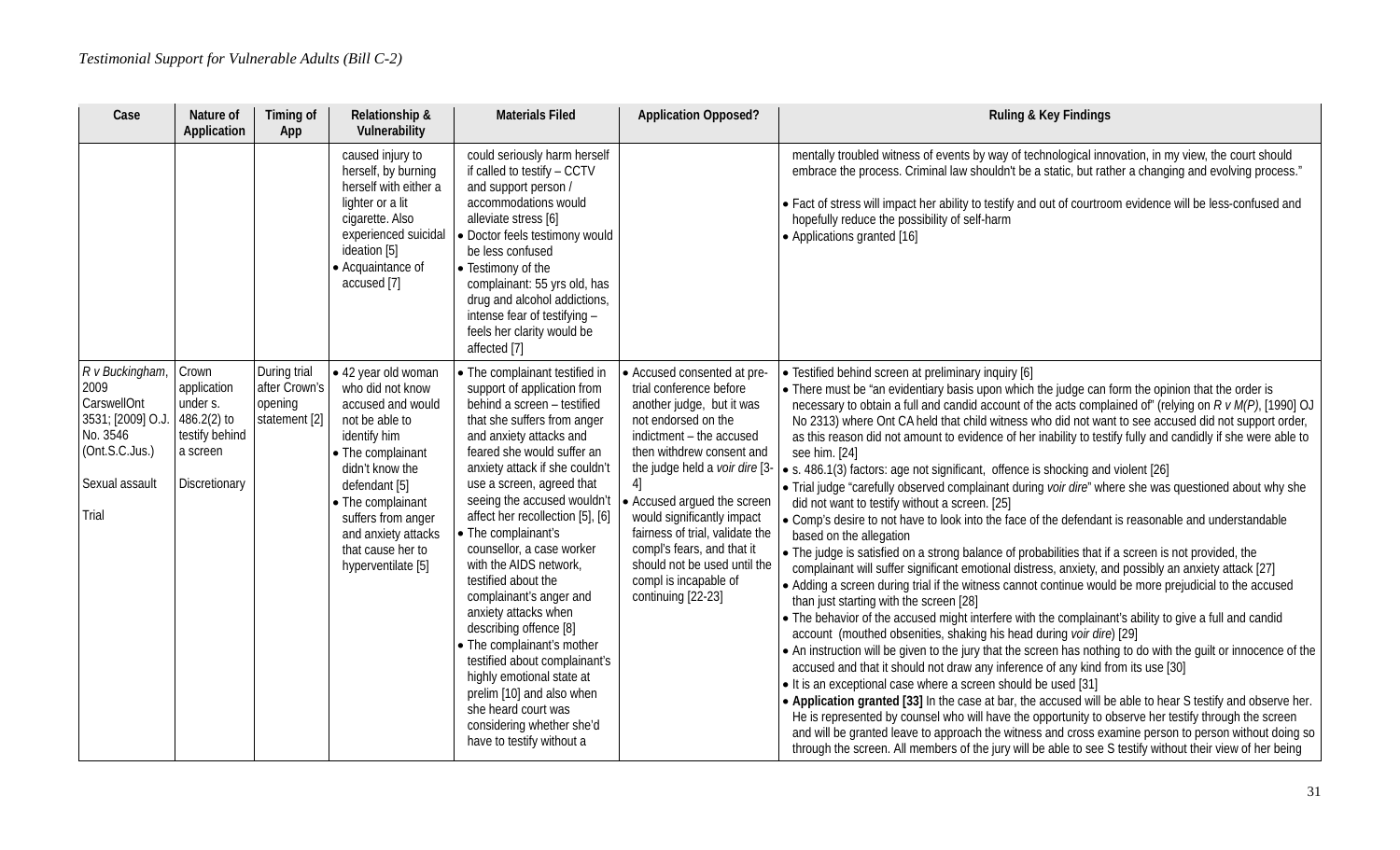| Case                                                                                                                                                             | Nature of<br>Application                                                           | Timing of<br>App                                                                                                 | Relationship &<br>Vulnerability                                                                                       | <b>Materials Filed</b>                                                                                                                                                                                                                                                                                                                                                          | <b>Application Opposed?</b> | <b>Ruling &amp; Key Findings</b>                                                                                                                                                                                                                                                                                                                                                                                                                                                                                                                                                                                                                                                                                                                                                                                                                                                                                                                                                                                                                                                                                                                                                                                                                                                              |
|------------------------------------------------------------------------------------------------------------------------------------------------------------------|------------------------------------------------------------------------------------|------------------------------------------------------------------------------------------------------------------|-----------------------------------------------------------------------------------------------------------------------|---------------------------------------------------------------------------------------------------------------------------------------------------------------------------------------------------------------------------------------------------------------------------------------------------------------------------------------------------------------------------------|-----------------------------|-----------------------------------------------------------------------------------------------------------------------------------------------------------------------------------------------------------------------------------------------------------------------------------------------------------------------------------------------------------------------------------------------------------------------------------------------------------------------------------------------------------------------------------------------------------------------------------------------------------------------------------------------------------------------------------------------------------------------------------------------------------------------------------------------------------------------------------------------------------------------------------------------------------------------------------------------------------------------------------------------------------------------------------------------------------------------------------------------------------------------------------------------------------------------------------------------------------------------------------------------------------------------------------------------|
|                                                                                                                                                                  |                                                                                    |                                                                                                                  |                                                                                                                       | screen<br>• The lead investigator<br>testified about the<br>complainant's anxiety about<br>testifying and that comp<br>prepared to testify, but<br>decision to hold a voir dire<br>upset her [11-12]<br>• A Victim Witnesses Program<br>worker testified about the<br>complainants high anxiety<br>and how it improved when<br>discussing testifying behind<br>a screen [13-17] |                             | impeded by the screen. As noted counsel and Mr. Buckingham will be able to see her testify through the<br>screen.                                                                                                                                                                                                                                                                                                                                                                                                                                                                                                                                                                                                                                                                                                                                                                                                                                                                                                                                                                                                                                                                                                                                                                             |
| $R$ v Clark, [2007] Crown<br>OJ No 1553 (Ont   application<br>$SCJ$ ;<br>Intimidation;<br>uttering threats,<br>unlawful<br>confinement, and<br>assault:<br>Trial | under s.<br>486.2(2) for<br>comp to<br>testify behind<br>a screen<br>Discretionary | Appears to<br>be first day<br>of trial<br>(witness<br>described as<br>distraught<br>first day of<br>trial: $[4]$ | • The complainant<br>lived with the<br>accused in an<br>intimate relationship<br>a few years before<br>the trial [5]  | • Voir dire: Evidence of police<br>officer who is familiar with<br>case and took the<br>complainant's statement -<br>and tape of phone messages<br>left by accused, and testified<br>on the nature of the<br>accused's conduct and the<br>complainant's nervousness<br>and distress, she was "very<br>afraid" while testifying at<br>prelim [4]                                 | • Not indicated             | • The new section of the Code to some extent codifies the inherent jurisdiction in a superior court of<br>criminal jurisdiction to make such an order in proper circumstances [1]<br>• Judge does not consider it necessary for the complainant to testify on the voir dire - evidence required<br>to permit judge to consider the factors in 486.1(3) has been made available to an "adequate degree" [5]<br>• Section 486.1(3) factors:<br>The complainant is an adult with no apparent physical or mental disability [5]<br>Comp claims to be victim of physical and emotional abuse at hands of the accused with whom<br>she lived in an intimate relationship - and the phone messages played give an indication of the<br>basis for her concerns<br>The crimes are serious - there is some evidence supporting the seriousness of the accused's<br>$\circ$<br>attempts to intimidate the complainant [5]<br>Comp testified at prelim without a screen, but committal not in issue and direct and cross<br>$\circ$<br>examination shorter and more straightforward<br>• The jury will be instructed that the use of the screen is unrelated to the guilt or innocence of the accused<br>and that it should not draw any inference of this kind from its use [7]<br>• Application granted |
| R v Collins, 2012 Crown<br><b>ONSC 6571;</b><br>sexual assault,<br>assault                                                                                       | application<br>under s.<br>486.2(2) to<br>testify behind<br>a screen               | Appears to<br>have been<br>pre-trial                                                                             | • The complainant<br>was 22 at trial<br>• The complainant<br>was formerly in a<br>common law<br>relationship with the | • Not indicated                                                                                                                                                                                                                                                                                                                                                                 | • By consent                | • It appears that the application was granted because the complainant was under 18 at the time of the<br>alleged offences [2]<br>• No further indication of reasoning for granting the application is given<br>• A support person was also granted on consent [2]                                                                                                                                                                                                                                                                                                                                                                                                                                                                                                                                                                                                                                                                                                                                                                                                                                                                                                                                                                                                                             |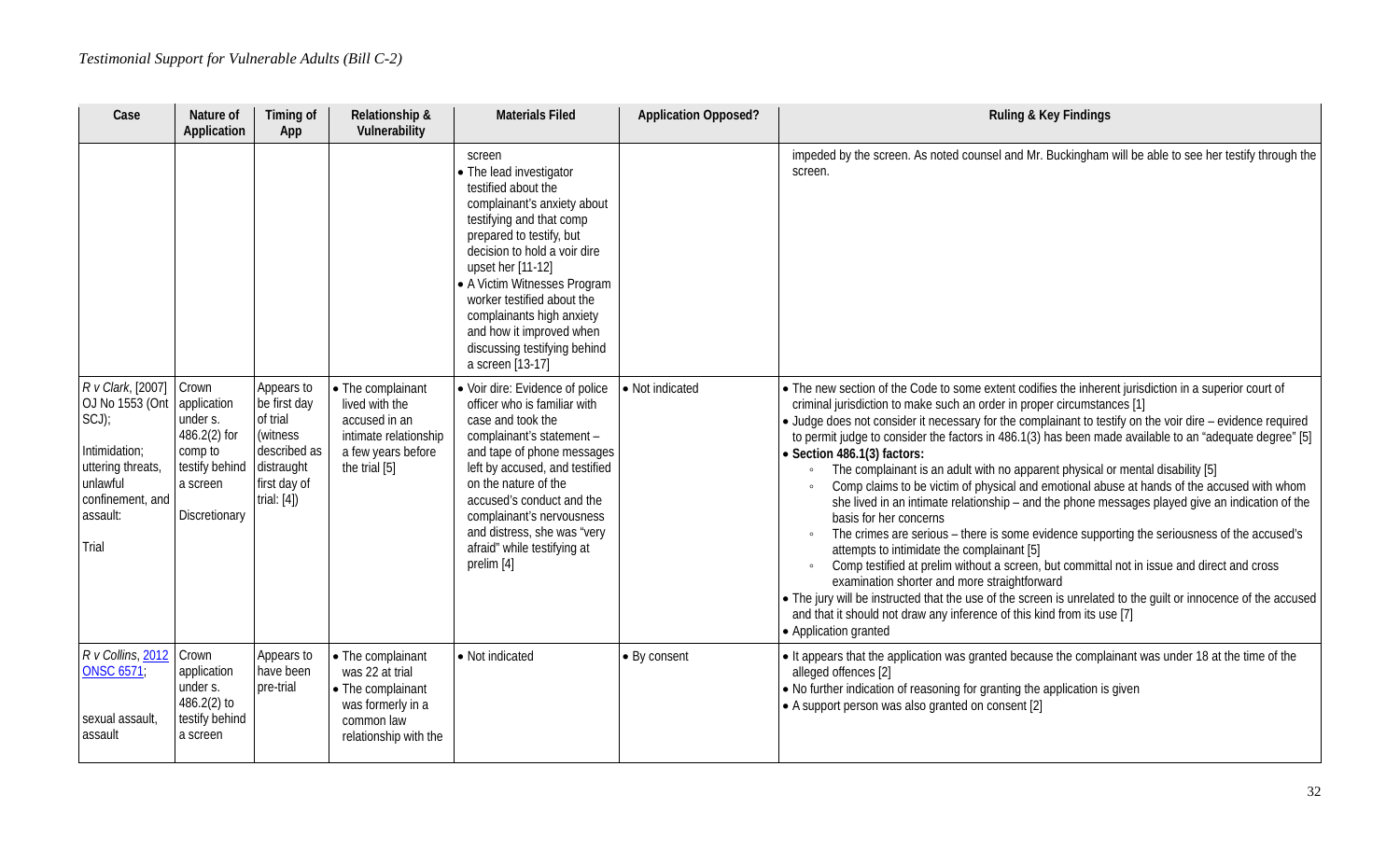| Case                                                                                                                                                   | Nature of<br>Application                                                  | Timing of<br>App           | Relationship &<br>Vulnerability                                                                                                                                                                                                                                                                                                                                                                                             | <b>Materials Filed</b>                                                                                                                                                                                                                                                                                                                                                                    | <b>Application Opposed?</b>                                                                                                              | <b>Ruling &amp; Key Findings</b>                                                                                                                                                                                                                                                                                                                                                                                                                                                                                                                                                                                                                                                                                                                                                                                                                                                                                                                                                                                                                                                                                                                                                                                                                                                                                                                                                                                                                                                                                                                                                                                                                                                                                                                                                                                                                                                                                                                                                                                                                   |
|--------------------------------------------------------------------------------------------------------------------------------------------------------|---------------------------------------------------------------------------|----------------------------|-----------------------------------------------------------------------------------------------------------------------------------------------------------------------------------------------------------------------------------------------------------------------------------------------------------------------------------------------------------------------------------------------------------------------------|-------------------------------------------------------------------------------------------------------------------------------------------------------------------------------------------------------------------------------------------------------------------------------------------------------------------------------------------------------------------------------------------|------------------------------------------------------------------------------------------------------------------------------------------|----------------------------------------------------------------------------------------------------------------------------------------------------------------------------------------------------------------------------------------------------------------------------------------------------------------------------------------------------------------------------------------------------------------------------------------------------------------------------------------------------------------------------------------------------------------------------------------------------------------------------------------------------------------------------------------------------------------------------------------------------------------------------------------------------------------------------------------------------------------------------------------------------------------------------------------------------------------------------------------------------------------------------------------------------------------------------------------------------------------------------------------------------------------------------------------------------------------------------------------------------------------------------------------------------------------------------------------------------------------------------------------------------------------------------------------------------------------------------------------------------------------------------------------------------------------------------------------------------------------------------------------------------------------------------------------------------------------------------------------------------------------------------------------------------------------------------------------------------------------------------------------------------------------------------------------------------------------------------------------------------------------------------------------------------|
| Trial                                                                                                                                                  | Discretionary                                                             |                            | accused                                                                                                                                                                                                                                                                                                                                                                                                                     |                                                                                                                                                                                                                                                                                                                                                                                           |                                                                                                                                          |                                                                                                                                                                                                                                                                                                                                                                                                                                                                                                                                                                                                                                                                                                                                                                                                                                                                                                                                                                                                                                                                                                                                                                                                                                                                                                                                                                                                                                                                                                                                                                                                                                                                                                                                                                                                                                                                                                                                                                                                                                                    |
| R v Darling, 2006 Crown<br><b>BCPC 426:</b><br>[2006] B.C.J. No.<br>2038,<br>Assault, assault<br>causing bodily<br>harm, breach<br><b>UTA</b><br>Trial | application<br>under s.<br>486.2(2) for<br>CCTV<br>Discretionary          | Start of trial             | • The complainant and<br>accused were in a<br>long-term<br>relationship, both as<br>friends and common<br>law partners [4]<br>• The complainant is<br>39 and has no<br>mental or physical<br>disabilities [4]                                                                                                                                                                                                               | $\bullet$ The complainant gave<br>testimony from another room<br>- direct and cross-<br>examination - at one point<br>camera zoomed in to<br>complainant's face [5]<br>• The complainant testified<br>that she was afraid of the<br>accused and there had been<br>a history of abused -<br>testified that she would be<br>unable to give evidence,<br>cried throughout the hearing<br>[7] | • Accused objected                                                                                                                       | • These reasons were provided at the conclusion of trial<br>• Every case will depend on the factors and how the witness presents herself [8]<br>• Application granted - judge focused on the complainant's obvious and genuine distress and the nature<br>of the charges [8]                                                                                                                                                                                                                                                                                                                                                                                                                                                                                                                                                                                                                                                                                                                                                                                                                                                                                                                                                                                                                                                                                                                                                                                                                                                                                                                                                                                                                                                                                                                                                                                                                                                                                                                                                                       |
| $R \vee D(C)$ , [2010]<br>OJ No 4351<br>$(2010)$ , $257$<br>C.C.C. (3d) 531<br>(Ont SCJ);<br>First-degree<br>murder<br>Trial                           | Crown<br>application<br>under s.<br>486.2(2) for<br>CCTV<br>Discretionary | Appears to<br>be pre-trial | • Accused young<br>persons charged<br>with murder and the<br>witnesses all<br>attended the high<br>school where the<br>shooting occurred,<br>testifying about<br>seeing accused<br>shoot the victim or<br>with victim around<br>time he was shot<br>$\bullet$ 4 witnesses - 3 are<br>over 18 by the time<br>of trial<br>• The witness all<br>expressed genuine<br>fears about testifying<br>because of fear of<br>reprisals | • Two homicide detectives<br>testified on the fears of the<br>witnesses [3]<br>• An excerpt from a Toronto<br><b>District School Board report</b><br>on the incident, which<br>contained information on the<br>general level of fear in the<br>school concerning the<br>offenders and possible<br>reprisals                                                                               | • Accused opposed the<br>application<br>• Accused argued that the<br>evidence should not go in<br>through the homicide<br>detectives [3] | . With respect to allowing the detectives to testify instead of the witnesses, the judge indicated that if he<br>needed to hear from witnesses he would have them called - but that would cause delays to get<br>witnesses and in order to set up CCTV for the application and "the other reason is that given the<br>concerns expressed by these witnesses, I thought that it was preferable not to subject them to yet<br>another appearance in this proceeding if that could be avoided." [3]<br>• All witnesses testified by CCTV at the preliminary hearing and the public was screened from seeing<br>them, but could hear what they said<br>. While evidence for these applications does not have to take a particular form, per Levogiannis, it still<br>must meet the usual standard for admissible evidence [8] - therefore one more general report about<br>concerns of retaliation at schools for reporting violence not relied upon – not admissible evidence [8], [9]<br>• Note: the judge includes the one underage witness in the same analysis at the other three, seemingly<br>ignoring the presumption in favour of any witness under 18 [12]<br>• Here the witnesses are not the complainants (distinguishing from Levogiannis) [15]<br>. [16] "If the stated fear is a fear of reprisal arising from the fact that these individuals are going to give<br>evidence in this trial, then it is self-evident that the core fear arises from the fact of being a witness -- not<br>from the manner in which the evidence is given. I do not see how changing the manner in which the<br>individuals give their evidence addresses that central concern. In other words, the concern as<br>expressed by these individuals arises from the fact of being a witness, not from the form in which their<br>evidence is given. In addition, it is difficult to substantiate the concern from an objective point of view."<br>• Section 486.1(3) analysis: all except one are adults, none have disabilities, the offence is serious and |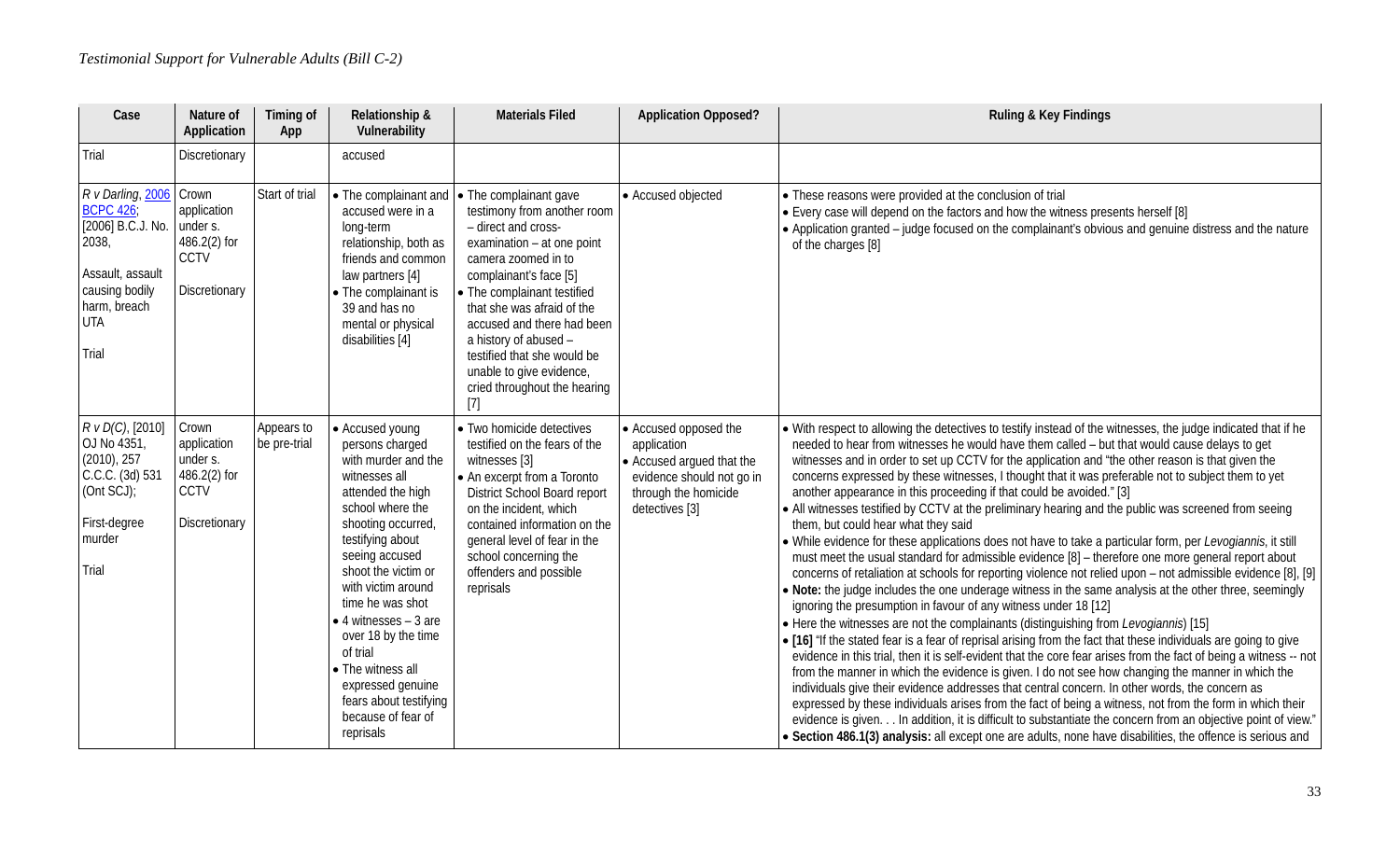| Case                                                                                                                   | Nature of<br>Application                                                         | Timing of<br>App                      | Relationship &<br>Vulnerability                                                                                                                     | <b>Materials Filed</b>                                                                                                                                                                                           | <b>Application Opposed?</b>                                                                                                    | <b>Ruling &amp; Key Findings</b>                                                                                                                                                                                                                                                                                                                                                                                                                                                                                                                                                                                                                                                                                                                                                                                                                                                                                                                                                                                                                                                                                                                                                                                                                                                                                                                                                                      |
|------------------------------------------------------------------------------------------------------------------------|----------------------------------------------------------------------------------|---------------------------------------|-----------------------------------------------------------------------------------------------------------------------------------------------------|------------------------------------------------------------------------------------------------------------------------------------------------------------------------------------------------------------------|--------------------------------------------------------------------------------------------------------------------------------|-------------------------------------------------------------------------------------------------------------------------------------------------------------------------------------------------------------------------------------------------------------------------------------------------------------------------------------------------------------------------------------------------------------------------------------------------------------------------------------------------------------------------------------------------------------------------------------------------------------------------------------------------------------------------------------------------------------------------------------------------------------------------------------------------------------------------------------------------------------------------------------------------------------------------------------------------------------------------------------------------------------------------------------------------------------------------------------------------------------------------------------------------------------------------------------------------------------------------------------------------------------------------------------------------------------------------------------------------------------------------------------------------------|
|                                                                                                                        |                                                                                  |                                       |                                                                                                                                                     |                                                                                                                                                                                                                  |                                                                                                                                | shocking [12]<br>• None said they would be unable to give evidence in person or feared the accused, rather it is fear of<br>reprisal [15]<br>• "A judicial decision to depart from the normal trial procedure must have a rational basis. There must be<br>some evidence upon which the court could be satisfied that there is a legitimate foundation for the<br>concern – one that would warrant intervention by the court." $[17]$<br>• this "common and subjective concern" is not intended to be sufficient to provide a proper foundation for<br>an order under s. 486.2. if that form of concern was sufficient, it would be a slippery slope" [17]<br>• accused persons any departure from normal trial process therefore bears special scrutiny<br>• Credibility is a central issue – TV might impair the jury's ability to assess – could prejudice the accused<br>$[19]$<br>• The threshold here to be met is one of necessity (to give a full and candid account) – no evidence of<br>necessity - no statements that they would not otherwise testify (parsa 20-21)<br>• A preference to testify by CCTV does not satisfy necessity [21]<br>• The change from witnesses appearing in person to appearing by CCTV during the trial could cause the<br>jury to make incorrect and prejudicial inferences (distinguishes from Levogiannis on the facts) [22]<br>• Application denied [25-26] |
| R v Esford, 2011<br><b>BCSC 1718</b><br>Sexual assault<br>(see 2012 BCSC<br>1223)<br>Trial                             | Crown<br>application<br>under s.<br>486.2 $(2)$ for a<br>screen<br>Discretionary |                                       | Not indicated   • (see 2012 BCSC<br>$1223$ ) – accused<br>was step-father to<br>complainant and<br>sexually abused her<br>between ages of 12-<br>17 | • Testimony given from a<br>witness who has known the<br>complainant for a<br>considerable period of time -<br>the complainant has been<br>distressed, crying, shaking,<br>and her complexion has<br>changed [4] | $\bullet$ Unclear – appears to have<br>been opposed, with the<br>accused citing concerns<br>about observing the witness<br>[8] | • Age of witness now not stated, but appears to be mid twenties (2012 BCSC 1223)<br>• Judge notes that screen will not block accused's view of complainant [2], [8]<br>• There has to be an evidentiary basis for an order under s. 486.2(2) [4]<br>• The type of evidence to be given "is such that it would be difficult for anyone to speak of in front of a<br>large group of people, whether it be in a courtroom or anywhere else." [5]<br>• Standard of necessity is not about whether the complainant is reasonably fearful or needs to be<br>protected, the issue is whether the order is necessary to obtain a full and candid account. (Cites other<br>cases) [6-7]<br>• Beyond evidence that the complainant is fearful, there is evidence that she is distraught and suffering<br>emotionally. [7]<br>• The fact that the screen is one-way is an important factor -- the accused can see the witness, but the<br>witness can't see the accused - it doesn't deny the accused the right to observe the complainant [8]<br>. Witness's fear that she could see the accused at any point could interfere with her ability to give a full<br>and candid account, and justifies use of screen. [9]                                                                                                                                                                                           |
| $R \vee F(M)$ , 2010<br><b>ONSC 4018; 15</b><br>counts, including $ $ under ss.<br>sexual assault,<br>sexual touching, | Crown<br>applications<br>$486.1(2)$ ,<br>486.2(2)                                | the trial for<br>one witness<br>$[4]$ | Ruling during   • Witness (T.K.) over<br>18 at trial, but under<br>18 at prelim [88]<br>• The accused is the<br>T.K.'s biological                   | • a child protection officer,<br>testified that T.K. is<br>extremely concerned about<br>seeing accused and will be<br>unable to testify if she's in                                                              | • no objection to her adopting<br>her video-tape statement as<br>her evidence (as occurred<br>at prelim when T.K. under<br>18) | • T.K. allowed to testify in a separate room via CCTV with a support person [95]<br>• Order necessary to ensure a full and candid account and would not interfere with administration of<br>justice<br>• T.K. testified outside of courtroom and had a support person at prelim - "it was only through an accident<br>of timing that a discretionary order became necessary" (T.K. turned 18 just before trial) [96]                                                                                                                                                                                                                                                                                                                                                                                                                                                                                                                                                                                                                                                                                                                                                                                                                                                                                                                                                                                  |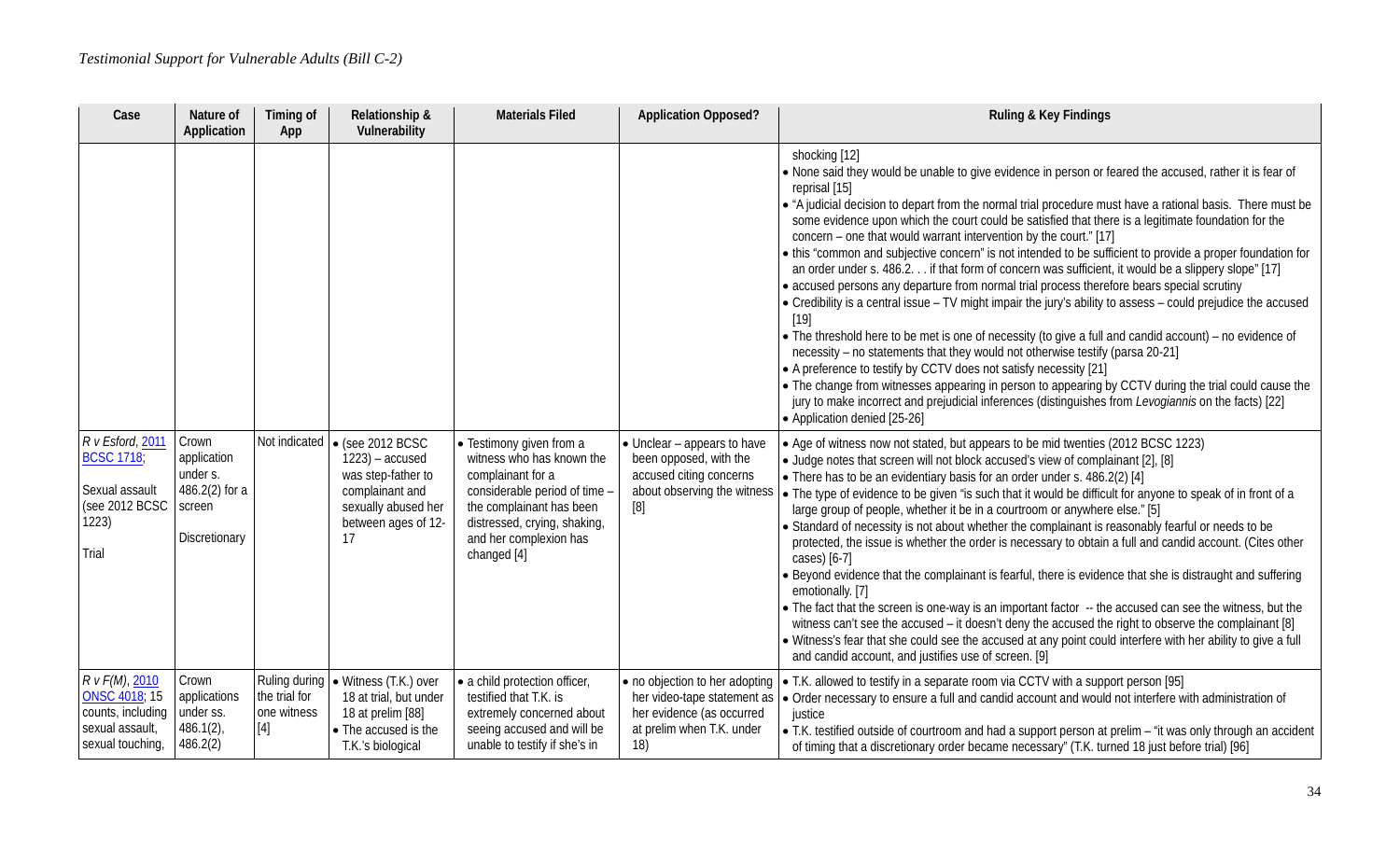| Case                                                                                                             | Nature of<br>Application                                                                             | Timing of<br>App                     | Relationship &<br>Vulnerability                                                                                                                                                                 | <b>Materials Filed</b>                                                                                                                                                                                                                                                                                                                                                                                                                                                                                                                                                                                                                                                                     | <b>Application Opposed?</b>                                                                                 | Ruling & Key Findings                                                                                                                                                                                                                                                                                                                                                                                                                                                                                                                                                                                                                                                                                                                                                                                                                                                                                                                                                                                                                                                                                                                             |
|------------------------------------------------------------------------------------------------------------------|------------------------------------------------------------------------------------------------------|--------------------------------------|-------------------------------------------------------------------------------------------------------------------------------------------------------------------------------------------------|--------------------------------------------------------------------------------------------------------------------------------------------------------------------------------------------------------------------------------------------------------------------------------------------------------------------------------------------------------------------------------------------------------------------------------------------------------------------------------------------------------------------------------------------------------------------------------------------------------------------------------------------------------------------------------------------|-------------------------------------------------------------------------------------------------------------|---------------------------------------------------------------------------------------------------------------------------------------------------------------------------------------------------------------------------------------------------------------------------------------------------------------------------------------------------------------------------------------------------------------------------------------------------------------------------------------------------------------------------------------------------------------------------------------------------------------------------------------------------------------------------------------------------------------------------------------------------------------------------------------------------------------------------------------------------------------------------------------------------------------------------------------------------------------------------------------------------------------------------------------------------------------------------------------------------------------------------------------------------|
| and death<br>threats;<br>Trial                                                                                   | (CCTV), and<br>715.1<br>Discretionary                                                                |                                      | mother and step-<br>father, occurred<br>when she was living<br>with them (now a<br>ward)                                                                                                        | the same room as the<br>accused, It will be important<br>for T.K. to have a support<br>person or she will be<br>paralyzed by fear, and T.K.<br>has attention issues and is<br>easily distracted (has A.D.D.)<br>$[89-93]$                                                                                                                                                                                                                                                                                                                                                                                                                                                                  |                                                                                                             | • Judge ordered that there be no communication between T.K. and the support person [97]                                                                                                                                                                                                                                                                                                                                                                                                                                                                                                                                                                                                                                                                                                                                                                                                                                                                                                                                                                                                                                                           |
| R v Forster, 2006 Crown<br><b>BCPC 237;</b><br>[2006] B.C.J. No.   under ss.<br>1262<br>Sexual assault<br>Prelim | application<br>$486.1(2)$ ,<br>486.2 $(2)$ for a<br>screen and<br>support<br>person<br>Discretionary | Beginning of<br>Prelim [1]           | • Accused was<br>neighbours with the<br>complainant for<br>approx. 4 months [8]<br>• Crown asserts that<br>the 50 year old<br>complainant is both<br>mentally and<br>physically disabled<br>[8] | • Crown called evidence from<br>two witnesses: the<br>investigating officer and the<br>victim support worker<br>employed by Family<br>Services of Greater<br>Vancouver [3]<br>• Crown then abandoned<br>mandatory application<br>• The officer gave evidence<br>that the complainant had<br>some difficulties in providing<br>a statement, zoned out and<br>"was slow", and was afraid of<br>the accused[4]<br>· Victim Services Worker met<br>the complainant the day prior<br>and the complainant<br>expressed reluctance to<br>testify - less reluctant when<br>advised that worker would<br>be with her, expressed fear<br>of testifying if no screen<br>• Told worker she was bipolar | • Crown asserted witness<br>both mentally and<br>physically disabled, defence<br>would not concede this [2] | • Fear of testifying not enough: "Now, I think that it may be trite to say, but the practice in criminal<br>courts, going back over the centuries, is if witnesses testify in public, the person accused is present in<br>the courtroom. And witnesses, I dare say over the centuries, often are nervous, do not want to see the<br>person that they have accused, and frankly, do not want to testify." [6]<br>• Sections apply only in special cases: "These sections that we are dealing with here are obviously for<br>those very special circumstances where there is a particular important reason to divert from this<br>practice." [7]<br>. Test: the test is whether the accommodations are necessary in order to obtain a full and candid account<br>$[7]$<br>• To answer the test, look to s. 268.2(3) factors: (1) age, (2) disability, (3) nature of the offence, (4)<br>relationship with the accused<br>• Here, screen not necessary for a full and candid account - application denied [9]<br>• Application for a support person allowed, but support person must stay in the counsels' row of chairs<br>near the witness box [9] |
| R v Hockley,<br>2009 YKSC 62;<br>Sexual assault,                                                                 | Crown<br>application<br>under s<br>$486.2(2)$ to                                                     | Appears to<br>have been<br>pre-trial | • Adult woman<br>complainant did not<br>know the accused -<br>attacked while                                                                                                                    | • Not indicated                                                                                                                                                                                                                                                                                                                                                                                                                                                                                                                                                                                                                                                                            | • Not indicated                                                                                             | • No reasoning given.                                                                                                                                                                                                                                                                                                                                                                                                                                                                                                                                                                                                                                                                                                                                                                                                                                                                                                                                                                                                                                                                                                                             |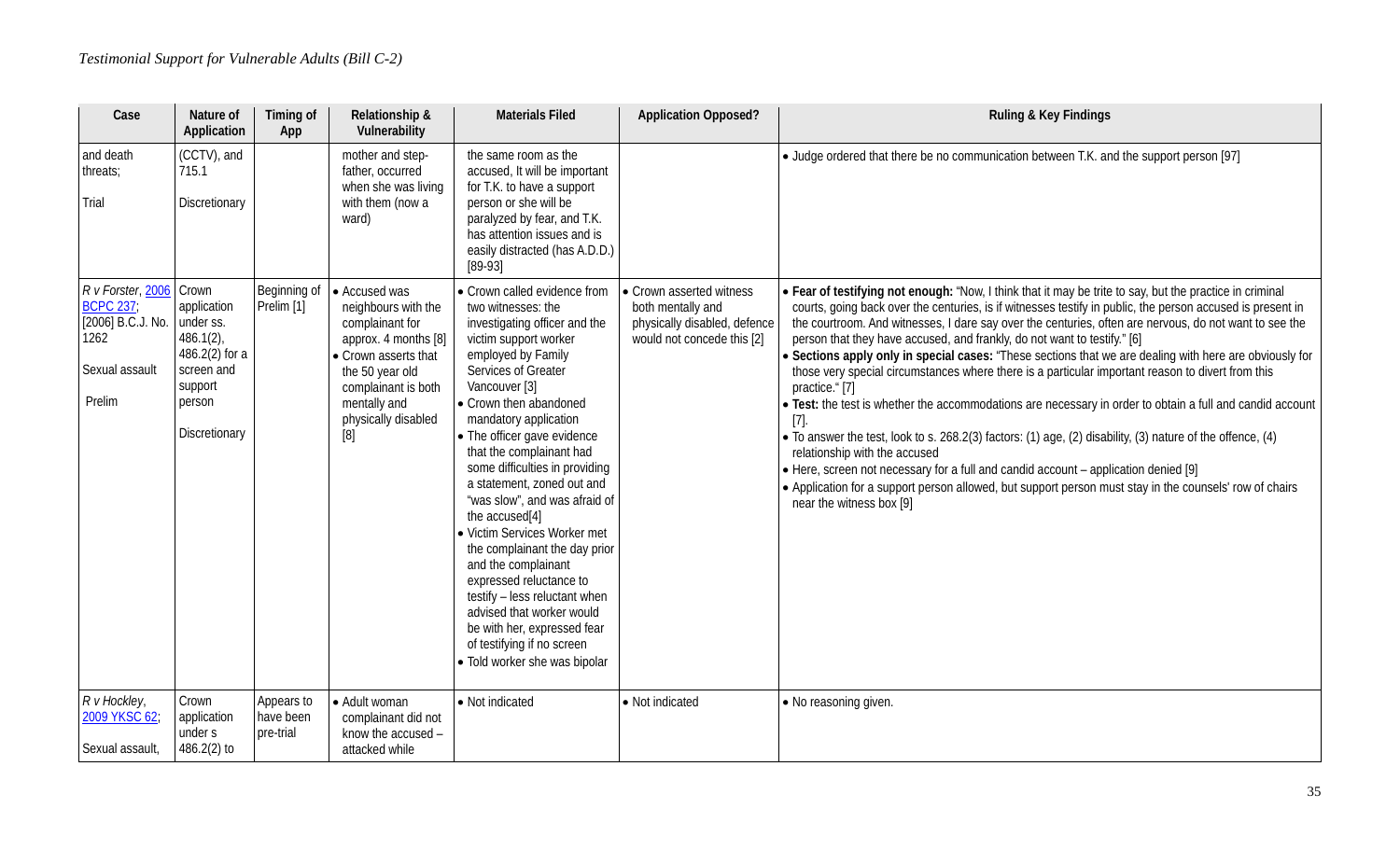| Case                                                                                                                                          | Nature of<br>Application                                                                         | Timing of<br>App                            | Relationship &<br>Vulnerability                                                                                                                                                | <b>Materials Filed</b>                                                                                                                                                                                                                                                                                                                                                                                                                                                                                                                                                                                                                            | <b>Application Opposed?</b>                            | Ruling & Key Findings                                                                                                                                                                                                                                                                                                                                                                                                                                                                                                                                                                                                                                                                                                                                                                                                                                                                                                                                                                                                                |
|-----------------------------------------------------------------------------------------------------------------------------------------------|--------------------------------------------------------------------------------------------------|---------------------------------------------|--------------------------------------------------------------------------------------------------------------------------------------------------------------------------------|---------------------------------------------------------------------------------------------------------------------------------------------------------------------------------------------------------------------------------------------------------------------------------------------------------------------------------------------------------------------------------------------------------------------------------------------------------------------------------------------------------------------------------------------------------------------------------------------------------------------------------------------------|--------------------------------------------------------|--------------------------------------------------------------------------------------------------------------------------------------------------------------------------------------------------------------------------------------------------------------------------------------------------------------------------------------------------------------------------------------------------------------------------------------------------------------------------------------------------------------------------------------------------------------------------------------------------------------------------------------------------------------------------------------------------------------------------------------------------------------------------------------------------------------------------------------------------------------------------------------------------------------------------------------------------------------------------------------------------------------------------------------|
| causing bodily<br>harm                                                                                                                        | testify by<br><b>CCTV</b>                                                                        |                                             | walking at night [3-5]                                                                                                                                                         |                                                                                                                                                                                                                                                                                                                                                                                                                                                                                                                                                                                                                                                   |                                                        |                                                                                                                                                                                                                                                                                                                                                                                                                                                                                                                                                                                                                                                                                                                                                                                                                                                                                                                                                                                                                                      |
| Trial                                                                                                                                         | Discretionary                                                                                    |                                             |                                                                                                                                                                                |                                                                                                                                                                                                                                                                                                                                                                                                                                                                                                                                                                                                                                                   |                                                        |                                                                                                                                                                                                                                                                                                                                                                                                                                                                                                                                                                                                                                                                                                                                                                                                                                                                                                                                                                                                                                      |
| R v Kerr, 2011<br><b>ONSC 1231;</b><br>Sexual assault<br>Trial                                                                                | Crown<br>application<br>under s.<br>$486.2(2)$ for<br>CCTV (or<br>screen)<br>Discretionary       | Appears to<br>be a pre-trial<br>application | • Complainant is 38<br>• Complainant was<br>platonic friends with<br>accused for over 30<br>yrs                                                                                | • Crown called a victim<br>witness officer, who testified<br>about the evidence given at<br>the prelim, and the facts<br>received from the<br>complainant [3-4] (and refers<br>to her affidavit)<br>• Officer described how<br>complainant acted during<br>Crown interview - comp said<br>she had concerns and would<br>lose her focus if in same<br>room as accused and have<br>difficulty testifying [13]<br>• Also, officer's opinion that<br>comp would benefit from<br>testifying behind screen or<br><b>CCTV</b><br>• Crown also referred to part<br>of the prelim transcript [3]<br>• No evidence of mental or<br>physical disability [11] | • Not indicated                                        | • Allegation that accused put penis in complainant's vagina while in a hot tub [8]<br>• Complainant testified behind a screen at the preliminary inquiry [10]<br>• No evidence of a mental or physical disability<br>. "I am not satisfied that the Crown has established that the complainant should testify behind a screen or<br>from a child friendly room. One must remember that this is a jury trial and that there is always the<br>concern that the jury may place undue emphasis on the screen or the child friendly room to the<br>detriment of the accused's right to have a fair and open trial." [16]<br>• Crown application denied - if Crown has medical evidence that would allow it to bring an application<br>under s. 486.1, the judge would entertain the application [17]                                                                                                                                                                                                                                      |
| R v Khreis, 2009<br>CarswellOnt<br>8354; [2009] O.J<br>No. 5687<br>(Ont.Sup.C.J.)<br>Extortion<br>(accused<br>threatened to<br>expose fact of | Crown<br>application<br>under s.<br>$486.2(2)$ to<br>testify behind<br>a screen<br>Discretionary | Not indicated                               | • The complainant will<br>be a few days short<br>of 20 yrs old at trial<br>$[4]$<br>$\bullet$ Muslim [5]<br>• Had been in<br>consensual sexual<br>relationship with<br>accused | • Evidence of the investigating<br>officer - described as<br>"minimal" - said the<br>complainant felt emotionally<br>upset, violated, and did not<br>want to see the accused.<br>During the interview she<br>cried. Relieved when told<br>she could testify behind<br>screen at prelim. She broke                                                                                                                                                                                                                                                                                                                                                 | • Opposed - cross-examined<br>officer during voir dire | . Evidentiary Basis: "The Court of Appeal has clearly established that there must be an evidential base<br>capable of supporting the requisite opinion before the trial judge can make the order. See R. v. M. (P.)<br>(1990), 1 O.R. (3d) 341 (Ont. C.A.)" [2]<br>• Preference to testify behind screen is insufficient: [6] "On the basis of this very limited evidential<br>record, I cannot form the opinion that the use of a screen is necessary to obtain a full and candid<br>account from the complainant. At best the evidence establishes that in July 2008, she was embarrassed<br>and emotionally upset about her upcoming testimony at the preliminary inquiry. In view of the wording of<br>s. 486(21) to the effect that the screen must be necessary to obtain a full and candid account, simply<br>establishing that the complainant was relieved when she was told she could give her testimony behind<br>the screen is not enough. If that was the case, the use of a screen would be routinely ordered whenever |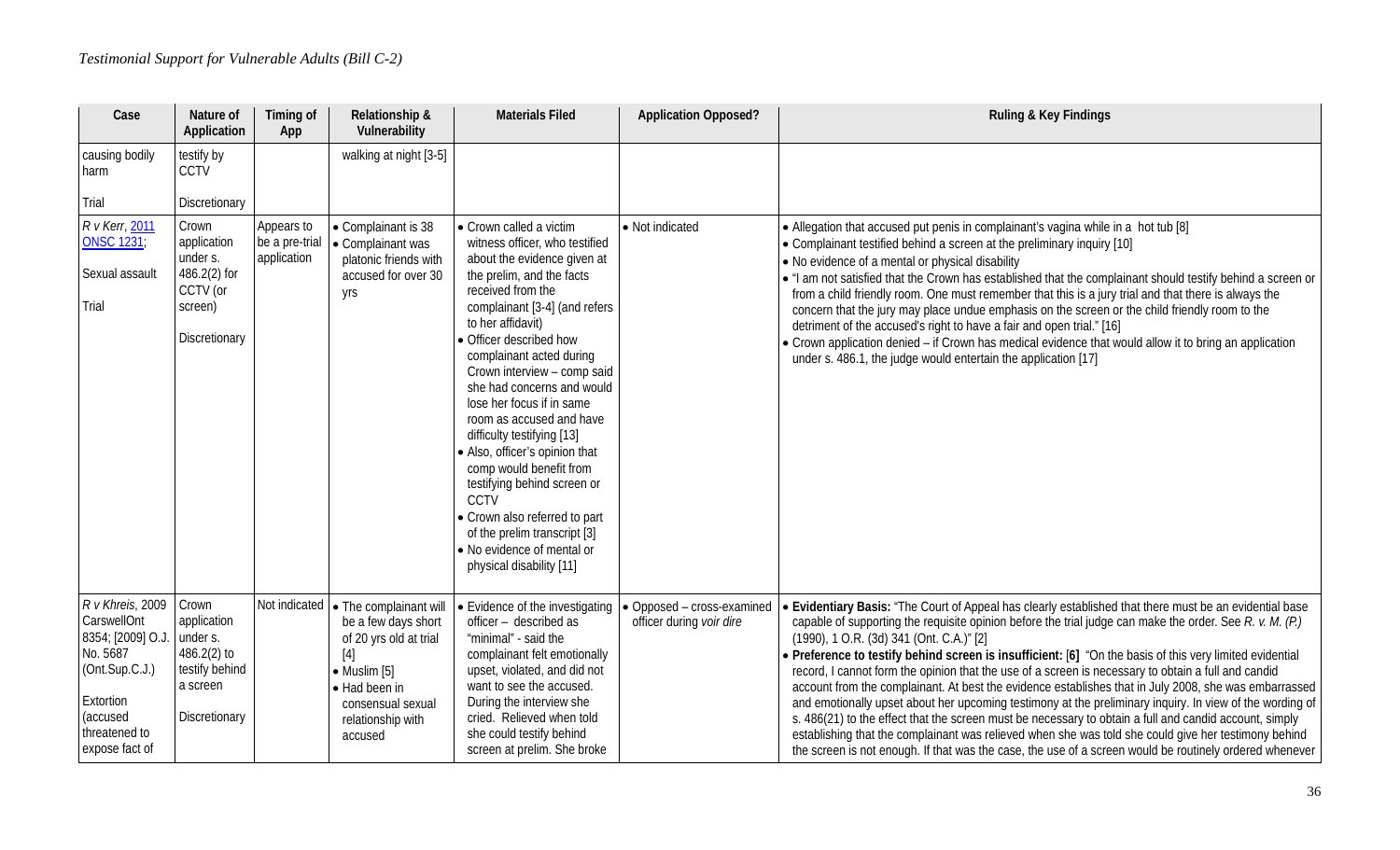| Case                                                                     | Nature of<br>Application                                                                                                                                                                          | Timing of<br>App                                                   | Relationship &<br>Vulnerability                                                                                                                                            | <b>Materials Filed</b>                                                                                                                                                                                                                                                                                                       | <b>Application Opposed?</b>                                                                                                                                                                                                                                            | Ruling & Key Findings                                                                                                                                                                                                                                                                                                                                                                                                                                                                                                                                                                                                                                                                                                                                                                                                                                                                                                                                                                                                                                                                                                                                         |
|--------------------------------------------------------------------------|---------------------------------------------------------------------------------------------------------------------------------------------------------------------------------------------------|--------------------------------------------------------------------|----------------------------------------------------------------------------------------------------------------------------------------------------------------------------|------------------------------------------------------------------------------------------------------------------------------------------------------------------------------------------------------------------------------------------------------------------------------------------------------------------------------|------------------------------------------------------------------------------------------------------------------------------------------------------------------------------------------------------------------------------------------------------------------------|---------------------------------------------------------------------------------------------------------------------------------------------------------------------------------------------------------------------------------------------------------------------------------------------------------------------------------------------------------------------------------------------------------------------------------------------------------------------------------------------------------------------------------------------------------------------------------------------------------------------------------------------------------------------------------------------------------------------------------------------------------------------------------------------------------------------------------------------------------------------------------------------------------------------------------------------------------------------------------------------------------------------------------------------------------------------------------------------------------------------------------------------------------------|
| consensual<br>sexual<br>intercourse to<br>comp's family)<br>Trial        |                                                                                                                                                                                                   |                                                                    |                                                                                                                                                                            | down once at prelim [3]<br>• Accused cross-examined the<br>officer - usual for witnesses<br>to be nervous, he was<br>unaware of the complainant<br>having a mental/physical<br>disability, complainant is<br>almost 20, complainant did<br>not say she would not<br>otherwise testify [4]                                    |                                                                                                                                                                                                                                                                        | the complainant preferred to testify behind a screen. Here the issue of whether the complainant could<br>give a full and candid account without the use of a screen could not really be assessed. Moreover, there<br>is no evidence of the complainant's present situation, nor her attitude towards her upcoming testimony<br>during the week of March 8, 2010 when she will turn 20 years old."                                                                                                                                                                                                                                                                                                                                                                                                                                                                                                                                                                                                                                                                                                                                                             |
| R v Land, 2012<br><b>ONSC 4080</b> ;<br>Second degree<br>murder<br>Trial | Crown<br>application for<br>a support<br>person:<br>- 2 witnesses<br>pursuant to<br>ss. 486.1(1),<br>but third<br>witness<br>pursuant<br>primarily to<br>486.1(2)<br>Mandatory &<br>Discretionary | Pre-trial                                                          | • Three witnesses, two<br>with acknowledged<br>mental disabilities<br>• Witness #3 just<br>turned 18<br>• Witnesses knew<br>accused or<br>witnessed murder,<br>not victims | • Crown relies on testimony<br>from prelim and her<br>interviews with the detective<br>to show that non-disabled<br>witness needed<br>accommodation for "full and<br>candid" as she is immature,<br>difficulty understanding<br>some questions and loses<br>patience [10]<br>• a mental disability can be<br>"inferred" [10] | • Accused consents to the<br>worker for the two<br>witnesses with<br>acknowledged mental<br>disabilities, but opposes<br>order for non-disabled<br>witness<br>• Argues that order not<br>"necessary" and that her<br>evidence is not regarding<br>"acts complained of" | • Two witnesses suffer from mental disability, so judge "shall" make order: s. 486.1(1)<br>• But, no presumption in favour of third witness, as there is no disability and she is over 18 at the time of<br>testifying, consideration to discretionary order:<br>• Evidence suggests that witness #3 was not "shy, intimidated, or reticent to talk" - youth is not a barrier<br>for her - accommodations not necessary for a full and candid account, within the meaning of s. 486.1(2)<br>$-[7]$<br>• No evidence of physical or mental disability, and it cannot be inferred - review of prelim transcript<br>demonstrates why she "lost it" and "stormed out" and had to be coaxed back -[8], [9], [11]<br>. No mental disability that makes it more difficult for her to provide a full and candid account<br>• Witness testified at the prelim and no evidence that she had support there<br>• The accused is not charged with an offence against the witness, and accused had never been<br>aggressive with her<br>• Section 486.1(3) factors do not indicate the need for a support person [14-16]<br>• Discretionary application denied: s. 486.1(2) |
| R v LDP, [2008]<br>O.J .No. 5144<br>(OntCJus);<br>Assault<br>Trial       | Crown<br>application<br>under s<br>$486.2(1)$ to<br>testify by<br>CCTV<br>Mandatory                                                                                                               | Oral<br>application at<br>beginning of<br>trial, in a voir<br>dire | • Complainant is 28<br>year old woman with<br>a physical disability<br>alleging that the<br>accused assaulted<br>her                                                       | • Crown filed the report of a<br>doctor. It stated that the<br>complainant suffers from<br>epilepsy, which can be<br>triggered by stress. If an<br>attack were to occur, she<br>would be unable to function<br>for a prolonged period, and<br>the risk would be minimized<br>through testimony via CCTV<br>$[2]$             | • The accused opposed -<br>objected to the admission of<br>the report of a doctor [2]                                                                                                                                                                                  | . Disability must be connected to communication of evidence: "there is a requirement that the<br>physical and mental disability be linked to the witness's difficulty in communicating his or her evidence."<br>• The section creates a presumption in favour of the accommodation that is rebutted if the "opposing"<br>party satisfies that presiding judge that the Order would interfere with the proper administration of<br>justice." [3]<br>• Judicial notice taken that epilepsy is a physical disability and the courtroom is a stressful environment<br>. Timing of Application: It is generally better for the Crown to provide as much notice of its intention to<br>bring such an application as possible, and to bring the application in writing, but under the section, such<br>applications can be brought at the commencement of trial [5]                                                                                                                                                                                                                                                                                                  |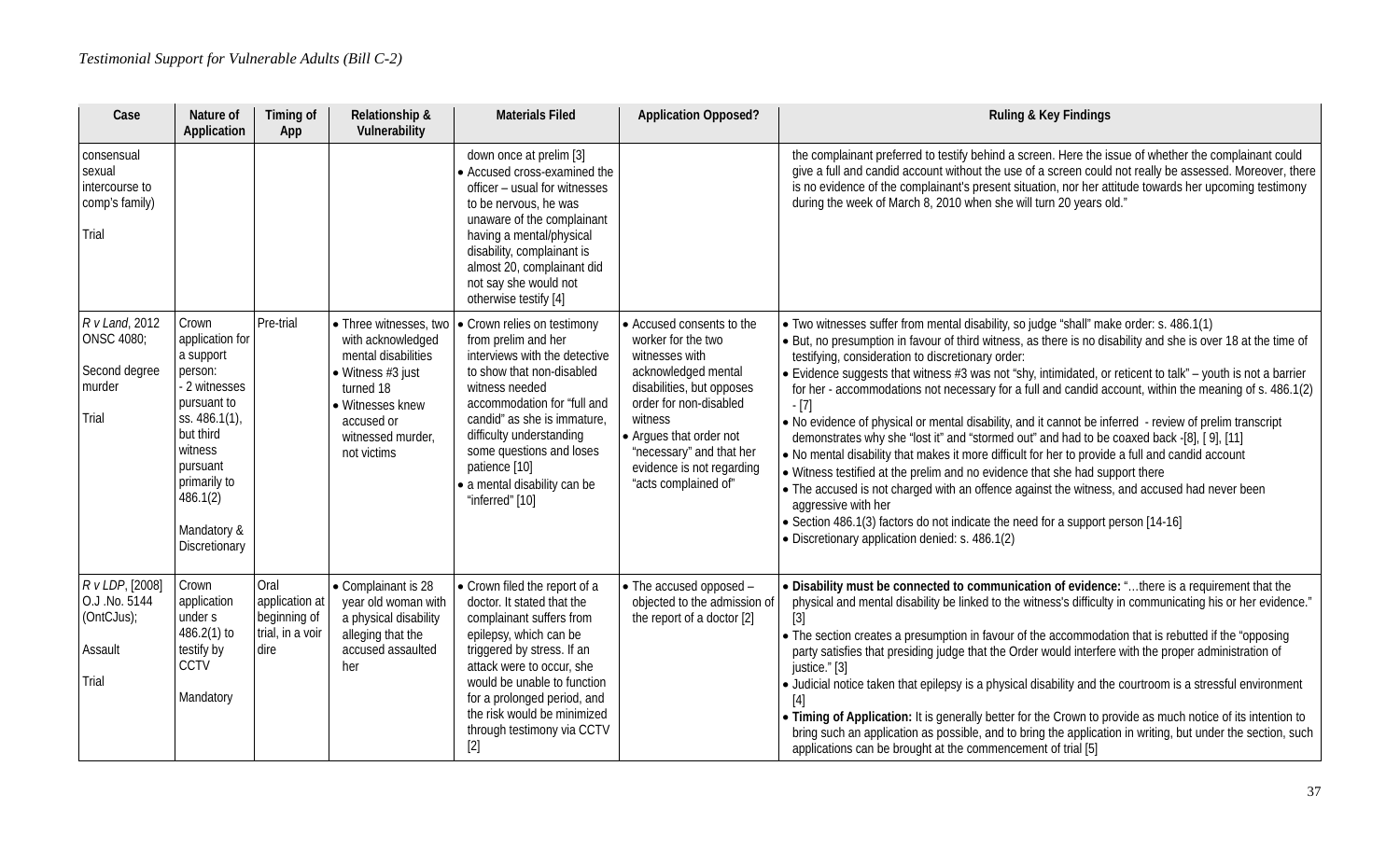| Case                                                                                                                                                                                            | Nature of<br>Application                                            | Timing of<br>App | Relationship &<br>Vulnerability                                                                                                                                                            | <b>Materials Filed</b>                                                                                                                                                                                                                                                                                                                                                              | <b>Application Opposed?</b> | <b>Ruling &amp; Key Findings</b>                                                                                                                                                                                                                                                                                                                                                                                                                                                                                                                                                                                                                                                                                                                                                                                                                                                                                                                                                                                                                                                                                                                                                                                                                                                                                                                                                                                                                                                                                                                                                                                                                                                                                                                                                                                                                                                                                                                                                                                                                                                                                                                                                                                                                                                                                   |
|-------------------------------------------------------------------------------------------------------------------------------------------------------------------------------------------------|---------------------------------------------------------------------|------------------|--------------------------------------------------------------------------------------------------------------------------------------------------------------------------------------------|-------------------------------------------------------------------------------------------------------------------------------------------------------------------------------------------------------------------------------------------------------------------------------------------------------------------------------------------------------------------------------------|-----------------------------|--------------------------------------------------------------------------------------------------------------------------------------------------------------------------------------------------------------------------------------------------------------------------------------------------------------------------------------------------------------------------------------------------------------------------------------------------------------------------------------------------------------------------------------------------------------------------------------------------------------------------------------------------------------------------------------------------------------------------------------------------------------------------------------------------------------------------------------------------------------------------------------------------------------------------------------------------------------------------------------------------------------------------------------------------------------------------------------------------------------------------------------------------------------------------------------------------------------------------------------------------------------------------------------------------------------------------------------------------------------------------------------------------------------------------------------------------------------------------------------------------------------------------------------------------------------------------------------------------------------------------------------------------------------------------------------------------------------------------------------------------------------------------------------------------------------------------------------------------------------------------------------------------------------------------------------------------------------------------------------------------------------------------------------------------------------------------------------------------------------------------------------------------------------------------------------------------------------------------------------------------------------------------------------------------------------------|
|                                                                                                                                                                                                 |                                                                     |                  |                                                                                                                                                                                            |                                                                                                                                                                                                                                                                                                                                                                                     |                             | • In the present case, notice was adequate [6]<br>• Also, "while the issue is to be decided on a case-by-case basis, my sense of our community is that<br>neither the health care or criminal justice systems could sustain the attendance of medical doctors were<br>they to be required to attend and give oral evidence on every application of this kind". [6] and no need<br>for actual presence of doctor for "fairness" or to "provide with [further] information" [7]<br>• Court: "I am mindful of the arguments of [defence counsel] that there is a risk of opening the floodgates<br>to many more such applications were a ruling to be made in favour of the Crown. Nevertheless, these<br>applications are always to be determined on a case-by-case basis. I think that, so long as judges<br>exercise their discretion appropriately, the concern with respect to the floodgates opening will not<br>happen." [8], CCTV granted<br>• Application granted for testimony via CCTV [9]                                                                                                                                                                                                                                                                                                                                                                                                                                                                                                                                                                                                                                                                                                                                                                                                                                                                                                                                                                                                                                                                                                                                                                                                                                                                                                                 |
| $R$ v $L(MAC)$ ,<br>2008 BCPC 272;<br>Firearms<br>offences, uttering   screen<br>threats,<br>obstruction of<br>justice, in context<br>of comp being<br>involved with<br>someone else:<br>Prelim | Crown<br>application<br>under s.<br>486.2(2) for a<br>Discretionary | During<br>prelim | • The accused and the $\bullet$ Crown submissions<br>complainant were<br>former spouses and<br>have a child<br>• The complainant did<br>not make a request<br>for accommodations<br>$[30]$ | regarding history of<br>proceedings between comp<br>and accused, played some<br>wiretap of some of accused's<br>calls to her since charges<br>• No evidence on the central<br>issue of how the<br>complainant's testimony<br>would be truncated or<br>circumscribed, or on how the<br>accommodations would<br>serve to overcome a<br>tendency to give constrained<br>testimony [23] | • Accused opposed [1]       | • Evidentiary burden: Section 486.2(2) imposes an onus upon the Crown to tender evidence that gives<br>rise to an opinion that the accommodation is necessary to obtain a full and candid account [10]<br>[10] I interpret s. 486.2(2) as imposing an onus upon the Crown to tender evidence that persuades me, or<br>gives rise to an "opinion" on my part (to track the language of the section), that such a testimonial<br>accommodation is necessary "to obtain a full and candid account [from Ms. K] of the acts complained of" /<br>the charges. This onus is better understood when it is remembered that the s. 486.2 processes are a<br>departure from the norm, as specified in s. 650 (of which s. 486.2(2) makes express mention). Section<br>650 affirms the right of an accused, subject to defined exceptions, to be present in court during the whole<br>of his or her trial. I take that to mean present and able to observe all that unfolds in the ordinary course of<br>the prosecution, subject (again) to defined exceptions.<br>$\bullet$ s. 486.1(3) factors:<br>Complainant is not a child and does not have a mental disability [12]<br>Serious offences, flowing from the breakdown of a spousal relationship, as well as intimidation<br>and obstruction of justice, which are linked to the accommodations requested [13]<br>Nature of the relationship is most important in this case-history of assault, intimidation and<br>threats $[16-19]$<br>[23] Cst. Coupe did not give any evidence that went directly to the question of Ms. K providing only<br>circumscribed or truncated evidence if she were to be required to testify in M.A.C.L.'s presence without<br>having some kind of barrier placed between them. Nor did I hear any evidence, or argument, as to how, or<br>why, such an accommodation would serve to overcome a tendency to give constrained testimony.<br>• Evidence should be introduced to prove: (1) that the witness's testimony would be truncated or<br>circumscribed and (2) that the testimonial accommodations would serve to overcome a tendency to give<br>constrained testimony [23]<br>• Test for s. 486.2(2): (citing R v Pal, 2007 BCSC 1493)<br>The standard is one of necessity [24]<br>$\circ$<br>It is a high standard [24]<br>$\circ$ |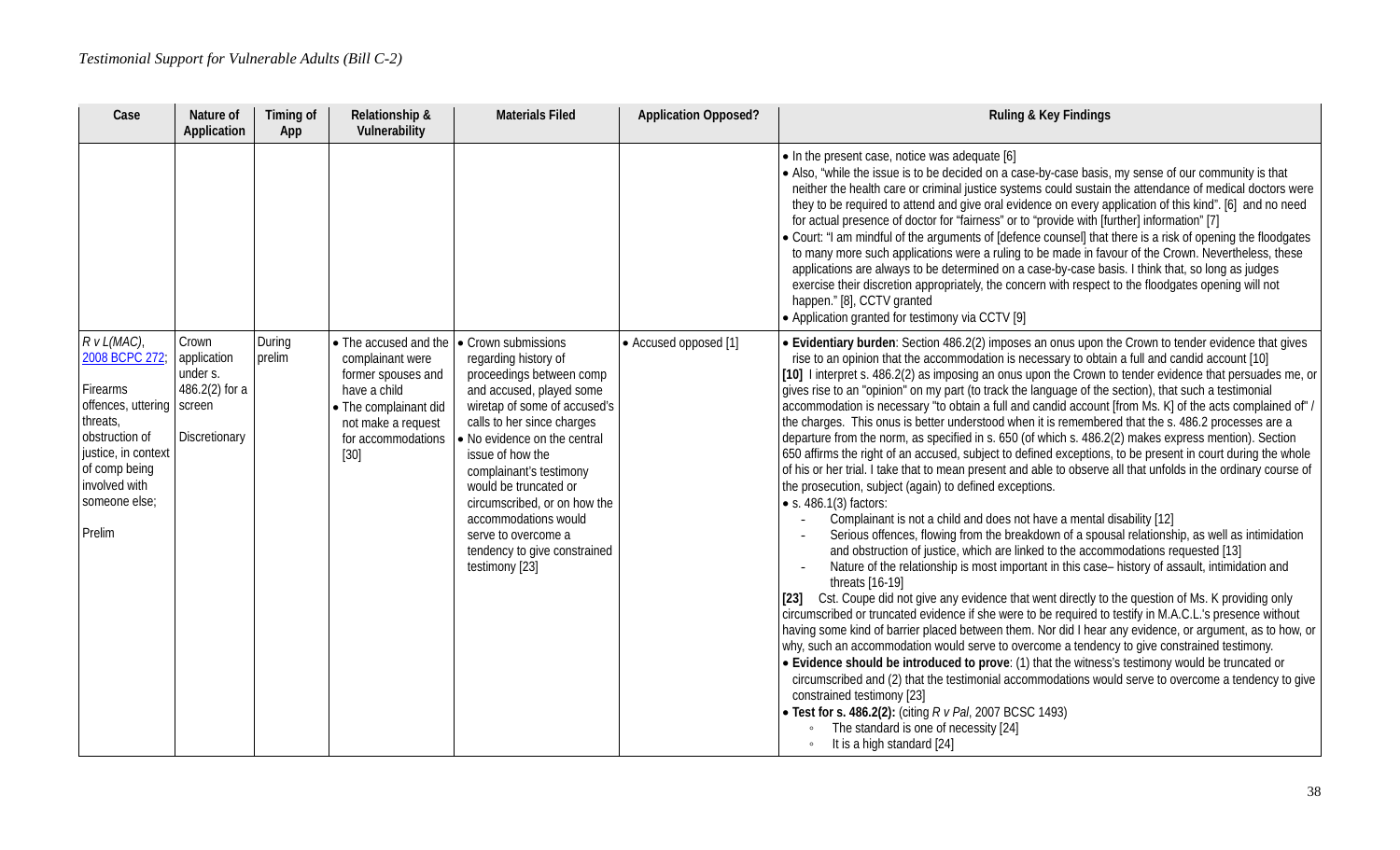| Case                                                                                                                        | Nature of<br>Application                                                                      | Timing of<br>App                    | Relationship &<br>Vulnerability                                                                                                                     | <b>Materials Filed</b>                                                                                                                                                                                                                                                                                    | <b>Application Opposed?</b>                                                               | <b>Ruling &amp; Key Findings</b>                                                                                                                                                                                                                                                                                                                                                                                                                                                                                                                                                                                             |
|-----------------------------------------------------------------------------------------------------------------------------|-----------------------------------------------------------------------------------------------|-------------------------------------|-----------------------------------------------------------------------------------------------------------------------------------------------------|-----------------------------------------------------------------------------------------------------------------------------------------------------------------------------------------------------------------------------------------------------------------------------------------------------------|-------------------------------------------------------------------------------------------|------------------------------------------------------------------------------------------------------------------------------------------------------------------------------------------------------------------------------------------------------------------------------------------------------------------------------------------------------------------------------------------------------------------------------------------------------------------------------------------------------------------------------------------------------------------------------------------------------------------------------|
|                                                                                                                             |                                                                                               |                                     |                                                                                                                                                     |                                                                                                                                                                                                                                                                                                           |                                                                                           | Fear of testifying is not sufficient - the accommodations would not allay safety concerns<br>$\circ$<br>because they do not protect the accused from knowing the witness's identity [24]<br>• Such orders are extraordinary departures from the normative practice where the accused is permitted to<br>face his or her accuser (citing R v Forster, 2006 BCPC 237) [27]<br>• Crown did not invoke s. 486.2(6) procedure, so the court did not hear from the complainant by way of<br>testimony concerning the constraints that might be placed upon her candour if required to testify [30]<br>• Application dismissed [31] |
| R. v. McDonald,<br>[2008] O.J. No.<br>5714 (Ont.C.J.)<br>Assault causing<br>bodily harm and<br>breach of UTA<br>Preliminary | 486.2(2) for<br><b>CCTV</b>                                                                   | A week<br>before start<br>of prelim | • Testifying against ex<br>spouse, lengthy<br>history<br>• Not young, and no<br>disability                                                          | • Lengthy court history set out<br>for court (history of<br>offending, probation orders<br>breaches)<br>• Officer testified and<br>explained that complainant<br>admits she is "putty" in the<br>hands of the accused and<br>still loves him, but wants to<br>move on - she wants to<br>"break the cycle" | Appears to have been                                                                      | • History of abuse<br>• Judge grants application: "I have taken into consideration the nature of the relationship between the<br>two, the nature of the offences and all those other circumstances I have just mentioned and there is no<br>doubt, in my view, that the Crown has amply proved on a balance of probabilities that the complainant<br>ought to testify outside the courtroom, and I believe the particular request was through a closed-circuit<br>television." [7]                                                                                                                                           |
| $R$ v Miller, 2008<br>BCPC:<br>#141446-2-KC<br>Victoria Assault                                                             | Application<br>under s.<br>$486.2(2)$ for<br>use of screen<br>Discretionary                   | Trial - start<br>of testimony       | • Adult female with<br>mood disorders,<br>panic attacks,<br>anxiety and<br>depression<br>• In an intimate<br>relationship with the<br>accused       | • Witness testified that she<br>had panic attacks, anxiety,<br>depression, would be able to<br>give her testimony in clearer<br>manner if screen in place<br>• gave evidence on application<br>with a screen                                                                                              | • Unknown                                                                                 | • Judge notes that accused can view complainant through the screen<br>• Judge observed witness getting more and more anxious during cross-examination<br>• The allegation is that she was assaulted with a chemical compound causing burns to much of her body,<br>a serious offence - a profound shock to her to be assaulted<br>• Judge says "I am satisfied that indeed the screen being employed would enable me to get her testimony<br>in a better, clearer manner, and that if the screen was not in place, that the account she provides would<br>not be complete<br>• The screen will remain - application granted  |
| R v Obelikpyha,<br>2012 BCPC 282<br>Sexual assault<br>Trial                                                                 | Crown<br>application<br>under s.<br>486.2(2) for<br><b>CCTV</b><br>testimony<br>Discretionary | Mid-trial                           | • Complainant is 18<br>and has no mental or<br>physical disability<br>• The accused was a<br>stranger and has not<br>seen him since<br>incident [4] | • The witness support person<br>testified that the complainant<br>was afraid, and was<br>nauseous, vomiting and<br>crying and felt under the<br>accused's control when<br>earlier giving evidence [2]                                                                                                     | • Accused opposed and<br>asked the court to speak<br>with a witness support<br>person [2] | • Complainant is very young<br>• No physical or mental disability<br>• Allegation is a sexual assault, accused a stranger<br>• The judge had already observed the complainant in the morning and noticed "she spoke softly through<br>an interpreter and made no eye contact with the judge or counsel and was having difficulty giving<br>evidence" [5]<br>• In view of nature of the charge and young age, satisfied that the accommodation is necessary to obtain<br>a full and candid account [6]<br>• Judge says it is important that the complainant and support person are visible in the other room, and             |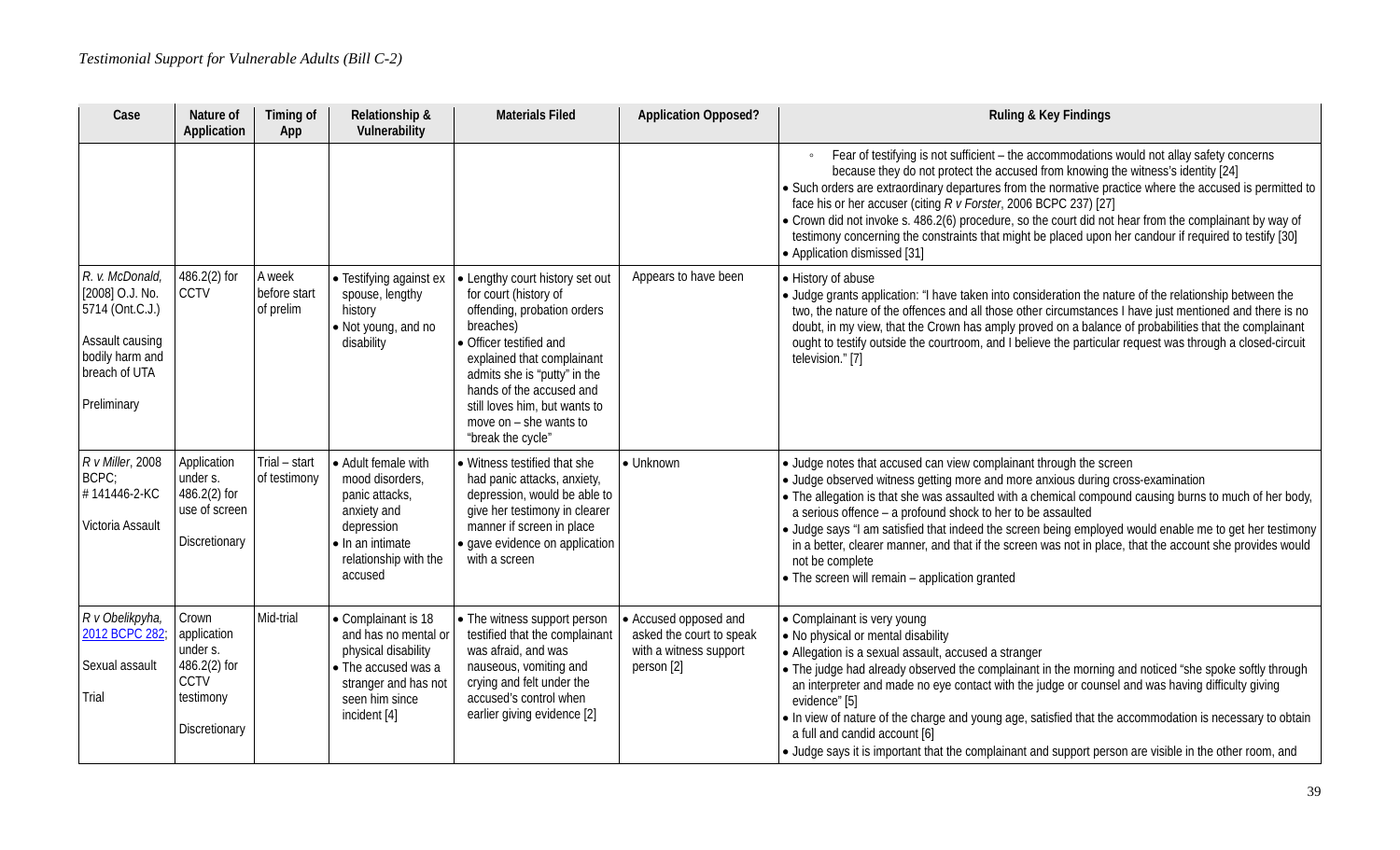| Case                                                                                                                                                                        | Nature of<br>Application                                                                                          | Timing of<br>App                 | Relationship &<br>Vulnerability                                                                                                                                                                         | <b>Materials Filed</b>                                                                                                                                                                                                                                                                                            | <b>Application Opposed?</b>                                                                                              | <b>Ruling &amp; Key Findings</b>                                                                                                                                                                                                                                                                                                                                                                                                                                                                                                                                                                                                                                                                                                                                                                                                                                                                                                                                                                           |
|-----------------------------------------------------------------------------------------------------------------------------------------------------------------------------|-------------------------------------------------------------------------------------------------------------------|----------------------------------|---------------------------------------------------------------------------------------------------------------------------------------------------------------------------------------------------------|-------------------------------------------------------------------------------------------------------------------------------------------------------------------------------------------------------------------------------------------------------------------------------------------------------------------|--------------------------------------------------------------------------------------------------------------------------|------------------------------------------------------------------------------------------------------------------------------------------------------------------------------------------------------------------------------------------------------------------------------------------------------------------------------------------------------------------------------------------------------------------------------------------------------------------------------------------------------------------------------------------------------------------------------------------------------------------------------------------------------------------------------------------------------------------------------------------------------------------------------------------------------------------------------------------------------------------------------------------------------------------------------------------------------------------------------------------------------------|
|                                                                                                                                                                             |                                                                                                                   |                                  |                                                                                                                                                                                                         |                                                                                                                                                                                                                                                                                                                   |                                                                                                                          | that there be no communication between them when the witness is testifying [6]                                                                                                                                                                                                                                                                                                                                                                                                                                                                                                                                                                                                                                                                                                                                                                                                                                                                                                                             |
| R v Pal, 2007<br><b>BCSC 1493</b> ;<br>$[2007]$ B.C.J. No.<br>2192<br>Kidnapping,<br>unlawful<br>confinement,<br>assault causing<br>bodily harm,<br>sexual assault<br>Trial | Crown<br>application<br>under s.<br>$486.2(2)$ for<br>male comp to<br>testify behind<br>a screen<br>Discretionary | Appears to<br>be during<br>trial | • The accused<br>kidnapped the<br>complainant<br>because they were<br>trying to locate his<br>brother-in-law [2]<br>• The sexual assault<br>charges relate to<br>torture used to get<br>him to talk [2] | • Affidavit of complainant,<br>explaining the allegations,<br>and alleging that he<br>continues to be terrified for<br>himself and his family, and<br>that his family has gone into<br>hiding.<br>• Claimed other perpetrators<br>remain at large (worried if<br>they see him, they will track<br>him down) $[4]$ | • Accused opposed?                                                                                                       | • The right of an accused person to be present in court throughout the trial and to observe his accusers<br>and those who testify against him is a fundamentally important right and recognized by s. 650 of the<br>Criminal Code - it must not be lightly interfered with [5]<br>• Necessity standard requires evidence: "there must be an evidentiary basis to establish the standard<br>of necessity set out in the subsection." [6]<br>• The standard of necessity "is not whether the witness reasonably has a fear or whether the order is<br>necessary to protect the witness" [8] - must be "necessary to get a full and candid account from the<br>witness of the acts complained of"<br>• There must be evidence that lack of accommodation "would affect his ability to give a full and candid<br>account of what happened" [9]<br>• No evidence from complainant that he would be unable to give a full and candid account [9]<br>• Application dismissed [10]                                 |
| R v Piotrowski,<br>2011 ONCJ 561;<br>Assault and<br>uttering death<br>threat<br>Trial                                                                                       | Court ordered   During trial<br>support<br>person, under<br>s.486.1(2)<br>Discretionary                           |                                  | • Accused lived in the<br>building next to the<br>complainant<br>• Accused has mental<br>health issues                                                                                                  | • None indicated<br>• Order granted due to<br>disruption at trial caused by<br>accused                                                                                                                                                                                                                            | • Not indicated                                                                                                          | • Note: Accused was removed pursuant to s. 650(2)(a) for misconduct during proceedings, for yelling at<br>and threatening the complainant [2,3]<br>• Accused could not control outbursts during comp's testimony [5] and complainant was shaken and<br>upset<br>• Witness testified that she was "petrified" of accused [1]<br>. Judge sought to move the complainant to another room and have her testify via CCTV pursuant to s.<br>486.6(2) but the equipment was being used in another trial, had witness box moved inside the<br>courtroom<br>• Accused was eventually brought back in. [5]<br>• Judge also made an order for a support person (her fiance) to be present pursuant to s. 486.1(2),<br>despite the fact that he had already testified, because of the material risk that the complainant would not<br>be able to give her evidence effectively and the alternative was to exclude the accused [6].<br>• The disruptive behaviour continued and the accused was once again excluded [7] |
| R v Pizzolato,<br>2007 ONCJ 722;<br>[2007] O.J. No.<br>5618,<br>Criminal<br>harassment,<br>possession of a<br>weapon                                                        | Crown<br>application<br>under s.<br>$486.2(2)$ for<br>CCTV<br>testimony, or<br>in the<br>alternative, a<br>screen | Start of trial                   | • The 25 year old<br>female complainant<br>dated the accused<br>for about two years -<br>harassment started<br>after they broke up<br>$[2]$<br>• The complainant<br>does not have                       | • The complainant testified via<br>CCTV pursuant to s.<br>$486.2(6)$ – testified that if she<br>saw the accused she<br>wouldn't be able to speak [2]<br>• Described the accused's<br>harassing behaviour after<br>they broke up<br>• Testified that being in a                                                    | • Accused opposed [7]<br>• Argued that proceedings<br>only summary, and other<br>facts distinguishing case<br>from Clark | • The must be an evidentiary basis upon which the judge can form the opinion that the accommodation is<br>necessary to obtain a full and candid account (citing R v M(P), [1990] OJ No 2313) [5]<br>• Considering the nature of the offence, that the complainant is an adult with no disabilities, the nature of<br>her relationship with the accused, and her evidence that she could not effectively testify, she would<br>"choke up", and how she appeared on the application, the application is granted [10]<br>[8] In my view, evidence that a witness will be nervous and even fearful in giving testimony is not<br>enough unless that nervousness and fearfulness are such that it would prevent the witness from giving<br>a full and candid account of the events complained of. There is nothing to suggest that the complainant<br>in this case would give less than a candid account of the alleged events. The issue is whether or not                                                     |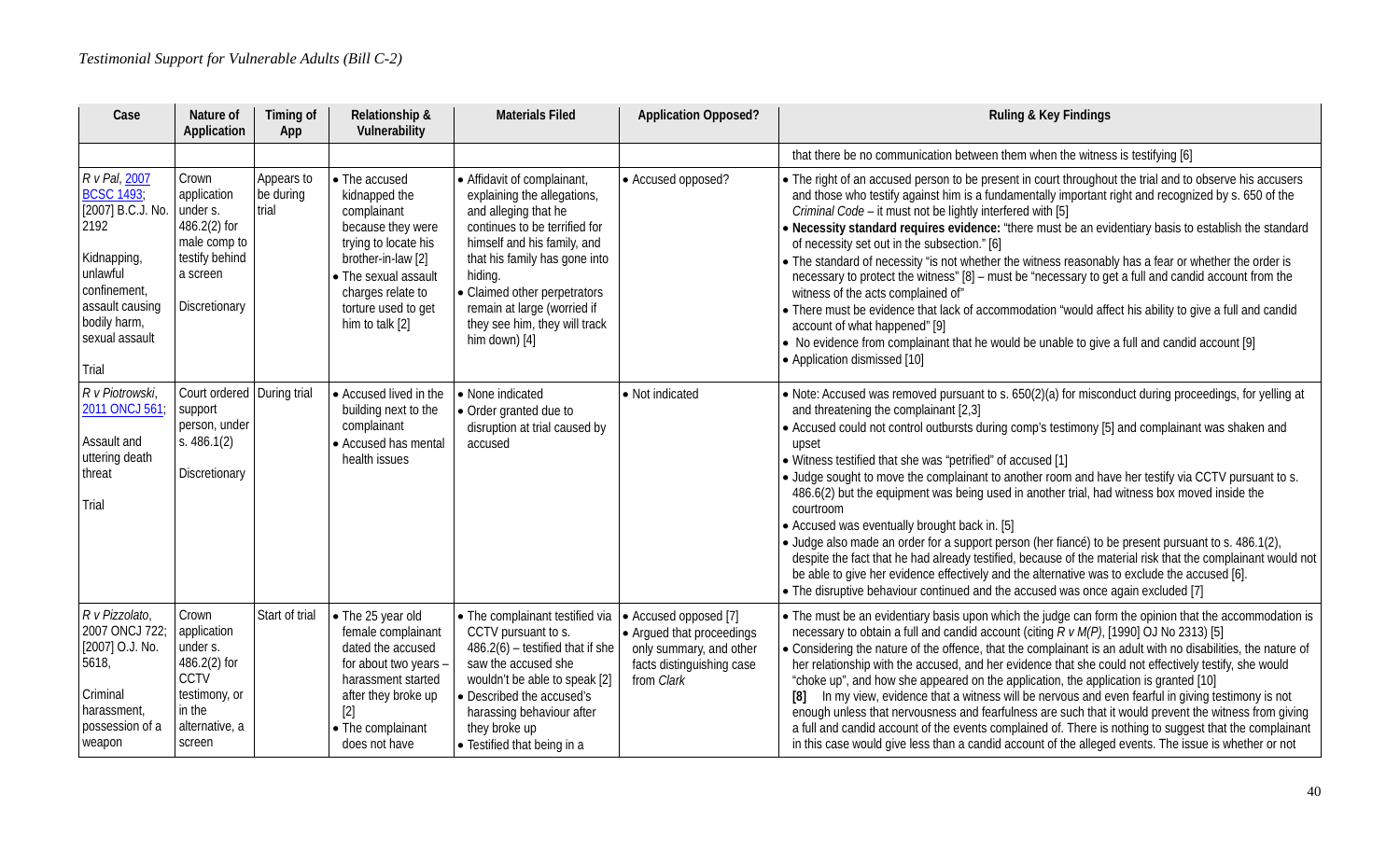| Case                                                                                                                       | Nature of<br>Application                                                                                | Timing of<br>App           | Relationship &<br>Vulnerability                                                                                                                                                                                                                                                                                         | <b>Materials Filed</b>                                                                                                                                                                                                                                                                                                                                                                                                                      | <b>Application Opposed?</b>                                                                                                                                                                                                                                                                                                                                                                                        | Ruling & Key Findings                                                                                                                                                                                                                                                                                                                                                                                                                                                                                                                                                                                                                                                                                                                                                                                                                                                                                                                                                                                                                                                                                                                                                                                                                                                                                                                                                                                                                                                                                                                                                                                                                                                                                                                                                                                                                                                                                                                                                                                                                                                                                                                                                                                                                                                                                                                                                                 |
|----------------------------------------------------------------------------------------------------------------------------|---------------------------------------------------------------------------------------------------------|----------------------------|-------------------------------------------------------------------------------------------------------------------------------------------------------------------------------------------------------------------------------------------------------------------------------------------------------------------------|---------------------------------------------------------------------------------------------------------------------------------------------------------------------------------------------------------------------------------------------------------------------------------------------------------------------------------------------------------------------------------------------------------------------------------------------|--------------------------------------------------------------------------------------------------------------------------------------------------------------------------------------------------------------------------------------------------------------------------------------------------------------------------------------------------------------------------------------------------------------------|---------------------------------------------------------------------------------------------------------------------------------------------------------------------------------------------------------------------------------------------------------------------------------------------------------------------------------------------------------------------------------------------------------------------------------------------------------------------------------------------------------------------------------------------------------------------------------------------------------------------------------------------------------------------------------------------------------------------------------------------------------------------------------------------------------------------------------------------------------------------------------------------------------------------------------------------------------------------------------------------------------------------------------------------------------------------------------------------------------------------------------------------------------------------------------------------------------------------------------------------------------------------------------------------------------------------------------------------------------------------------------------------------------------------------------------------------------------------------------------------------------------------------------------------------------------------------------------------------------------------------------------------------------------------------------------------------------------------------------------------------------------------------------------------------------------------------------------------------------------------------------------------------------------------------------------------------------------------------------------------------------------------------------------------------------------------------------------------------------------------------------------------------------------------------------------------------------------------------------------------------------------------------------------------------------------------------------------------------------------------------------------|
| Trial                                                                                                                      | Discretionary                                                                                           |                            | mental or physical<br>disabilities [4]                                                                                                                                                                                                                                                                                  | different room when<br>testifying helps [3]                                                                                                                                                                                                                                                                                                                                                                                                 |                                                                                                                                                                                                                                                                                                                                                                                                                    | she would be able to give a full account of the events. She testified at the commencement of her<br>evidence that if she were able to see the defendant she did not think she would be able to come out<br>with anything and that she was nervous just knowing he was outside in the courtroom. She concluded<br>her evidence-in-chief testifying that in imagining herself in the courtroom, she would just choke up.                                                                                                                                                                                                                                                                                                                                                                                                                                                                                                                                                                                                                                                                                                                                                                                                                                                                                                                                                                                                                                                                                                                                                                                                                                                                                                                                                                                                                                                                                                                                                                                                                                                                                                                                                                                                                                                                                                                                                                |
| R v Ragan, 2008<br><b>ABQB 658,</b><br>[2008] A.J. No.<br>1574;<br>Conspiracy to<br>commit murder<br>and assault;<br>Trial | Crown<br>application<br>under s.<br>714.1 on the<br>basis witness<br>does not want<br>to see<br>accused | Appears to<br>be pre-trial | • 50 year old man<br>(witness) was hired<br>by the accused to kill<br>two individuals -<br>Witness was shot in<br>the back of the head<br>and fears for his<br>safety [2]<br>• Application rooted in<br>fear for his safety<br>should he testify<br>• Witness suffered a<br>significant brain<br>injury as a result [5] | • Records from witness's post-<br>shooting hospitalization and<br>reports of rehab team<br>suggest that he has<br>significant brain inury and<br>"persistent anxiety" about<br>testifying [5]<br>• Doctor's opinion that<br>minimizing contact with<br>perpetrators would be best<br>interests of witness's mental<br>health [6]<br>• Records indicated witness<br>has fear of further violent<br>attacks, based on hearsay<br>he had heard | • Accused opposes, witness<br>is critical and that cross-<br>examination would be<br>impaired and negatively<br>impact the trier of fact's<br>assessment of his credibility<br>(especially important<br>because it is a jury trial) [12]<br>· Witness's anxiety no ore<br>than any witness to a<br>serious crime would<br>experience [13]<br>• Technology may cause<br>audio lag and disrupt flow of<br>cross [14] | • Crown assures arrangements can be made for witness to be in Edmonton while trial in Lethbridge (hard<br>copies of evidence will be available at both places<br>• "virtual appearance" can be arranged<br>• Jury trial<br>• Witness safety is a factor under s. 486.2(4), not s. 714.1 where the offence is listed in s. 486.2(5) [26]<br>• s. 714.1 cannot be used for reasons of witness safety – this is beyond the intent of the section [32]<br>• s. 486.2(4) does not extend beyond the offences listed in s. 486.2(5) [34]<br>• Crown has not produced compelling evidence for testimonial accommodation [58] - he is a critical<br>witness, his evidence is controversial and credibility will be highly contested, and a jury may infer that<br>the witness testifying by video link that the accused was connected with his shooting [58]<br>[33] In contrast, s. 486.2(4) was intended to address witness safety. That is what its plain language says<br>and, when read in context; the conclusion to be drawn is that Parliament intended s. 486.2(4) to be "a tool<br>that provides a perfect solution to the problem of witness safety" (Allen at para. 15).<br>[34] Section 486.2(5) describes the offences to which s. 486.2(4) applies - cases involving criminal<br>organizations, terrorism, Security of Information Act offences, and intimidation of justice system<br>participants. It does not go beyond that, evidencing Parliament's intention to limit virtual evidence in<br>witness safety cases only to the most vulnerable or at-risk witnesses.<br>[35] As Duncan J. observed in <i>Allen</i> , to interpret s. 714.1 as giving residual authority to allow virtual<br>evidence based on concerns for witness safety in situations that do not fit the limiting parameters of ss.<br>486.2(4) and (5) would be to render those limitations and the section itself redundant.<br>[61] In brief, while I am satisfied that the technology would be adequate to permit a free-flowing cross-<br>examination and that the right to face one's accuser can be met by virtual presence, I am in no way<br>satisfied that the health of this critical witness, whose credibility must be assessed by a jury, is such that it<br>warrants testimonial accommodation. Alternate measures can be taken to assuage [witness's] anxiety.<br>• Application denied |
| R v Rohrich,<br>[2009] OJ No<br>4050 (Ont SCJ);<br>Sexual assault<br>Trial                                                 | Crown<br>application<br>under ss.<br>486.2(2)<br>(CCTV) and<br>715.1<br>Discretionary                   | Pre-trial                  | • Complainant is 20<br>(17 at time of<br>offence) and has no<br>mental or physical<br>disabilities [10]<br>• Went to house<br>where two accused                                                                                                                                                                         | • Not indicated                                                                                                                                                                                                                                                                                                                                                                                                                             | • Accused are opposing<br>application [3]<br>• Some suggestion that<br>counsel thought appt of<br>counsel obviated need for<br>CCTV                                                                                                                                                                                                                                                                                | • Although 17 at time of offence, 20 by time of trial and therefore order is not mandatory [7]<br>• Witness did not have a mental or physical disability and had already testified at preliminary without an<br>accommodation [7, 10]<br>• Application denied under s. 486.2 [10]<br>• Remainder of the case focuses on the s. 715.1 application                                                                                                                                                                                                                                                                                                                                                                                                                                                                                                                                                                                                                                                                                                                                                                                                                                                                                                                                                                                                                                                                                                                                                                                                                                                                                                                                                                                                                                                                                                                                                                                                                                                                                                                                                                                                                                                                                                                                                                                                                                      |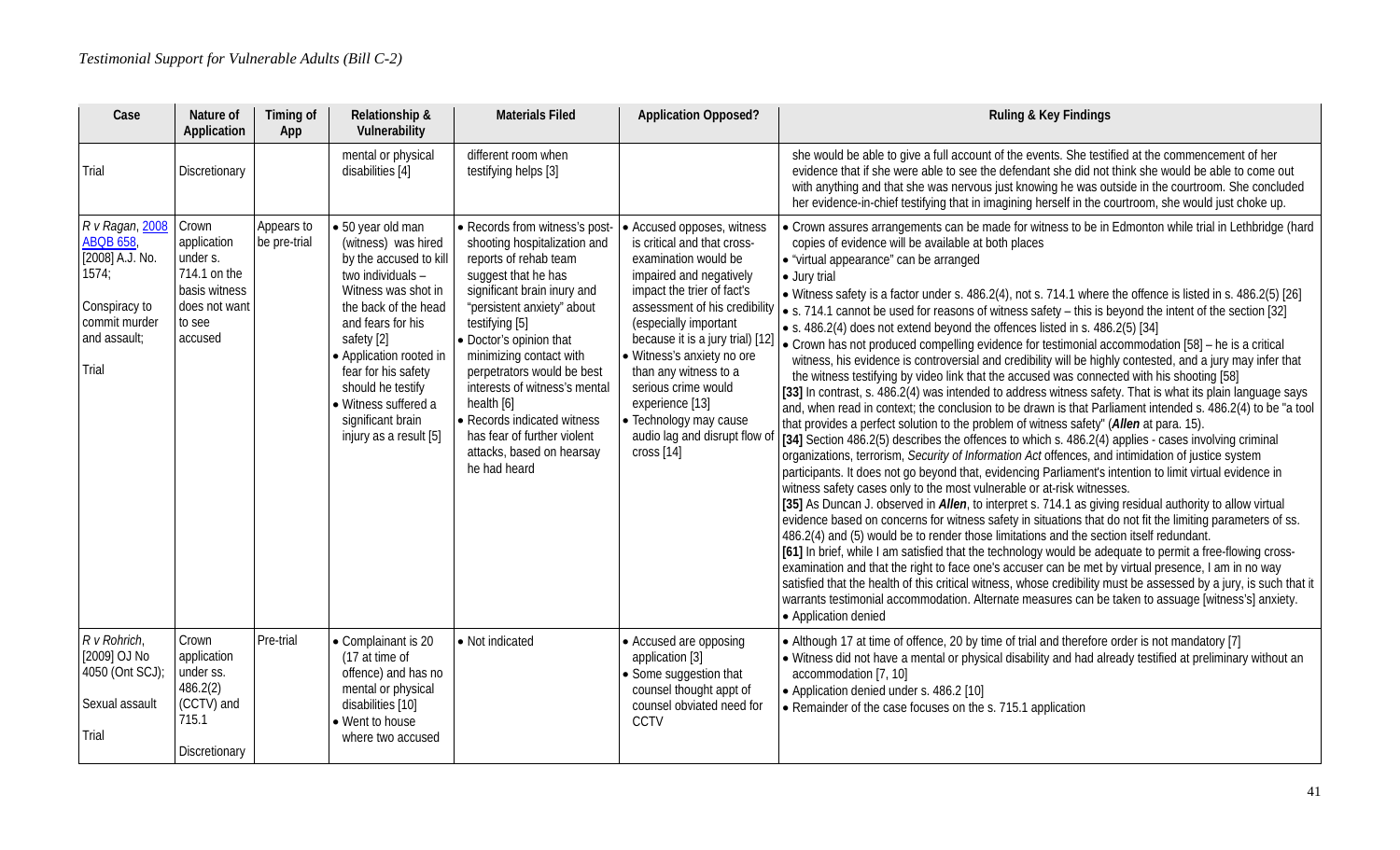| Case                                                                             | Nature of<br>Application                                                         | Timing of<br>App           | Relationship &<br>Vulnerability                                                                                                                                                                                                                                                                                                                                                                      | <b>Materials Filed</b>                                                                                                                                                                                                                                                                      | <b>Application Opposed?</b> | <b>Ruling &amp; Key Findings</b>                                                                                                                                                                                                                                                                                                                                                                                                                                                                                                                                                                                                                                                                                                                                                                                                                                                                                                                                                                                                                                                                                                                                                                                                                                                                                                                                                                                                                                                                                                                                                                                                                                                                                                                                                                                                                                                                                                                                                                                                                                                                                                                                                                                                                                                                                                                    |
|----------------------------------------------------------------------------------|----------------------------------------------------------------------------------|----------------------------|------------------------------------------------------------------------------------------------------------------------------------------------------------------------------------------------------------------------------------------------------------------------------------------------------------------------------------------------------------------------------------------------------|---------------------------------------------------------------------------------------------------------------------------------------------------------------------------------------------------------------------------------------------------------------------------------------------|-----------------------------|-----------------------------------------------------------------------------------------------------------------------------------------------------------------------------------------------------------------------------------------------------------------------------------------------------------------------------------------------------------------------------------------------------------------------------------------------------------------------------------------------------------------------------------------------------------------------------------------------------------------------------------------------------------------------------------------------------------------------------------------------------------------------------------------------------------------------------------------------------------------------------------------------------------------------------------------------------------------------------------------------------------------------------------------------------------------------------------------------------------------------------------------------------------------------------------------------------------------------------------------------------------------------------------------------------------------------------------------------------------------------------------------------------------------------------------------------------------------------------------------------------------------------------------------------------------------------------------------------------------------------------------------------------------------------------------------------------------------------------------------------------------------------------------------------------------------------------------------------------------------------------------------------------------------------------------------------------------------------------------------------------------------------------------------------------------------------------------------------------------------------------------------------------------------------------------------------------------------------------------------------------------------------------------------------------------------------------------------------------|
|                                                                                  |                                                                                  |                            | were, drank, danced<br>blacked out                                                                                                                                                                                                                                                                                                                                                                   |                                                                                                                                                                                                                                                                                             |                             |                                                                                                                                                                                                                                                                                                                                                                                                                                                                                                                                                                                                                                                                                                                                                                                                                                                                                                                                                                                                                                                                                                                                                                                                                                                                                                                                                                                                                                                                                                                                                                                                                                                                                                                                                                                                                                                                                                                                                                                                                                                                                                                                                                                                                                                                                                                                                     |
| R v Salehi, 2011<br><b>ONCJ 39</b><br>Sexual assault<br>Trial                    | Crown<br>application<br>under s.<br>486.2(2) for<br><b>CCTV</b><br>Discretionary | Appears to<br>be pre-trial | • Accused is the great<br>uncle of both<br>complainants, who<br>are sisters, offences<br>occurred when they<br>were around 10<br>years old, and now<br>20 and 23 [3]<br>• No evidence of<br>mental/physical<br>disability for<br>complainants - both<br>expressed fear of the<br>accused [8-9]<br>• Complainant one<br>stated she suffers<br>from depression - no<br>documentation<br>presented [15] | • The officer who interviewed<br>the complainants the week<br>prior to the trial (and<br>application) presented<br>evidence about the feelings<br>of concern about testifying<br>and fear of the accused -<br>obvious distress, concern<br>that they would not be able<br>to testify [6-12] | • Not indicated             | • Age of witness favours granting application: The complainants are 20 and 23 and do not have a<br>significant degree of life experiences that gives a person "the wisdom to separate all potential fears from<br>reality" [14]<br>• Crown did not assert mental disability, but the judge notes the first complainant's statement that she<br>suffers from depression [15-16]<br>• Nature of the offence favours granting application: Sexual attacks are very serious - though the judge<br>acknowledged these are not the most serious incidents in this case, he held that attacks on sexual<br>integrity are by their nature very disturbing to the individual, and are aggravated where the complainant<br>is a child and the perpetrator is a family member [17-19] - testifying by video-link would allow the<br>witness to feel less intrusion on her privacy and thus more relate to relate her allegations. [19]<br>• The nature of the relationship - here there is familial closeness, though not as close as a parent or<br>sibling [20]<br>• [21] "A statement by a potential witness that she will not testify about her allegations if forced to do so<br>in open court causes me great concern. If I was led to believe that this was not a sincere (even if<br>misquided) belief then I would discount it and give it no weight. But where I cannot discount it, it goes to<br>the central issue and that is "getting a full and candid account". Clearly the witness Complainant #1 is<br>more adamant in this regard than Complainant #2. Even so, I think I must consider the real possibility<br>for both witnesses that they would be unable to testify. In the final analysis however, I give this factor the<br>least weight because it is so very much a statement of the subjective feelings of the witness."<br>• Refers to two cases for factual similarities / dissimilarities<br>. [26] "I am the trial judge in this case and need not be concerned with the possible prejudicial effect upon<br>a Jury that allowing this style of testimony would entail. I am also mindful of the fact that the facilities in<br>this courtroom allow the defendant (and the presiding Judge) to see and hear the witness. The rights to<br>cross-examine are not diminished."<br>• Application granted for both witnesses [28] |
| R v Tejeda-<br>Rosario, 2009<br>Carswell Ont<br>9057;<br>Sexual assault<br>Trial | Crown<br>application<br>under s.<br>$486.2(1)$ for<br><b>CCTV</b><br>Mandatory   | Beginning of<br>trial      | • Complainant was the<br>patient of the<br>accused (his<br>psychiatrist)<br>• Complainant has<br>psychological issues<br>- post-traumatic<br>stress disorder<br>(PTSD) and suicidal                                                                                                                                                                                                                  | • The complainant's current<br>psychiatrist testified that the<br>complainant demonstrates<br>symptoms of PTSD and has<br>expressed suicidal<br>inclinations - could affect his<br>ability to focus and<br>concentrate if required to<br>give evidence in a normal                          | • Not indicated             | • Crown applies on basis of complainant's concern about being in the presence of accused and ability to<br>testify would be severely compromised<br>• Application for a screen granted [44] and that steps be taken to ensure that complainant not be able to<br>see the accused while entering or leaving the courtroom.                                                                                                                                                                                                                                                                                                                                                                                                                                                                                                                                                                                                                                                                                                                                                                                                                                                                                                                                                                                                                                                                                                                                                                                                                                                                                                                                                                                                                                                                                                                                                                                                                                                                                                                                                                                                                                                                                                                                                                                                                           |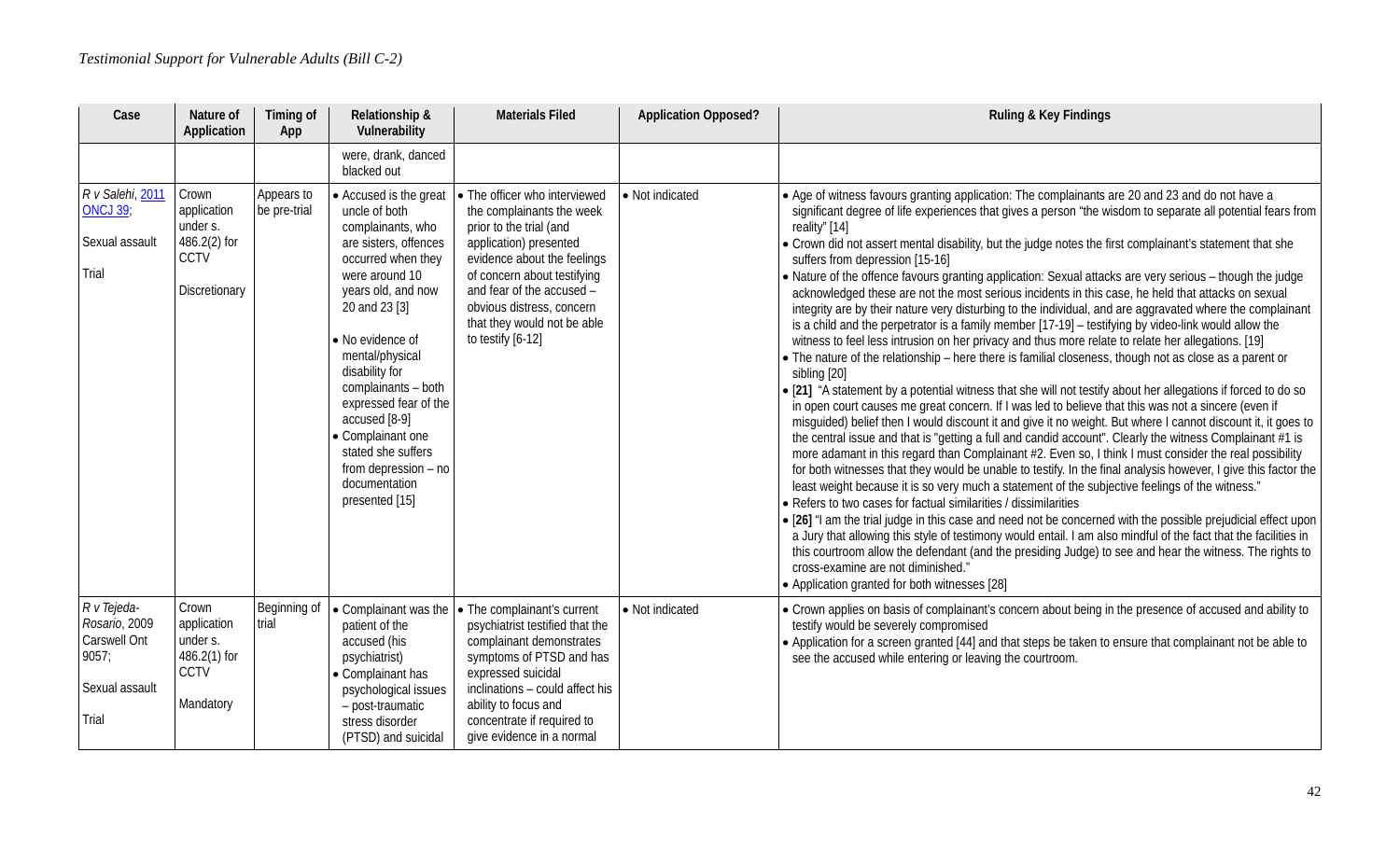| Case                                                                                                                       | Nature of<br>Application                                                                         | Timing of<br>App                     | Relationship &<br>Vulnerability                                                                                                                                                                                                                                    | <b>Materials Filed</b>                                                                                                                                                                                                                                                                                           | <b>Application Opposed?</b> | Ruling & Key Findings                                                                                                                                                                                                                                                                                                                                                                                                                                                                                                                                                                                                                                                                                                                                                                                                                                                                                                                                                                                                                                                                                                                                                                                                                                                                                                                       |
|----------------------------------------------------------------------------------------------------------------------------|--------------------------------------------------------------------------------------------------|--------------------------------------|--------------------------------------------------------------------------------------------------------------------------------------------------------------------------------------------------------------------------------------------------------------------|------------------------------------------------------------------------------------------------------------------------------------------------------------------------------------------------------------------------------------------------------------------------------------------------------------------|-----------------------------|---------------------------------------------------------------------------------------------------------------------------------------------------------------------------------------------------------------------------------------------------------------------------------------------------------------------------------------------------------------------------------------------------------------------------------------------------------------------------------------------------------------------------------------------------------------------------------------------------------------------------------------------------------------------------------------------------------------------------------------------------------------------------------------------------------------------------------------------------------------------------------------------------------------------------------------------------------------------------------------------------------------------------------------------------------------------------------------------------------------------------------------------------------------------------------------------------------------------------------------------------------------------------------------------------------------------------------------------|
|                                                                                                                            |                                                                                                  |                                      | inclinations [43]                                                                                                                                                                                                                                                  | manner [43]<br>• The complainant testified<br>that he was concerned about<br>being coherent in court and<br>confirmed his psychiatrist's<br>description. Also stated he<br>had previously been<br>committed and would return<br>to the hospital if not allowed<br>to testify outside of the<br>courtroom [43-44] |                             |                                                                                                                                                                                                                                                                                                                                                                                                                                                                                                                                                                                                                                                                                                                                                                                                                                                                                                                                                                                                                                                                                                                                                                                                                                                                                                                                             |
| $R \, v \, T(M)$ , [2009]<br>OJ No 2384;<br>Sexual assault,<br>sexual<br>interference<br>Trial                             | Crown<br>application<br>under s.<br>486.2(2)<br>(screen)<br>Discretionary                        | Appears to<br>be pre-trial           | • The accused is the<br>complainant's<br>grandfather<br>• The complainant<br>was 5 to 8 yrs old at<br>the time of the<br>offences - She<br>turned 18 less than a<br>month before trial<br>and is 8 months<br>pregnant [2]<br>• No mental or<br>physical disability | $\bullet$ Testimony of detective – the<br>complainant expects she will<br>freeze up, cry, be intimidated<br>by the accused, and her<br>evidence will be worse [5]                                                                                                                                                | • Not indicated             | • Testified at preliminary inquiry with a screen and assumed she would get to do so at trial<br>· Facts: witness is somewhat introverted; prefers not to see accused; concerned about the prospects of<br>having to give evidence without a screen; without a screen, she expects to cry; feels accused would<br>intimidate her; eye contact would make her nervous; she found that the screen was helpful at the<br>preliminary hearing; in her words "It was like he was not there"; without a screen, she feels she would<br>be more responsive in giving her evidence because she might see him; she feels uncomfortable about<br>talking about the alleged sexual assault and sexual interference; she feels she might "freeze up" if the<br>screen were not in place; without a screen, she fears that she will speak fast, stutter and the quality of<br>the evidence would be worse.<br>• "Having regard for the very personal, intimate, and private nature of the acts complained of, the<br>relationship of trust between a grandfather and his granddaughter, the trauma of the event, the<br>necessity to recount it in a public forum, and the fact that a screen will not obstruct or interfere with the<br>trial" the trial judge granted the application [12]<br>• Will instruct the jury not to draw an adverse inference |
| $R$ v $Y(L)$ , 2010<br><b>ONSC 7257:</b><br>[2010] O.J. No.<br>527<br>Sexual assault,<br>trafficking<br>marijuana<br>Trial | Crown<br>application<br>under s.<br>$486.2(2)$ to<br>testify behind<br>a screen<br>Discretionary | Appears to<br>have been<br>pre-trial | • Witness was 18<br>years old and the<br>daughter of the<br>accused - she was<br>14 years old at the<br>time of the sexual<br>assault                                                                                                                              | • A witness testified in a voir<br>dire on the application under<br>$486.2(2) - [8]$ , [17]                                                                                                                                                                                                                      | • Not indicated             | • Reasons for granting application not repeated [17]<br>• Judge notes after seeing the witness testify at the trial behind the screen that "I am more convinced<br>than ever that the use of the screen by this 18 year old witness assisted her in this case to give to the<br>best of her ability a full and candid account of the evidence as she understood it to be." [17]                                                                                                                                                                                                                                                                                                                                                                                                                                                                                                                                                                                                                                                                                                                                                                                                                                                                                                                                                             |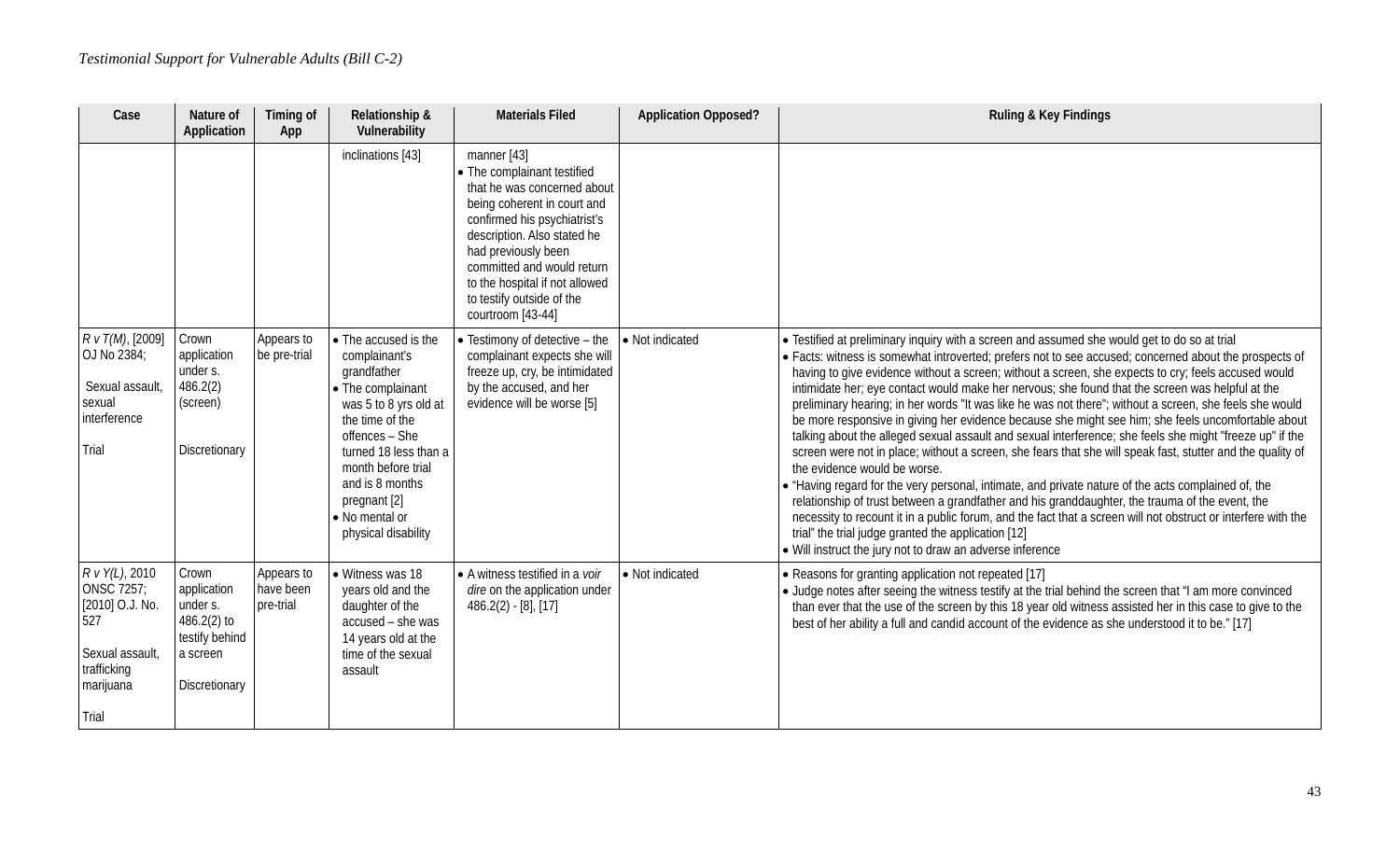*Testimonial Support for Vulnerable Adults (Bill C-2)*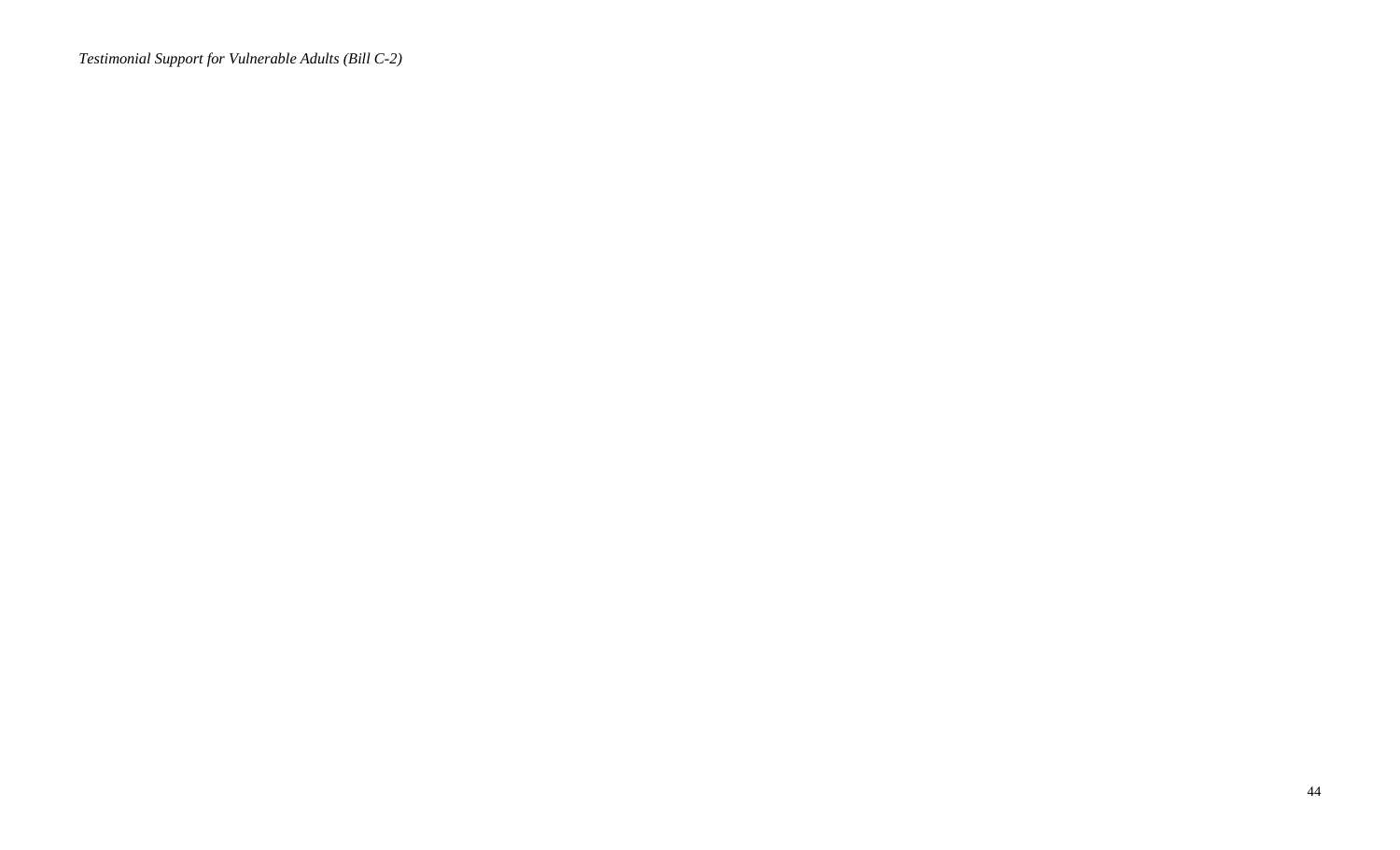<span id="page-48-0"></span>

| Case                                                                                                                                                         | Nature of<br>Application                                                                                                                                                                        | Timing<br>of App              | Relationship &<br>Vulnerability                                                                          | <b>Materials Filed</b>                                                                                                                                                                                                                                                                                                                                                                                                                                                                                                             | <b>Application Opposed?</b>                                                                    | <b>Ruling &amp; Key Findings</b>                                                                                                                                                                                                                                                                                                                                                                                                                                                                                                                                                                                                                                                                                                                                                                                                                                                                                                                                     |
|--------------------------------------------------------------------------------------------------------------------------------------------------------------|-------------------------------------------------------------------------------------------------------------------------------------------------------------------------------------------------|-------------------------------|----------------------------------------------------------------------------------------------------------|------------------------------------------------------------------------------------------------------------------------------------------------------------------------------------------------------------------------------------------------------------------------------------------------------------------------------------------------------------------------------------------------------------------------------------------------------------------------------------------------------------------------------------|------------------------------------------------------------------------------------------------|----------------------------------------------------------------------------------------------------------------------------------------------------------------------------------------------------------------------------------------------------------------------------------------------------------------------------------------------------------------------------------------------------------------------------------------------------------------------------------------------------------------------------------------------------------------------------------------------------------------------------------------------------------------------------------------------------------------------------------------------------------------------------------------------------------------------------------------------------------------------------------------------------------------------------------------------------------------------|
| R v Agar, 2007<br>BCPC;<br>#26636-1-K,<br>Williams Lake;<br>Criminal<br>harassment<br>Trial                                                                  | Application<br>under ss.<br>486.2(2) and<br>486.3<br>discretionary                                                                                                                              | Pre-trial                     | • Adult female<br>complainant with no<br>disability<br>• Lengthy domestic<br>history with the<br>accused | • Unknown                                                                                                                                                                                                                                                                                                                                                                                                                                                                                                                          |                                                                                                | • The judge appointed counsel, but accused was unwilling to instruct him or share his defence<br>• A week before trial counsel came to court and advised judge that he could not receive instructions and ethically<br>did not know what to do, as he could not effectively cross-examine without instructions<br>. On trial date nothing had changed and trial judge excused counsel - Law Society Benchers had advised him<br>that he could not ethically perform his job as counsel<br>• Crown argued that accused should not be entitled to cross-examine complainant at all in light of his behavior<br>• Judge permitted cross-examination as the right to do so is integral for administration of justice<br>• Judge had originally denied Crown's application under s. 486.2(2) for CCTV<br>• In light of fact that accused would be cross-examining (not counsel) and that accused did not oppose CCTV<br>order, this application was revisited and granted |
| R v Canning,<br>2010 NSPC 59<br>[2010] N.S.J.<br>No. 497 (P.C.)<br>Multiple sexual<br>offences against<br>multiple<br>individuals,<br>some under 14<br>Trial | Crown<br>application<br>under s. 486.3<br>considered,<br>after accused's<br>application for<br>state-funded<br>counsel for the<br>trial was<br>denied.<br>[6]<br>Mandatory and<br>discretionary | Appears<br>to be<br>pre-trial | • Four complainants<br>• Some under 14 at the<br>times of the offences<br>$[1]$                          | • Each complainant<br>testified about how they<br>would feel about being<br>cross-examined by the<br>accused [47]<br>$\bullet$ #1: is under 18 and<br>would have difficulty<br>concentrating (and<br>wanted a screen) [47]<br>$\bullet$ #2: is over 18 said<br>accused questioning<br>him would affect his<br>answers [47]<br>$\bullet$ #3: prefers to be cross-<br>examined by a lawyer,<br>but did not say accused<br>questioning him would<br>affect his answers [47]<br>$\bullet$ #4: said it would make<br>no difference [47] | • Accused opposed, arguing<br>that he should be able to<br>face his accuser directly<br>$[48]$ | • The court must consider "the age of the witness, the nature of the offence and the relationship between the<br>witness and the accused." [47]<br>. Here, the accused also made an application for court funding for counsel, which indicates that he has no issue<br>with having a court appointed lawyer [48]<br>• The Test: "The test is not met simply by a witness expressing a wish. There must be reason to think that there<br>is actual need for the requested order. The rationale is not to spare a witness some discomfort, but to prevent<br>the injustice which would occur if the witness were unable to speak the whole truth." [49]<br>• Application granted for complainant $#1$ – proper administration of justice does not require the accused to<br>personally cross-examine [50]<br>• Application granted for complainant #2 - necessary to obtain a full and candid account [50]<br>$\bullet$ Application denied for complainants #3 and #4  |
| R v C(CA), 2011                                                                                                                                              | Crown                                                                                                                                                                                           | At start                      | • Not indicated                                                                                          | The Crown was applying $\bullet$ Not indicated                                                                                                                                                                                                                                                                                                                                                                                                                                                                                     |                                                                                                | • Very little discussion on this point. The judge states that the criteria are satisfied and nothing indicates any                                                                                                                                                                                                                                                                                                                                                                                                                                                                                                                                                                                                                                                                                                                                                                                                                                                   |

## **Appendix C: CASES ON SECTION 486.3: APPOINTMENT OF COUNSEL FOR CROSS-EXAMINATION**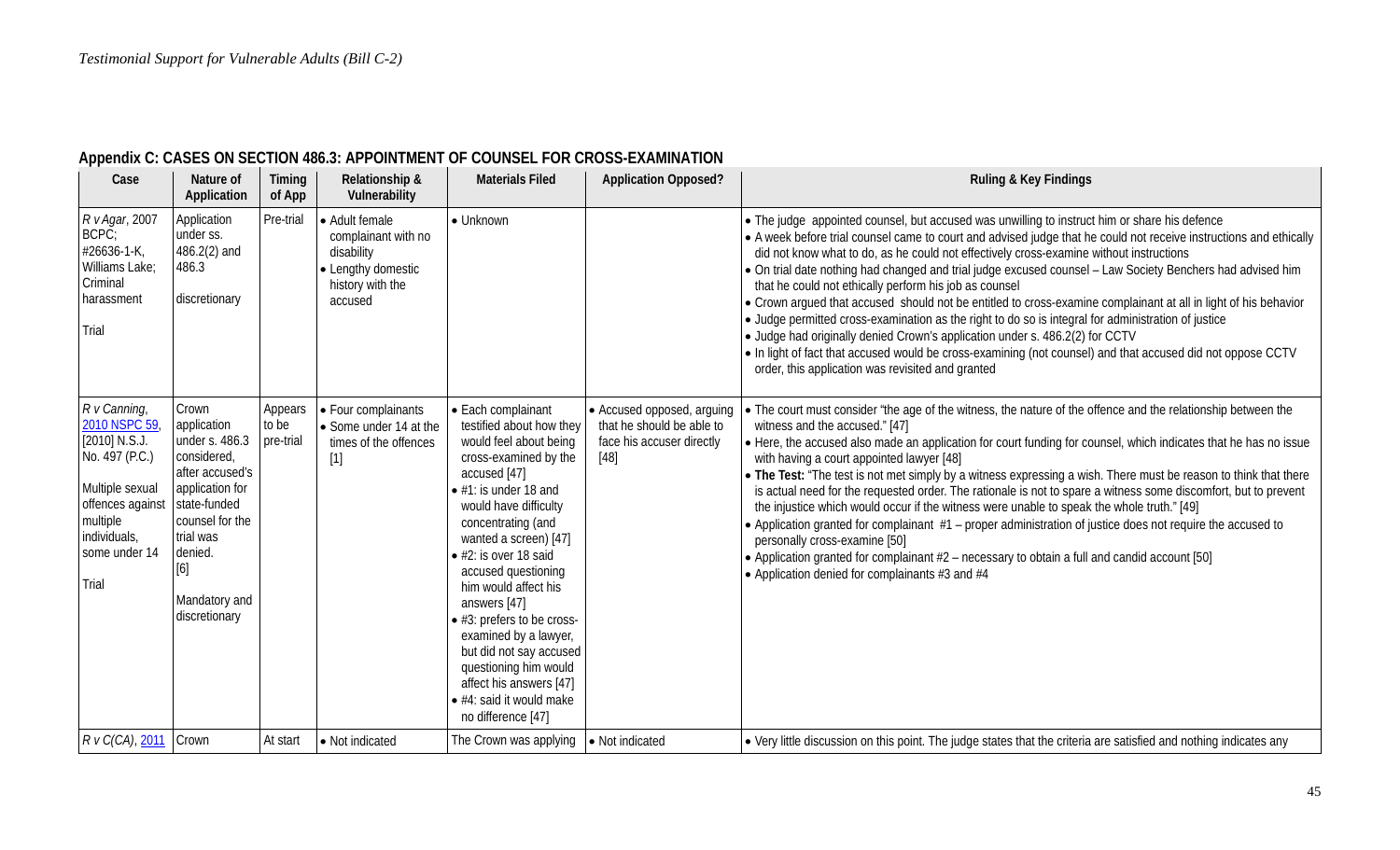| Case                                                                                               | Nature of<br>Application                                                                                   | Timing<br>of App              | Relationship &<br>Vulnerability           | <b>Materials Filed</b>                                                                                                                                                                                                                                                                                                                                                                                                     | <b>Application Opposed?</b>                                                                                                                                                                                                                                                                                                                         | <b>Ruling &amp; Key Findings</b>                                                                                                                                                                                                                                                                                                                                                                                                                                                                                                                                                                                                                                                                                                                                                                                                                                                                                                                                                                                                                                                                                                                                                                                                                                                                                                                                                                                                                                                                                                                                                                                                                                                                                                                                                                                                                                                                                                                                                                                                                                                                                                 |
|----------------------------------------------------------------------------------------------------|------------------------------------------------------------------------------------------------------------|-------------------------------|-------------------------------------------|----------------------------------------------------------------------------------------------------------------------------------------------------------------------------------------------------------------------------------------------------------------------------------------------------------------------------------------------------------------------------------------------------------------------------|-----------------------------------------------------------------------------------------------------------------------------------------------------------------------------------------------------------------------------------------------------------------------------------------------------------------------------------------------------|----------------------------------------------------------------------------------------------------------------------------------------------------------------------------------------------------------------------------------------------------------------------------------------------------------------------------------------------------------------------------------------------------------------------------------------------------------------------------------------------------------------------------------------------------------------------------------------------------------------------------------------------------------------------------------------------------------------------------------------------------------------------------------------------------------------------------------------------------------------------------------------------------------------------------------------------------------------------------------------------------------------------------------------------------------------------------------------------------------------------------------------------------------------------------------------------------------------------------------------------------------------------------------------------------------------------------------------------------------------------------------------------------------------------------------------------------------------------------------------------------------------------------------------------------------------------------------------------------------------------------------------------------------------------------------------------------------------------------------------------------------------------------------------------------------------------------------------------------------------------------------------------------------------------------------------------------------------------------------------------------------------------------------------------------------------------------------------------------------------------------------|
| <b>BCPC 170</b><br>sexual touching<br>and uttering<br>threats;<br>Prelim                           | application<br>under s.<br>486.3(1)<br>(presumptive)<br>(along with<br>application<br>under s.<br>486.2(1) | of, or<br>before<br>prelim    |                                           | to have the child's<br>videotaped statement<br>entered at the preliminary<br>inquiry, without the child<br>having to testify. This was<br>denied, but counsel and<br>CCTV was granted.                                                                                                                                                                                                                                     |                                                                                                                                                                                                                                                                                                                                                     | interference with the proper administration of justice [24]<br>• Application granted [24]                                                                                                                                                                                                                                                                                                                                                                                                                                                                                                                                                                                                                                                                                                                                                                                                                                                                                                                                                                                                                                                                                                                                                                                                                                                                                                                                                                                                                                                                                                                                                                                                                                                                                                                                                                                                                                                                                                                                                                                                                                        |
| $Rv$ Fazekas,<br><b>2010 ONSC</b><br>6603; Criminal<br>harassment and<br>related charges;<br>Trial | Crown<br>application<br>under s.<br>486.3(4)<br>(enumerated<br>offence)                                    | Appears<br>to be<br>pre-trial | • Not indicated                           | • Crown filed affidavit re:<br>charges and transcript<br>of Partial Proceedings<br>at Trial. [3]<br>• Crown who observed<br>the accused at the<br>original trial testified<br>that he was vulgar,<br>used foul language and<br>became agitated when<br>cross-examining the<br>complainant [3]<br>• The accused filed the<br>transcript of the cross-<br>examination of another<br>complainant on a<br>subsequent trial [4] | • Opposed, based on s. 650<br>of the Criminal Code and<br>Charter ss. 7 and 11(d) [6]<br>• Argued that full answer<br>and defence requires him<br>to personally cross-<br>examine the complainant<br>because he knows her<br>best, and he get<br>admissions a lawyer could<br>not, and that the jury might<br>draw an adverse inference<br>$[7-10]$ | • "Section 486.3(4) of the Criminal Code establishes a presumption that an accused charged with criminal<br>harassment shall not cross-examine the complainant. The accused has the onus of rebutting this presumption<br>by demonstrating that the proper administration of justice requires him or her to personally cross-examine the<br>complainant." (cites R v G(DP), [2008] OJ No 767) [5], [12])<br>• Cites $G(DP)$ and $R$ v Grey, [1996] OJ No 4743 (Ont Prov Div), where it was held that the accused's right to<br>make full answer and defence was not infringed because he could instruct counsel [14]-[16]<br>• Purpose of the section (quoting R. v S.(P.N.), [2010] O.J. No. 2782 (Ont CJ)): "Section 486.3 is found within<br>that part of the Criminal Code setting out legislated aids for a witness in court, such as screens and support<br>people, to facilitate a witness providing full and candid testimony. Specifically, s. 486.3, if an application is<br>made, authorizes the court to order that an accused not cross-examine a particular witness directly, but to insert<br>a "legal screen" between the accused and witness by ensuring a third party conduct the cross-examination" [17]<br>• Notes that section 486.2 was upheld as constitutional in $R \vee S(J)$ (2008), 238 CCC (3d) 522 (BCCA), aff'd<br>(2010), 251 CCC (3d) 1 (SCC): quoting from S(J): "s. 486.2 of the Criminal Code is "merely the next step in the<br>evolution of the rules of evidence. These rules seek to facilitate the admissibility of relevant and probative<br>evidence from children and vulnerable witnesses while maintaining the traditional safeguards for challenging<br>the reliability of their evidence."[18]-[21]<br>In the present case, the accused has not demonstrated that the proper administration of justice requires him to<br>conduct the cross-examination. He was polite and civil, but had difficulty staying focused and a tendency to get<br>excited - he is no substitute for a legally trained advocate, and will have ample opportunity to consult with<br>counsel [22]-[23] |
| $R. v$ D.P.G.,<br>[2008] O.J. No.                                                                  | Crown<br>application                                                                                       | Pre-trial                     | • Several witnesses<br>between 9-15 years |                                                                                                                                                                                                                                                                                                                                                                                                                            | $\bullet$ Yes                                                                                                                                                                                                                                                                                                                                       | • The reason advanced by D.P.G. for opposing the Crown's motion is that his past experience with lawyers has<br>left him without any confidence that the questions he wishes to ask will be put to the witnesses. He cites                                                                                                                                                                                                                                                                                                                                                                                                                                                                                                                                                                                                                                                                                                                                                                                                                                                                                                                                                                                                                                                                                                                                                                                                                                                                                                                                                                                                                                                                                                                                                                                                                                                                                                                                                                                                                                                                                                       |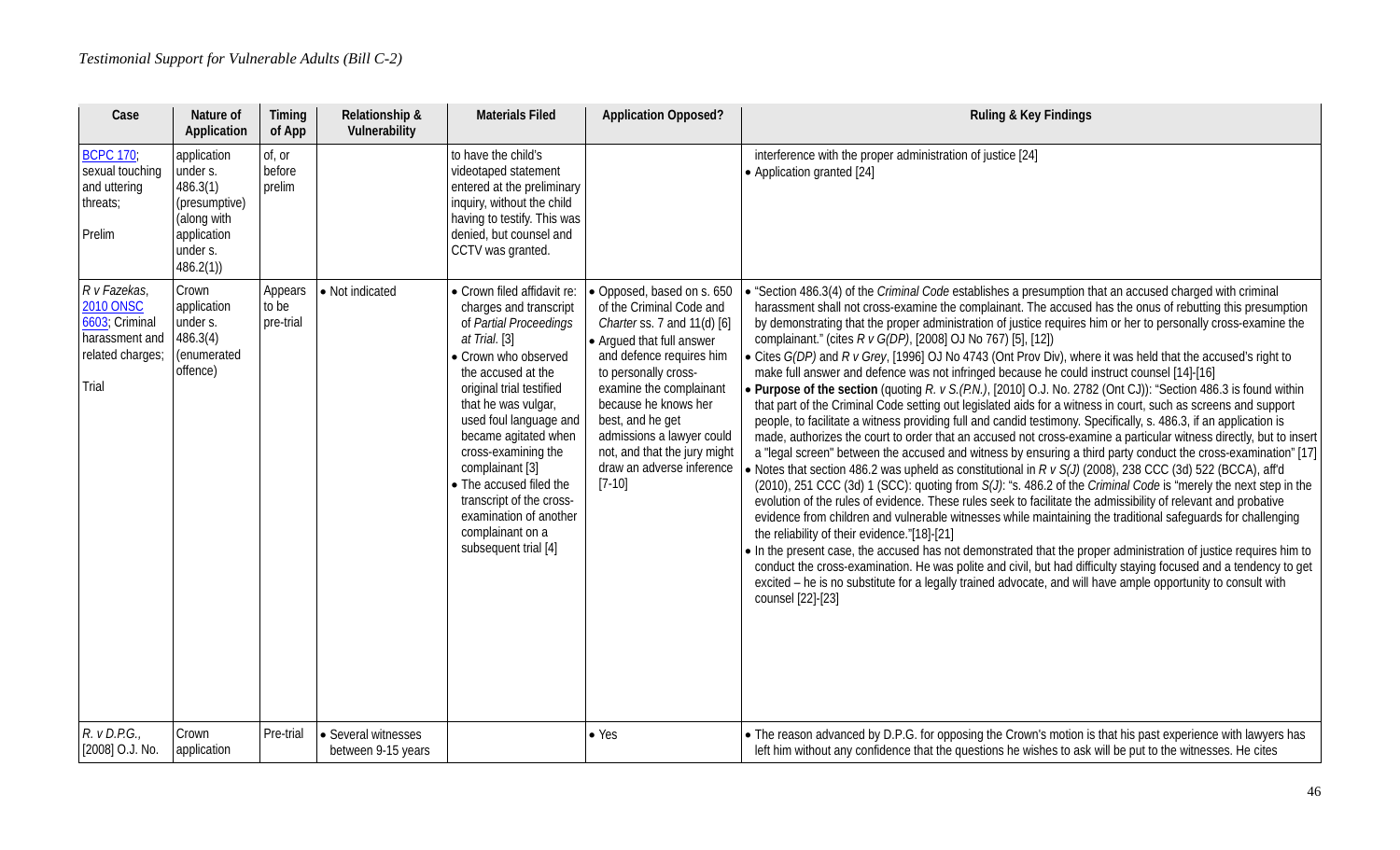| Case                                                                                                                                                                                           | Nature of<br>Application                                                                                                                                       | Timing<br>of App | Relationship &<br>Vulnerability                                                                                                                   | <b>Materials Filed</b>                                                                                                                                                                                  | <b>Application Opposed?</b>                                                                                                                                                                                       | Ruling & Key Findings                                                                                                                                                                                                                                                                                                                                                                                                                                                                                                                                                                                                                                                                                                                                                                                                                                                                                                                                                                                                                                                                                                                                                                                                   |
|------------------------------------------------------------------------------------------------------------------------------------------------------------------------------------------------|----------------------------------------------------------------------------------------------------------------------------------------------------------------|------------------|---------------------------------------------------------------------------------------------------------------------------------------------------|---------------------------------------------------------------------------------------------------------------------------------------------------------------------------------------------------------|-------------------------------------------------------------------------------------------------------------------------------------------------------------------------------------------------------------------|-------------------------------------------------------------------------------------------------------------------------------------------------------------------------------------------------------------------------------------------------------------------------------------------------------------------------------------------------------------------------------------------------------------------------------------------------------------------------------------------------------------------------------------------------------------------------------------------------------------------------------------------------------------------------------------------------------------------------------------------------------------------------------------------------------------------------------------------------------------------------------------------------------------------------------------------------------------------------------------------------------------------------------------------------------------------------------------------------------------------------------------------------------------------------------------------------------------------------|
| 767 (S.C.J.)<br>Pornography<br>charges                                                                                                                                                         | under s.<br>486.3(1)<br>Mandatory                                                                                                                              |                  | old<br>• voyeurism                                                                                                                                |                                                                                                                                                                                                         |                                                                                                                                                                                                                   | examples of prior trials where he was unable to communicate with counsel in the court room even to the point<br>of being prohibited from passing notes to counsel. [3]<br>• He adds that four of the witnesses under the age of 18 are cousins, that he has known them since they were<br>born, and has never had any difficulty communicating with them. He also suggests that I ought to interview the<br>witnesses to determine if they are reluctant to be cross-examined by him personally. He submits further that<br>cross-examination by him likely would be les intimidating than if it were conducted by a lawyer. [4]<br>The section does not require that I interview the witnesses or even that I determine it is their wish to be cross-<br>examined by someone other than the accused. Once the Crown makes the application the presumption arises<br>and the accused must satisfy the court that the proper administration of justice requires the accused to conduct<br>the cross-examination personally. [5]                                                                                                                                                                                          |
| R v Gendreau,<br>2011 ABCA 256;<br>Sexual assault,<br>unlawful<br>confinement;<br>Appeal                                                                                                       | Argues on<br>appeal of<br>conviction that<br>trial judge erred<br>in appointing<br>counsel to<br>cross-examine<br>the<br>complainant at<br>trial<br>(486.3(2)) | Appeal           | • Complainant was the<br>former co-worker of<br>the appellant                                                                                     | • Not indicated                                                                                                                                                                                         | • Appellant did not oppose<br>the application at trial, but<br>expressed preference to<br>conduct it himself [21]<br>• On appeal, argues that his<br>ability to fully defend<br>himself was compromised<br>$[24]$ | • At trial, the Crown submitted that the unequal relationship between complainant and the appellant, the intimate<br>and humiliating nature of the sexual assault, and the appellant's explanation all indicated that counsel should<br>be appointed [22]<br>• The appellant effectively agreed and confirmed that he was content to have the lawyer he proposed appointed<br>$[22]$<br>• The judge agreed to appoint counsel<br>. This ground of appeal is without merit - the appellant and counsel consulted on several occasions and the<br>lawyer put the appellant's theory to the complainant [24]<br>• Here, the circumstances of the case, nature of the relationship between the appellant and complainant, and the<br>nature of the alleged criminal acts all support the judge's decision to appoint counsel [25]                                                                                                                                                                                                                                                                                                                                                                                           |
| R v Jones, 2011<br>NSPC 3;<br>Assault, unlawful under ss.<br>confinement,<br>threats against<br>three<br>complainants<br>(two of<br>accused's<br>children and<br>estranged<br>spouse)<br>Trial | Crown<br>application<br>486.3(1) and<br>486.3(2)                                                                                                               | Pre-trial        | • The children are three<br>and six years old;<br>• The adult complainant<br>is the accused's<br>estranged spouse<br>• No disability<br>mentioned | • Crown called police<br>constable - testified<br>about the<br>complainant's fears<br>and anxieties, and that<br>the complainant said<br>she would not be able<br>to testify fully and<br>candidly [40] | • Accused opposed. Argued<br>that his reason for being<br>self-represented was to<br>cross-examine the<br>complainants and this<br>would deprive him of his<br>right to represent himself<br>$[44]$               | . No requirement to call witness/complainant: The Crown does not need to call the actual witnesses or<br>complainants to give evidence on these applications (citing $R$ v Predie, $R$ v G.(D.P.)). [7]<br>• Hearsay allowed: Nothing in the Criminal Code prohibits the court from receiving hearsay evidence - to allow<br>it would be to undermine the purpose of the provisions, as the accused would be able to cross-ex the witness<br>$[7]$<br>• Children: How will a disservice be done to the proper administration of justice if a lawyer on behalf of accused<br>conducts the cross-examination of the young girls rather than accused himself? He arques that he can<br>communicate well with the children. Crown has presented persuasive case that they would be further<br>traumatized. Therefore, ordered.<br>• Adult: The court need only "form the opinion that the appointment of counsel is necessary to obtain a full and<br>candid account from the witness" (citing $R$ v Predie)<br>. This case is factually similar to Predie: previous intimate relationship between complainant and accused, power<br>imbalance – this is the type of witness this section is intended to protect [38], [40] |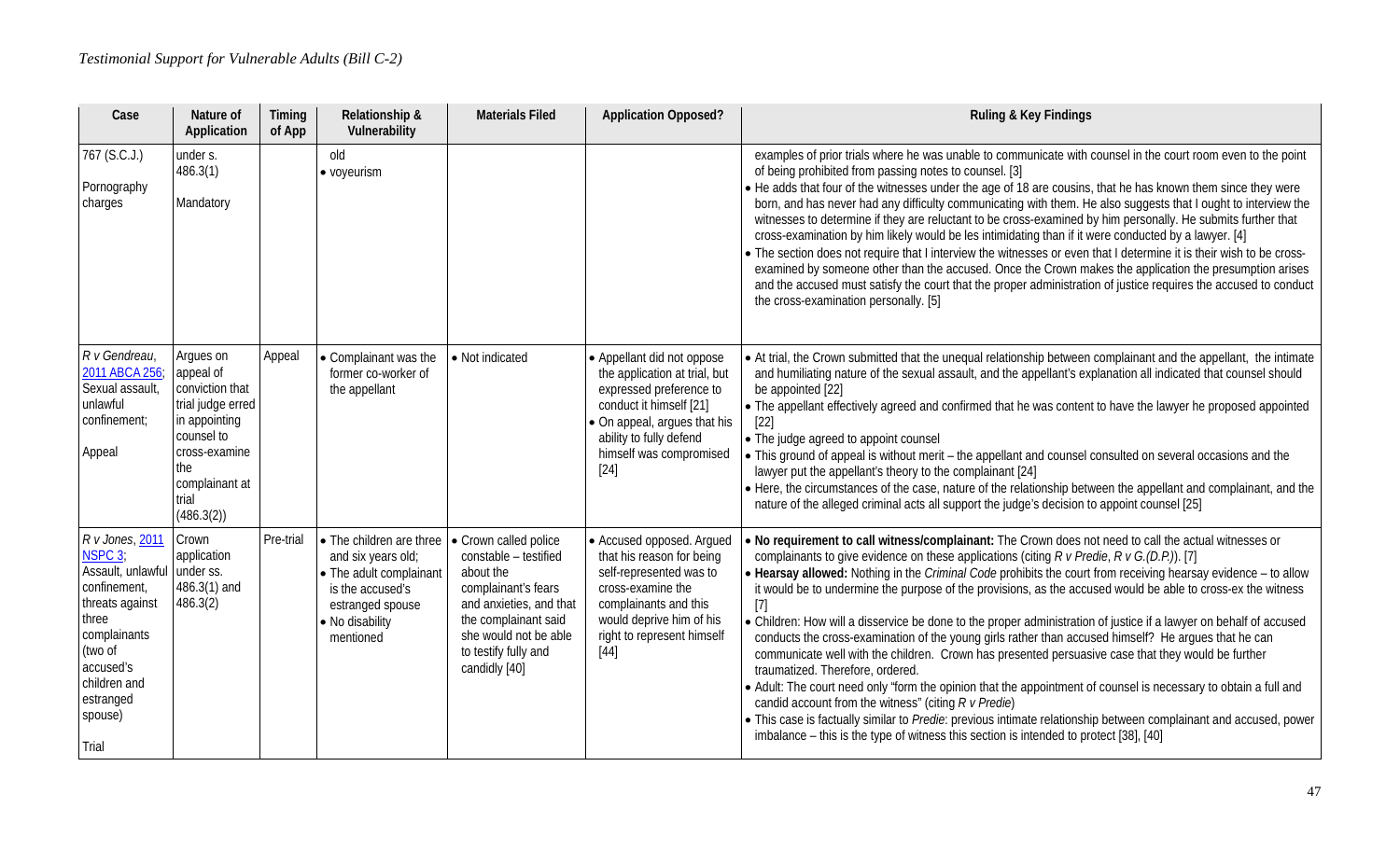| Case                                                                             | Nature of<br>Application                                  | Timing<br>of App                                                                              | Relationship &<br>Vulnerability                                                                                                             | <b>Materials Filed</b>                                                                           | <b>Application Opposed?</b>                                              | <b>Ruling &amp; Key Findings</b>                                                                                                                                                                                                                                                                                                                                                                                                                                                                                                                                                                                                                                                                                                                                                                                                                                                                                                                                                                                                                                                                                                                                                                                                                                                                                                                                                                                                                                                                                                                                                                                                                                                                                                                                                                                                                                                                                                        |
|----------------------------------------------------------------------------------|-----------------------------------------------------------|-----------------------------------------------------------------------------------------------|---------------------------------------------------------------------------------------------------------------------------------------------|--------------------------------------------------------------------------------------------------|--------------------------------------------------------------------------|-----------------------------------------------------------------------------------------------------------------------------------------------------------------------------------------------------------------------------------------------------------------------------------------------------------------------------------------------------------------------------------------------------------------------------------------------------------------------------------------------------------------------------------------------------------------------------------------------------------------------------------------------------------------------------------------------------------------------------------------------------------------------------------------------------------------------------------------------------------------------------------------------------------------------------------------------------------------------------------------------------------------------------------------------------------------------------------------------------------------------------------------------------------------------------------------------------------------------------------------------------------------------------------------------------------------------------------------------------------------------------------------------------------------------------------------------------------------------------------------------------------------------------------------------------------------------------------------------------------------------------------------------------------------------------------------------------------------------------------------------------------------------------------------------------------------------------------------------------------------------------------------------------------------------------------------|
|                                                                                  |                                                           |                                                                                               |                                                                                                                                             |                                                                                                  |                                                                          | . Other relevant factors: the accused's behavior in court, if emotion-driven, supports an appointment of counsel<br>(citing Predie) [41], [42] - can he conduct a focused, rational cross-examination?<br>• In this case, the accused is reasonably focused, managed his emotions, and took direction from the court.<br>However, the judge noted some "indications of a controlling attitude, in his demeanour and comments, that<br>could express itself in a cross-examination of [the complainant]" (accused refused to refer to his ex-spouse by<br>her new name) [42]<br>. Response to accused's arguments re: self-representation: (1) on the balance of the trial, he will be able to<br>represent himself, and (2) the Criminal Code provisions trump his right to self-representation for the limited<br>purpose of such cross-examinations [44]<br>• Application granted                                                                                                                                                                                                                                                                                                                                                                                                                                                                                                                                                                                                                                                                                                                                                                                                                                                                                                                                                                                                                                                     |
| R v Lloyd, 2011<br>ONCJ 15<br>(Sup.Ct.Jus.)<br>Prostitution<br>offences<br>Trial |                                                           | Intake<br>(early)<br>Pre-trial<br>(judge<br>notes<br>that he is<br>not the<br>trial<br>judge) | • Accused was the<br>witness's pimp                                                                                                         |                                                                                                  |                                                                          | • Accused not opposed to order, and lawyer was prepared to act, but wanted an order from the judge fixing his<br>rate of remuneration<br>• The materials now before judge indicate that there is a protocol in existence between Legal Aid Ontario and the<br>Ministry of the Attorney General of Ontario. Under that protocol, when an order under section 486.3 is made the<br>Ministry will fund counsel as opposed to Legal Aid Ontario. Legal Aid, however, will find counsel and monitor<br>the case in accordance with Legal Aid billing and payment rules and practices. [4]<br>Section 486.3(4.1), which was not brought to judge's attention during the argument of this matter, vests<br>jurisdiction to order the appointment of counsel under 486.3 "during the proceedings" in the judge "presiding at<br>the proceeding" or "before the proceeding begins" in "the judge who will preside at the proceeding". The way<br>this subsection is structured, it can only view the reference to "proceeding" as a reference to the actual hearing<br>that is anticipated before the court. In this case, that would be the judge presiding at trial or the preliminary<br>inquiry or the judge specific assigned to preside at the trial or preliminary inquiry In order to solve this<br>jurisdictional issue, the judge seized himself with this matter prior to making any order and, and directed the<br>trial co-ordinator to have this matter set before him for trial or preliminary as the case may be. [8], [9]<br>• Compensation issue – does the judge have the authority to set the rate? "The fact that section 486.3 is silent on<br>a mechanism regarding compensation in this context may simply mean no more than Parliament is expressing<br>its contentment to leave the fixing of compensation, if necessary, to the various courts upon which it has<br>conferred the jurisdiction to appoint under 486." |
| $R$ v C.M., 2012<br><b>ABPC 128</b><br>Second degree<br>murder                   | Crown<br>application<br>under s.<br>486.3(1)<br>Mandatory | First day<br>of trial                                                                         | · Witness under 18<br>• Not the victim, but an<br>important witness<br>• Had been friends with<br>the accused and then<br>robbed by him, no | • Crown relied on<br>evidence given by<br>witness in examination,<br>and a homicide<br>detective | • No objection until<br>conclusion of examination<br>in chief of witness | • the accused's previous counsel was appointed as amicus and in order to cross-examine witness<br>• accused consents to order, but seeks to withdraw consent after examination in chief as he no longer trust the<br>lawyer and he had since received disclosure that made him see the evidence as more valuable [28]<br>• judge allowed accused to withdraw consent and entered a voir dire<br>• accused wanted to call the witness on the stand in the <i>voir dire</i> – denied on basis that it would defeat the<br>purpose of the provision [26]                                                                                                                                                                                                                                                                                                                                                                                                                                                                                                                                                                                                                                                                                                                                                                                                                                                                                                                                                                                                                                                                                                                                                                                                                                                                                                                                                                                   |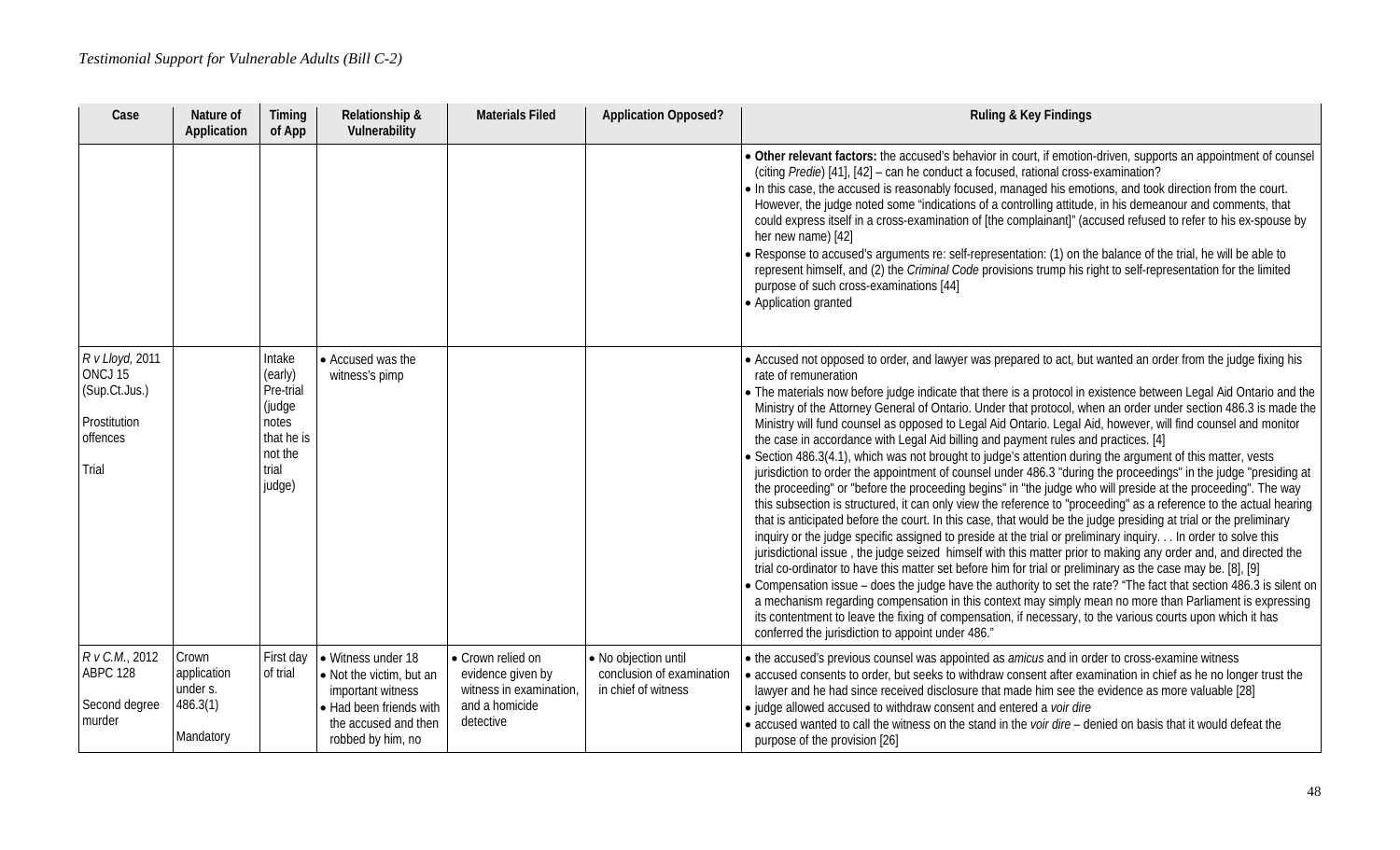| Case                                                                                                                                                             | Nature of<br>Application                                       | Timing<br>of App                        | Relationship &<br>Vulnerability                                                                                                                                                              | <b>Materials Filed</b> | <b>Application Opposed?</b> | <b>Ruling &amp; Key Findings</b>                                                                                                                                                                                                                                                                                                                                                                                                            |
|------------------------------------------------------------------------------------------------------------------------------------------------------------------|----------------------------------------------------------------|-----------------------------------------|----------------------------------------------------------------------------------------------------------------------------------------------------------------------------------------------|------------------------|-----------------------------|---------------------------------------------------------------------------------------------------------------------------------------------------------------------------------------------------------------------------------------------------------------------------------------------------------------------------------------------------------------------------------------------------------------------------------------------|
| Trial                                                                                                                                                            |                                                                |                                         | longer friends                                                                                                                                                                               |                        |                             | • accused wanted to call the lawyer to the stand, found not to be compellable [27]<br>• accused a careful, capable, respectable cross-examiner, but he threatened the witness with a knife and<br>exercised power over him<br>• Order granted                                                                                                                                                                                               |
| R v DBM, 2006<br>BCSC;<br>#71566-4,<br>Kamloops;<br>Sexual assault,<br>criminal<br>negligence,<br>assault causing<br>bodily harm,<br>weapons<br>charges, threats | Application<br>under s.<br>486.3(2)<br>discretionary           | Not<br>known                            | • 3 adult female<br>witnesses, no mental<br>disabilities<br>• Witnesses are the<br>daughter, sister-in-<br>law, and wife of the<br>accused<br>• There is a pattern of<br>abuse with the wife | • Unknown              | • Unknown                   | • Accused subpoenaed 3 witnesses, more of a direct examination than cross-ex<br>• Use of section shouldn't be restricted where subpoenaed (the accused subpoenaed the witnesses)<br>• Provisions intended to provide a power beyond that a judge has in controlling the questioning of a witness<br>• Application granted for wife and daughter, not for sister-in-law (more distant relationship, only a few specific<br>questions to ask) |
| $R$ v M.J.M., 2011 Crown<br><b>ONSC 2717:</b><br>Sexual assault<br>and sexual<br>interference;<br>Trial                                                          | application<br>under s. 486.3<br>(unclear which<br>subsection) | Appears<br>to have<br>been<br>pre-trial | • Complainant is 18 yrs • Not indicated<br>old, alleging sexual<br>assaults from age of<br>11-13 years [1], [87]                                                                             |                        | • Not indicated             | • Complainant and mother lived in the apartment of accused, who was friends with complainant's mother - the<br>accused treated the complainant like his daughter [8]-[10]<br>• No reasoning given. [2]                                                                                                                                                                                                                                      |
| R v Morton,<br>2012 ONCJ 593;<br>Voyeurism,<br>mischief:<br>Trial                                                                                                | Application<br>under s.<br>486.3(2)                            | Pre-trial                               | • Complainant was the<br>roommate of the<br>accused, who was<br>alleged to have set up<br>a camera in her room                                                                               | • Not indicated        | • Not indicated             | • No reasoning given [3]                                                                                                                                                                                                                                                                                                                                                                                                                    |
| R v Peetooloot,<br>[2006] 42 CR<br>(6th) 53 (NWT<br>Territorial Court),<br>[2006] N.W.T.J.<br>No. 23; unlawful<br>confinement,<br>sexual assault,                | Crown<br>application<br>under s.<br>486.3(2)<br>discretionary  | Pre-<br>prelim                          | • Not indicated                                                                                                                                                                              | • Not indicated        | • Not indicated             | • Considered factors in s. 486.1(3)<br>• Once a judge is satisfied that the appointment of counsel is necessary to obtain a full and candid account, then<br>the order "shall" be made (no discretion) [11], [14]<br>• Application granted [11]<br>• The lawyer will be paid for his service (through legal aid or otherwise from government funds)                                                                                         |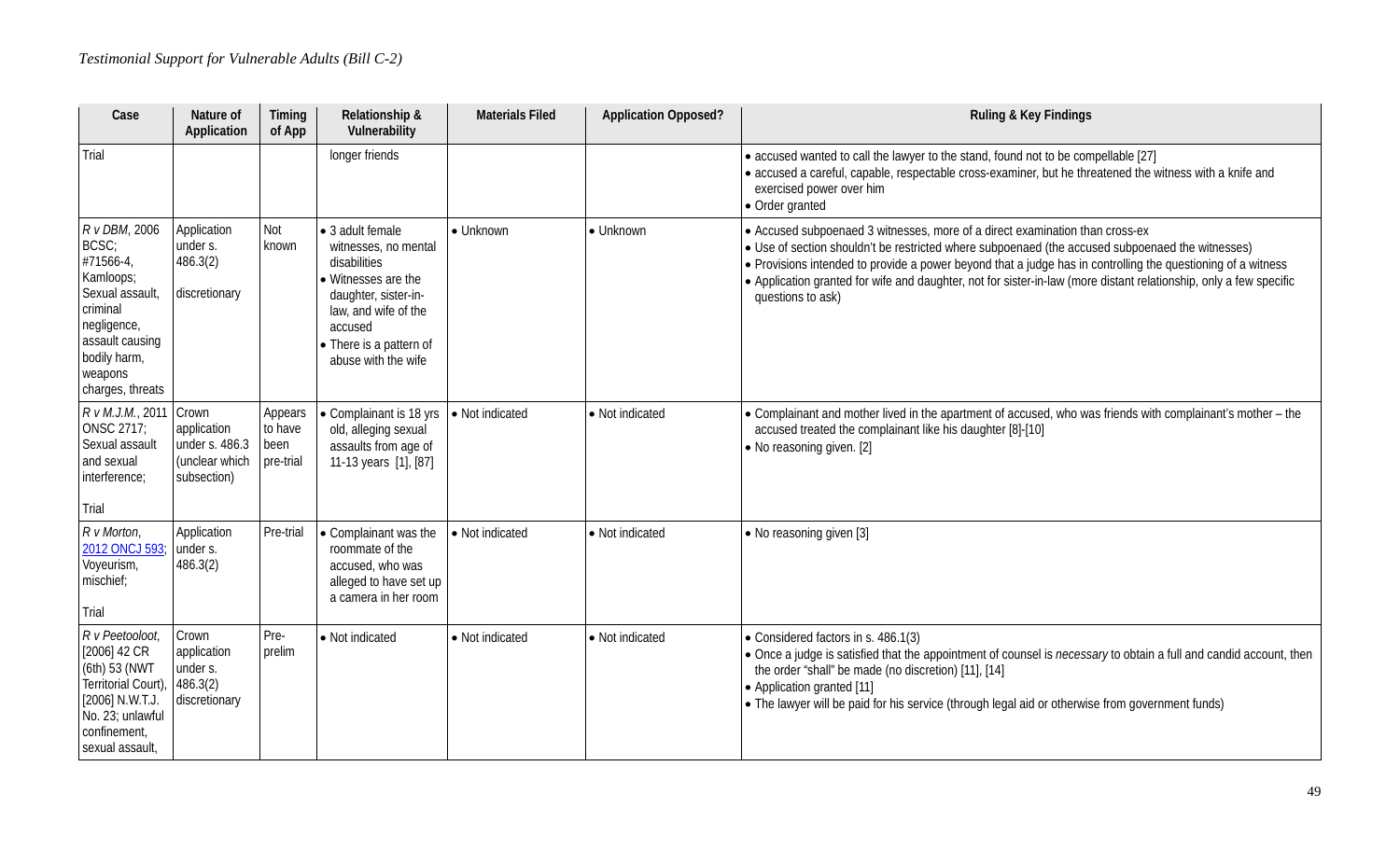| Case                                                                                                                                                                 | Nature of<br>Application                                                                                             | <b>Timing</b><br>of App | Relationship &<br>Vulnerability                                                                                                                                        | <b>Materials Filed</b>                                                                                                                                                                                                                                                                                                               | <b>Application Opposed?</b>                                                                                                                                                                                                | Ruling & Key Findings                                                                                                                                                                                                                                                                                                                                                                                                                                                                                                                                                                                                                                                                                                                                                                                                                                                                                                                                                                                                                                                                                                                                                                                                                                                                                                                                                                                                                                                                                                                                                                                                                                                                                                                                                                                                                                                                                                                                                   |
|----------------------------------------------------------------------------------------------------------------------------------------------------------------------|----------------------------------------------------------------------------------------------------------------------|-------------------------|------------------------------------------------------------------------------------------------------------------------------------------------------------------------|--------------------------------------------------------------------------------------------------------------------------------------------------------------------------------------------------------------------------------------------------------------------------------------------------------------------------------------|----------------------------------------------------------------------------------------------------------------------------------------------------------------------------------------------------------------------------|-------------------------------------------------------------------------------------------------------------------------------------------------------------------------------------------------------------------------------------------------------------------------------------------------------------------------------------------------------------------------------------------------------------------------------------------------------------------------------------------------------------------------------------------------------------------------------------------------------------------------------------------------------------------------------------------------------------------------------------------------------------------------------------------------------------------------------------------------------------------------------------------------------------------------------------------------------------------------------------------------------------------------------------------------------------------------------------------------------------------------------------------------------------------------------------------------------------------------------------------------------------------------------------------------------------------------------------------------------------------------------------------------------------------------------------------------------------------------------------------------------------------------------------------------------------------------------------------------------------------------------------------------------------------------------------------------------------------------------------------------------------------------------------------------------------------------------------------------------------------------------------------------------------------------------------------------------------------------|
| common assault:<br>Prelim                                                                                                                                            |                                                                                                                      |                         |                                                                                                                                                                        |                                                                                                                                                                                                                                                                                                                                      |                                                                                                                                                                                                                            |                                                                                                                                                                                                                                                                                                                                                                                                                                                                                                                                                                                                                                                                                                                                                                                                                                                                                                                                                                                                                                                                                                                                                                                                                                                                                                                                                                                                                                                                                                                                                                                                                                                                                                                                                                                                                                                                                                                                                                         |
| R v Predie,<br>[2009] O.J. No.<br>2723 (Ont SCJ);<br>7 offences<br>including<br>assault, assault<br>with weapon,<br>extortion, and<br>firearms<br>offences;<br>Trial | Crown<br>application<br>under s.<br>486.3(2)<br>discretionary                                                        | Pre-trial               | • The complainant is<br>the former common<br>law spouse of the<br>accused and alleges<br>years of abuse<br>• Evidence supports<br>that she is fearful of<br>testifying | • Affidavit of<br>Victim/Witness support<br>worker who was<br>assigned to the<br>complainant to provide<br>services [16]<br>· Evidence consisted of<br>support worker's direct<br>observations of the<br>complainant and<br>hearsay statements<br>made by the<br>complainant in relation<br>to her potential trial<br>testimony [17] | • Accused opposed the<br>appointment of counsel -<br>argues that they've been<br>able to negotiate with his<br>ex-partner outside of these<br>proceedings, indicating he<br>can conduct a proper<br>cross-examination [24] | • An evidentiary basis is required to support an order under s. 486.3(2), although the section does not provide for<br>any specific form of evidence (citing $R \vee B(R)$ , 2004 ONCJ 369) [12]<br>• The witness does not need to testify in connection with the application (citing $R \nu$ Aikoriogie, 2004 ONCJ 96)<br>$[13]$<br>. "It is sufficient if the requisite evidence is forthcoming from another witness with appropriate knowledge of the<br>witness." [13]<br>• The court has wide latitude in considering s. 486.3(2) applications – "The circumstances need not be ones that<br>would create inordinate or exceptional stress" (citing Levogiannis) - it need only be necessary to obtain a full<br>and candid account [14]<br>. No requirement for the witness to attempt to testify: The witness does not need to try to give evidence and<br>fail before an order appointing counsel can be made [15].<br>• Hearsay evidence: Section 486.3(2) does not preclude the introduction of hearsay evidence to support an<br>application [17]<br>• Section 486.1(3) factors: In the instant case, it is a domestic violence offence, connoting a power imbalance,<br>and there is a close relationship – these indicate the possibility of not getting a full, candid account [21]-[23]<br>• Additional factor: The accused's ability to conduct a "focused, rational and relevant cross-examination" is<br>relevant to the application - "An unfocused, emotion-driven cross-examination will only heighten the anxiety<br>and fearfulness of the witness and will increase the likelihood that the encounter between examiner and witness<br>will take on the character of the very kind of domestic dispute that appears to have given rise to the charges<br>now before the court." [25]<br>• Application granted - the accused has demonstrated that he will not be able to conduct a focused, rational and<br>relevant cross-examination [26]-[28] |
| R v Papequash,<br>[2006] Y.J. No.<br>15 (S.C.)<br><b>Sexual Assault</b><br>Trial                                                                                     | Adjournment of Pre-trial<br>trial based on<br>Crown's<br>application for<br>counsel, s.<br>486.3(2)<br>discretionary |                         |                                                                                                                                                                        |                                                                                                                                                                                                                                                                                                                                      |                                                                                                                                                                                                                            | • Counsel for the accused withdrew because accused was not keeping in touch with him<br>• Accused needed an adjournment, and Crown also indicated it would make application for counsel to cross-<br>examine complainant                                                                                                                                                                                                                                                                                                                                                                                                                                                                                                                                                                                                                                                                                                                                                                                                                                                                                                                                                                                                                                                                                                                                                                                                                                                                                                                                                                                                                                                                                                                                                                                                                                                                                                                                                |
| $R \vee S.(P.N.),$<br>[2010] O.J. No.                                                                                                                                | Crown<br>application                                                                                                 | Pre-trial               |                                                                                                                                                                        | - Affidavit in support                                                                                                                                                                                                                                                                                                               |                                                                                                                                                                                                                            | • Two child witnesses (one his twelve year old niece)<br>• Section 486.3 authorizes the court to order an accused not to cross-examine a particular witness directly, but to                                                                                                                                                                                                                                                                                                                                                                                                                                                                                                                                                                                                                                                                                                                                                                                                                                                                                                                                                                                                                                                                                                                                                                                                                                                                                                                                                                                                                                                                                                                                                                                                                                                                                                                                                                                            |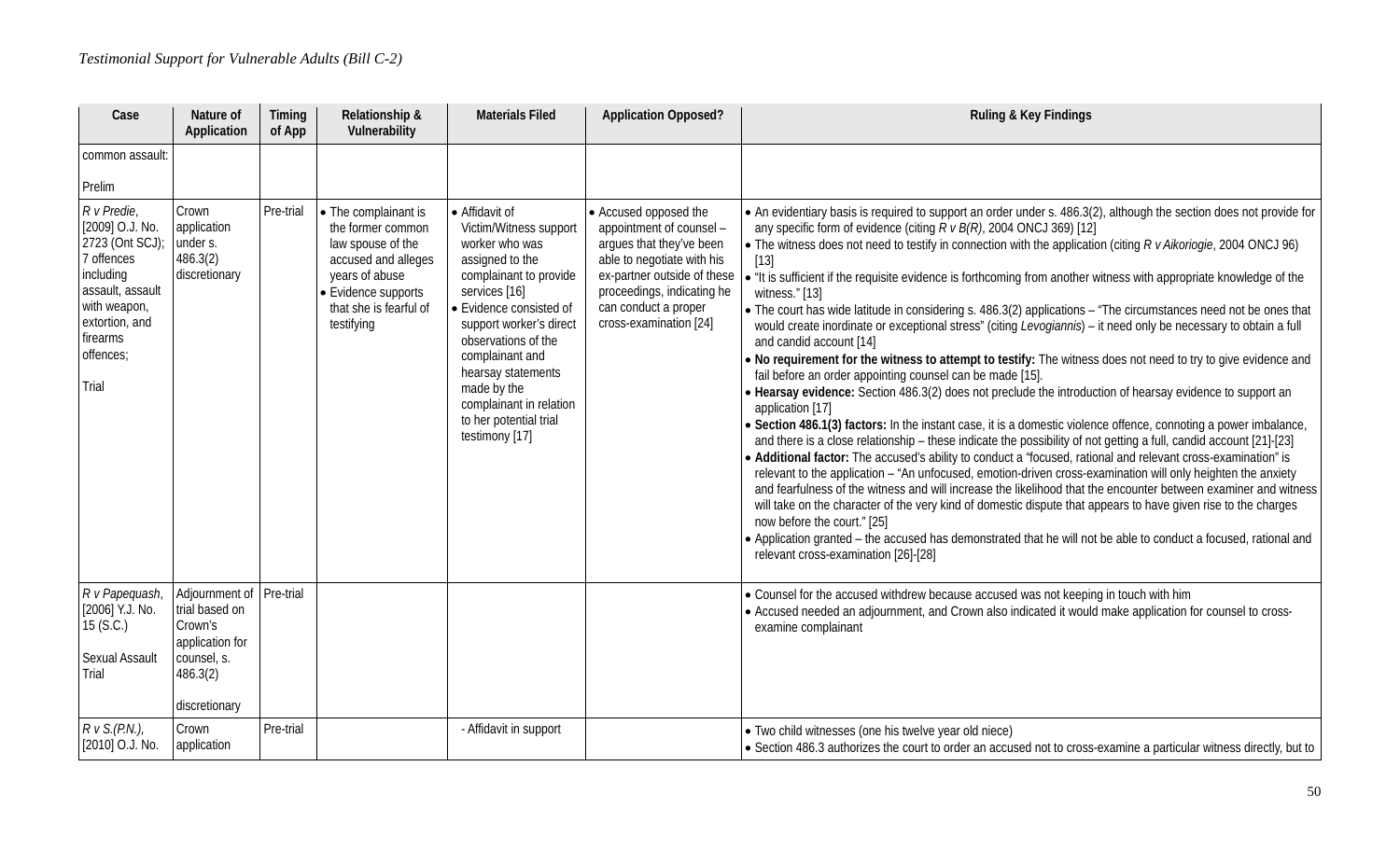| Case                                                                                                                           | Nature of<br>Application                                      | Timing<br>of App | Relationship &<br>Vulnerability                                                                                     | <b>Materials Filed</b>                                                                                                                                                                                                                             | <b>Application Opposed?</b>                                                                                                                                                                                                                                                                                     | <b>Ruling &amp; Key Findings</b>                                                                                                                                                                                                                                                                                                                                                                                                                                                                                                                                                                                                                                                                                                                                                                                                                                                                                                                                                                                                                                                                                                                                                                                                                                                                                                                                                                                                                                                                                                                                                                                                                   |
|--------------------------------------------------------------------------------------------------------------------------------|---------------------------------------------------------------|------------------|---------------------------------------------------------------------------------------------------------------------|----------------------------------------------------------------------------------------------------------------------------------------------------------------------------------------------------------------------------------------------------|-----------------------------------------------------------------------------------------------------------------------------------------------------------------------------------------------------------------------------------------------------------------------------------------------------------------|----------------------------------------------------------------------------------------------------------------------------------------------------------------------------------------------------------------------------------------------------------------------------------------------------------------------------------------------------------------------------------------------------------------------------------------------------------------------------------------------------------------------------------------------------------------------------------------------------------------------------------------------------------------------------------------------------------------------------------------------------------------------------------------------------------------------------------------------------------------------------------------------------------------------------------------------------------------------------------------------------------------------------------------------------------------------------------------------------------------------------------------------------------------------------------------------------------------------------------------------------------------------------------------------------------------------------------------------------------------------------------------------------------------------------------------------------------------------------------------------------------------------------------------------------------------------------------------------------------------------------------------------------|
| 2782<br>(Ont.C.Jus.)<br>Assault<br>Trial                                                                                       | under s.<br>486.3(1)<br>mandatory                             |                  |                                                                                                                     |                                                                                                                                                                                                                                                    |                                                                                                                                                                                                                                                                                                                 | insert a "legal screen" between the accused and witness by ensuring a third party conduct the cross-<br>examination. But not just a "human screen" who parrots questions on behalf of accused [13] (OL)<br>At a minimum, to meet such professional standards, counsel would need to meet with the accused for sufficient<br>time to develop the defence theory and strategy of the cross-examination - this would surely require counsel to<br>have first familiarized themselves with the disclosure including reviewing any videos. Counsel would also be<br>required to have a detailed understanding of the evidence of any witness who testified prior to those witnesses<br>the subject of a s. 486.3 order. In my view, any prior witness' testimony would need to be provided to counsel<br>by way of a transcript or counsel would need to attend and observe the testimony both in-chief and the<br>accused's cross-examination of the witness. [20] (QL)<br>• "Unfortunately there is a lack of guidance as to how the process should work." [15] (QL)<br>• counsel arranged between government and legal aid, accused can participate in choice, funding arrangements<br>between government and lawyer<br>· judge sets out a suggested protocol                                                                                                                                                                                                                                                                                                                                                                                        |
| R v Tehrankari,<br>2008<br>CarswellOnt<br>8750; (2008),<br>246 C.C.C. (3d)<br>70 (Ont.C.Jus.)<br>First degree<br>murder; Trial | Crown<br>application<br>under s.<br>486.3(2)<br>discretionary | Pre-trial        | • The witnesses are<br>neighbours of the<br>accused<br>• Neither witness is<br>essential to the<br>Crown's case [2] | • Crown called the lead<br>investigator who<br>testified that both<br>witnesses expressed<br>serious concerns that<br>they might "shut down"<br>during testimony, and<br>would feel nauseas, but<br>that they would both<br>testify if need be [3] | • Accused opposed -<br>insisted on right to cross-<br>examine personally [10]<br>• Arqued that he will behave<br>properly in cross-ex,<br>having amicus curiae<br>conduct the cross-ex would<br>prejudice him in the minds<br>of the jury, and the Crown's<br>application is based solely<br>on hearsay [10-12] | • The purpose of the new provisions is to render the trial process more "user-friendly" to vulnerable witnesses [6]<br>• Counsel is not appointed simply because of the witness's preference [9]<br>• A solid evidentiary foundation must be laid before an order under s. 486.3 should be made [16]<br>• The judge is not satisfied that the witnesses will be unable to give a full and candid account of their<br>observations [16]<br>• The judge looks to the prelim transcript to observe that counsel obtained a full and candid account from the<br>witnesses, though it was not the accused who conducted the cross-ex [17]<br>. The Test: "Weighing the unfettered right of the accused to defend himself against the discretionary order that I<br>might make to accommodate a witness, I believe I must be satisfied on a balance of probabilities that a full and<br>candid account would be unachievable should the accused cross-examine an individual witness. The evidence<br>on a voir dire must establish the "necessity" of making such an order." [19]<br>• Evidence required: "at a minimum there must be reliable, trustworthy evidence from sources with intimate<br>knowledge of the individual witness so that the court can be satisfied on a balance of probabilities that a full and<br>candid account could not be achieved in the event the witnesses were subject to cross-examination by the<br>accused." [19]<br>In this case, the witnesses are prepared to testify if need be - the accommodation is therefore not necessary<br>$[21]$<br>• There are other methods available to assist nervous witnesses [22] |
| $R$ v Williams,<br>2010 BCPC 16                                                                                                | None<br>(application for<br>court appointed<br>counsel for    | None             | • Not relevant                                                                                                      | • Not relevant                                                                                                                                                                                                                                     | • Not relevant                                                                                                                                                                                                                                                                                                  | • Crown notes that a s. 486.3 application may only be brought by the Crown or the witness [134]                                                                                                                                                                                                                                                                                                                                                                                                                                                                                                                                                                                                                                                                                                                                                                                                                                                                                                                                                                                                                                                                                                                                                                                                                                                                                                                                                                                                                                                                                                                                                    |